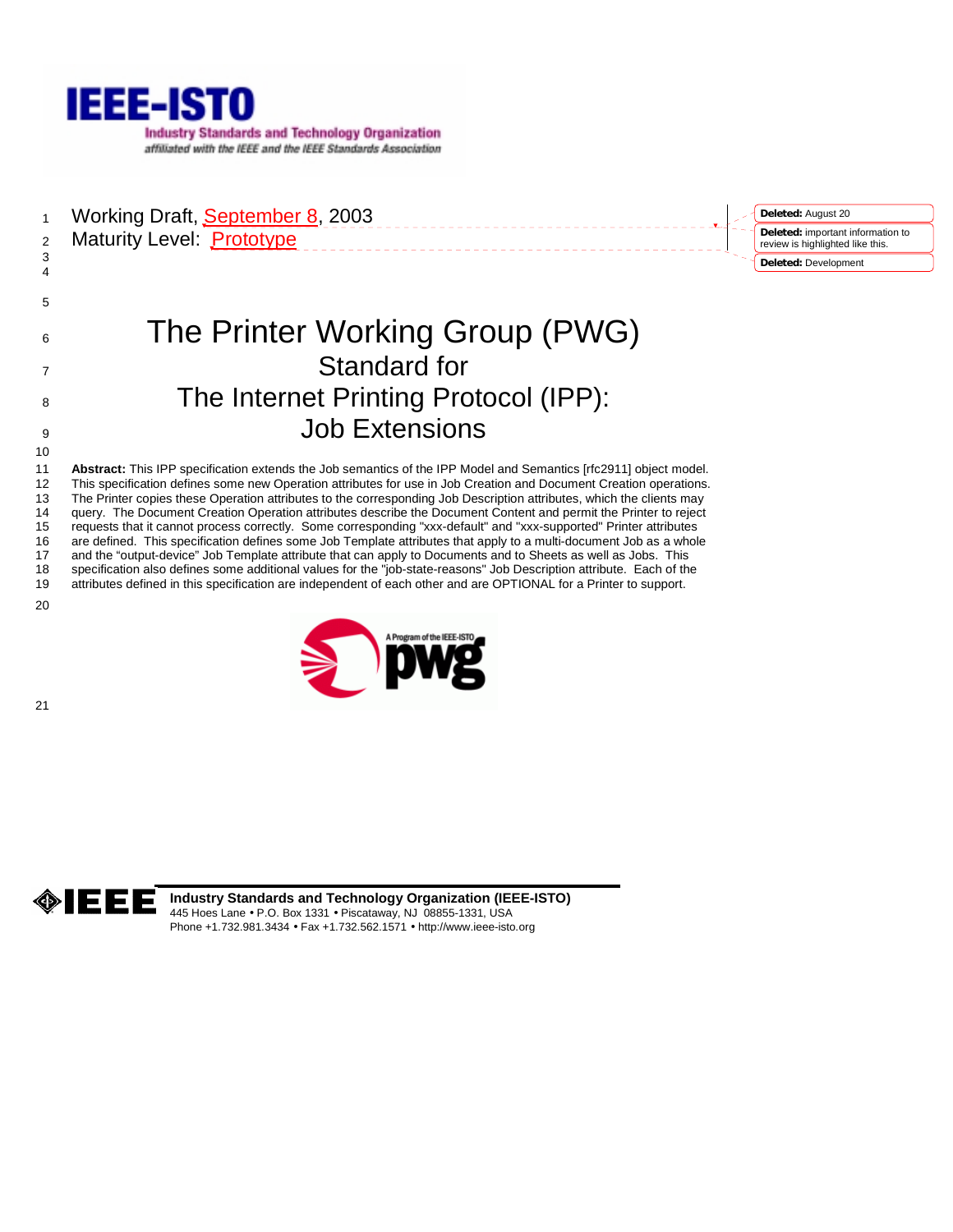| 22       |                                                                                                                                                                                                                                |                   |
|----------|--------------------------------------------------------------------------------------------------------------------------------------------------------------------------------------------------------------------------------|-------------------|
| 23       | Working Draft, September 8, 2003                                                                                                                                                                                               | Deleted: August 8 |
| 24       | The Printer Working Group (PWG)                                                                                                                                                                                                |                   |
| 25       | Standard for                                                                                                                                                                                                                   |                   |
| 26       | The Internet Printing Protocol (IPP):                                                                                                                                                                                          |                   |
| 27       | <b>Job Extensions</b>                                                                                                                                                                                                          |                   |
| 28<br>29 |                                                                                                                                                                                                                                |                   |
| 30       | This version of the PWG Proposed Standard is available electronically at:                                                                                                                                                      |                   |
| 31<br>32 | ftp://ftp.pwg.org/pub/pwg/ipp/new_JOBX/wd-ippjobx10-20030908.pdf, .doc, .rtf                                                                                                                                                   | Deleted: 8        |
| 33<br>34 | This document is a Working Draft for an IEEE-ISTO PWG Candidate Standard. For a definition of a "PWG<br>Candidate Standard" and its transition to a "PWG Standard", see: ftp://ftp.pwg.org/pub/pwg/general/pwg-                |                   |
| 35       | process.pdf. After approval by the PWG (by a Last Call) to transition a PWG Working Draft to a PWG Candidate                                                                                                                   |                   |
| 36<br>27 | Standard, the resulting PWG Candidate Standard will be available electronically at: ftp://ftp.pwg.org/pub/pwg/cs/.<br>After approval by the PWG (by a Last Call) to transition a PWG Candidate Standard to a PWG Standard, the |                   |

37 After approval by the PWG (by a Last Call) to transition a PWG Candidate Standard to a PWG Standard, the 38<br>38 resulting PWG Standard will be available electronically at: ftp://ftp.pwg.org/pub/pwg/standards/. 38 resulting PWG Standard will be available electronically at: ftp://ftp.pwg.org/pub/pwg/standards/.

> © 2003, IEEE Industry Standards and Technology Organization. All rights reserved. The IEEE-ISTO is affiliated with the IEEE and the IEEE Standards Association. IEEE-ISTO 5100.n is a trademark of the IEEE-ISTO.

Page 2 of 44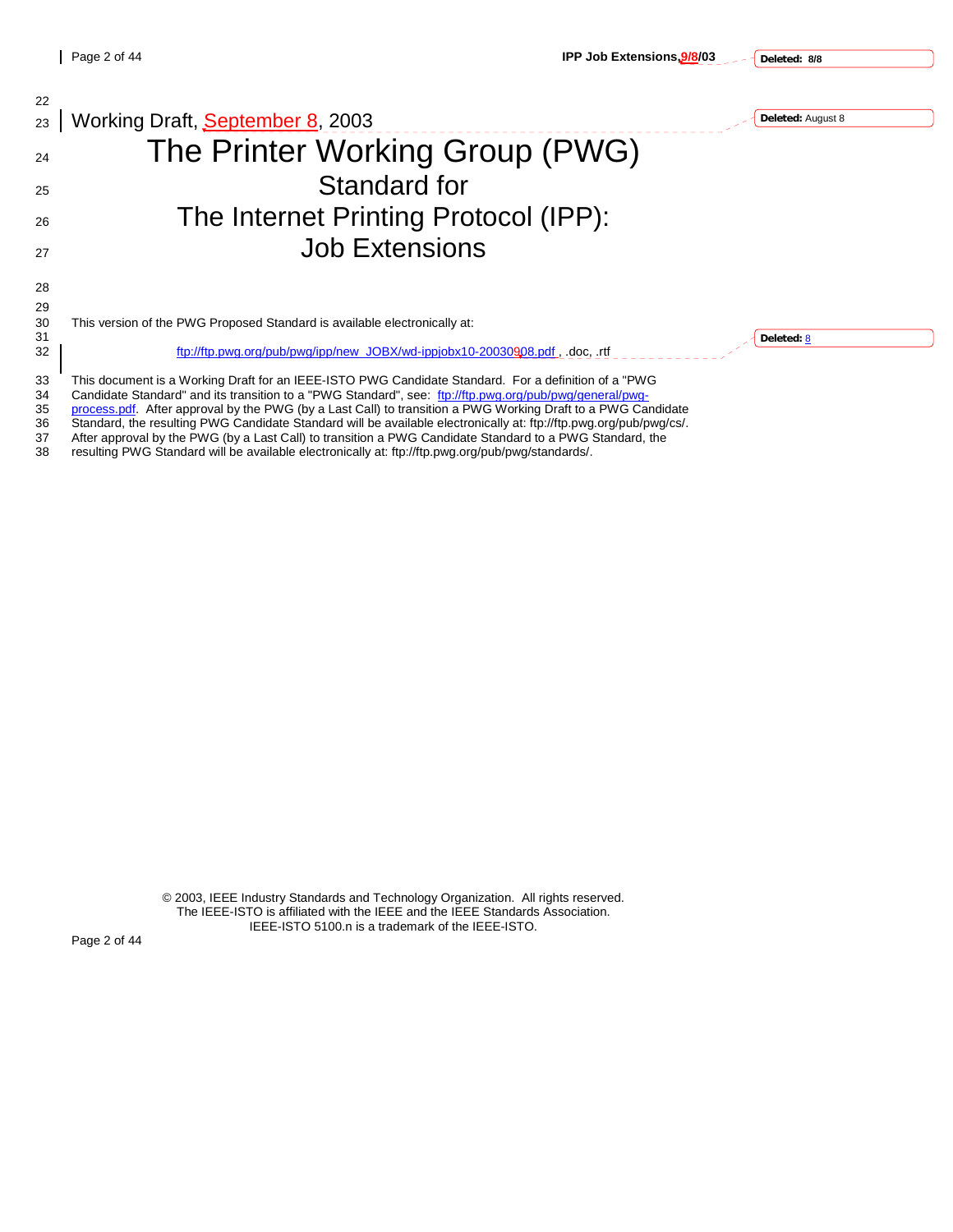# 39 **Copyright (C) 2003, IEEE ISTO. All rights reserved.**

40 This document may be copied and furnished to others, and derivative works that comment on, or otherwise explain it

41 or assist in its implementation may be prepared, copied, published and distributed, in whole or in part, without

42 restriction of any kind, provided that the above copyright notice, this paragraph and the title of the Document as

43 referenced below are included on all such copies and derivative works. However, this document itself may not be<br>44 modified in any way, such as by removing the convright notice or references to the IFFF-ISTO and the Pri modified in any way, such as by removing the copyright notice or references to the IEEE-ISTO and the Printer

45 Working Group, a program of the IEEE-ISTO.

48 The IEEE-ISTO and the Printer Working Group DISCLAIM ANY AND ALL WARRANTIES, WHETHER EXPRESS 49 OR IMPLIED INCLUDING (WITHOUT LIMITATION) ANY IMPLIED WARRANTIES OF MERCHANTABILITY OR 50 FITNESS FOR A PARTICULAR PURPOSE.

51 The Printer Working Group, a program of the IEEE-ISTO, reserves the right to make changes to the document 52 without further notice. The document may be updated, replaced or made obsolete by other documents at any time.

53 The IEEE-ISTO takes no position regarding the validity or scope of any intellectual property or other rights that might 54 be claimed to pertain to the implementation or use of the technology described in this document or the extent to 55 which any license under such rights might or might not be available; neither does it represent that it has made any<br>56 effort to identify any such rights. effort to identify any such rights.

57 The IEEE-ISTO invites any interested party to bring to its attention any copyrights, patents, or patent applications, or 58 other proprietary rights which may cover technology that may be required to implement the contents of this 59 document. The IEEE-ISTO and its programs shall not be responsible for identifying patents for which a license may 60 be required by a document and/or IEEE-ISTO Industry Group Standard or for conducting inquiries into the legal 61 validity or scope of those patents that are brought to its attention. Inquiries may be submitted to the IEEE-ISTO by e-62 mail at:

#### 63 ieee-isto@ieee.org.

64 The Printer Working Group acknowledges that the IEEE-ISTO (acting itself or through its designees) is, and shall at 65 all times, be the sole entity that may authorize the use of certification marks, trademarks, or other special designations to indicate compliance with these materials.

67 Use of this document is wholly voluntary. The existence of this document does not imply that there are no other 68 ways to produce, test, measure, purchase, market, or provide other goods and services related to its scope.

> © 2003, IEEE Industry Standards and Technology Organization. All rights reserved. The IEEE-ISTO is affiliated with the IEEE and the IEEE Standards Association. IEEE-ISTO 5100.n is a trademark of the IEEE-ISTO.

Page 3 of 44

<sup>46</sup> Title: The Printer Working Group Standard for the Internet Printing Protocol (IPP): Job and Document 47 Operation extensions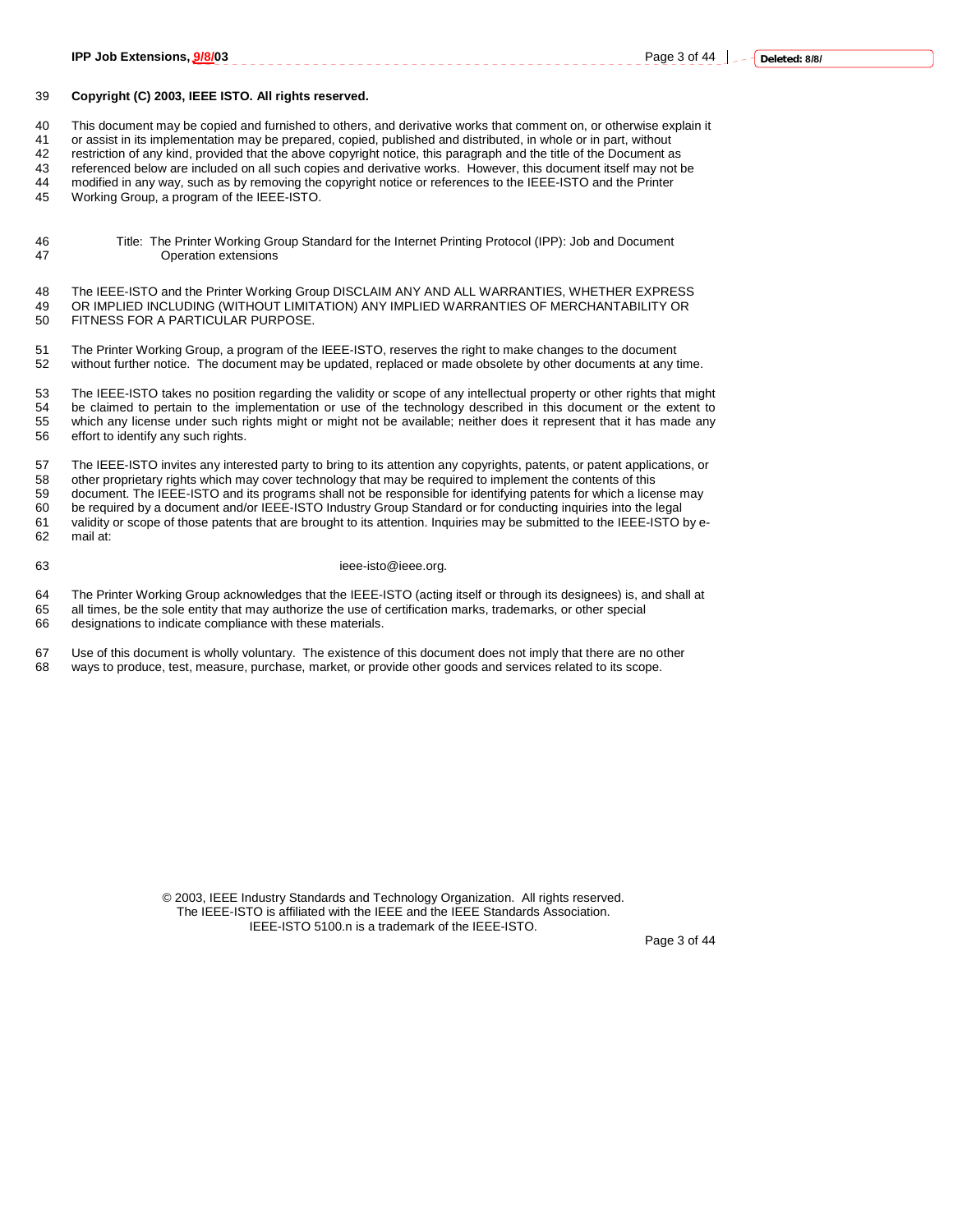#### 69 **About the IEEE-ISTO**

71 The IEEE-ISTO is a not-for-profit corporation offering industry groups an innovative and flexible operational forum<br>72 and support services. The IEEE-ISTO provides a forum not only to develop standards, but also to faci 72 and support services. The IEEE-ISTO provides a forum not only to develop standards, but also to facilitate activities<br>73 that support the implementation and acceptance of standards in the marketplace. The organization i that support the implementation and acceptance of standards in the marketplace. The organization is affiliated with 74 the IEEE (http://www.ieee.org/) and the IEEE Standards Association (http://standards.ieee.org/).

75 For additional information regarding the IEEE-ISTO and its industry programs visit http://www.ieee-isto.org.

#### 79 **About the IEEE-ISTO PWG**

80 The Printer Working Group (or PWG) is a Program of the IEEE Industry Standards and Technology Organization 81 (ISTO) with member organizations including printer manufacturers, print server developers, operating system 82 providers, network operating systems providers, network connectivity vendors, and print management application 83 developers. The group is chartered to make printers and the applications and operating systems supporting them 84 work together better. All references to the PWG in this document implicitly mean "The Printer Working Group, a 85 Program of the IEEE ISTO." In order to meet this objective, the PWG will document the results of their work as open 86 standards that define print related protocols, interfaces, procedures and conventions. Printer manufacturers and<br>87 vendors of printer related software will benefit from the interoperability provided by voluntary confor vendors of printer related software will benefit from the interoperability provided by voluntary conformance to these 88 standards.

89 In general, a PWG standard is a specification that is stable, well understood, and is technically competent, has 90 multiple, independent and interoperable implementations with substantial operational experience, and enjoys 91 significant public support.

92 For additional information regarding the Printer Working Group visit: http://www.pwg.org

93 94

95 **Contact information:** 

- 96 IPP Web Page: http://www.pwg.org/ipp/
- 97 IPP Mailing List: ipp@pwg.org

98 To subscribe to the ipp mailing list, send the following email:

- 99 1) send it to majordomo@pwg.org
- 100 2) leave the subject line blank
- 101 3) put the following two lines in the message body:<br>102 subscribe ipp
- subscribe ipp
- 103 end

104 Implementers of this specification are encouraged to join the IPP Mailing List in order to participate in any 105 discussions of clarifications or review of registration proposals for additional names. Requests for additional<br>106 extensions for inclusion in this specification, should be sent to the IPP Mailing list for considerati 106 extensions, for inclusion in this specification, should be sent to the IPP Mailing list for consideration. In order to 107 reduce spam the mailing list rejects mail from non-subscribers, so you must subscribe to the ma reduce spam the mailing list rejects mail from non-subscribers, so you must subscribe to the mailing list in order to 108 send a question or comment to the mailing list.

> © 2003, IEEE Industry Standards and Technology Organization. All rights reserved. The IEEE-ISTO is affiliated with the IEEE and the IEEE Standards Association. IEEE-ISTO 5100.n is a trademark of the IEEE-ISTO.

Page 4 of 44

# 70

77 78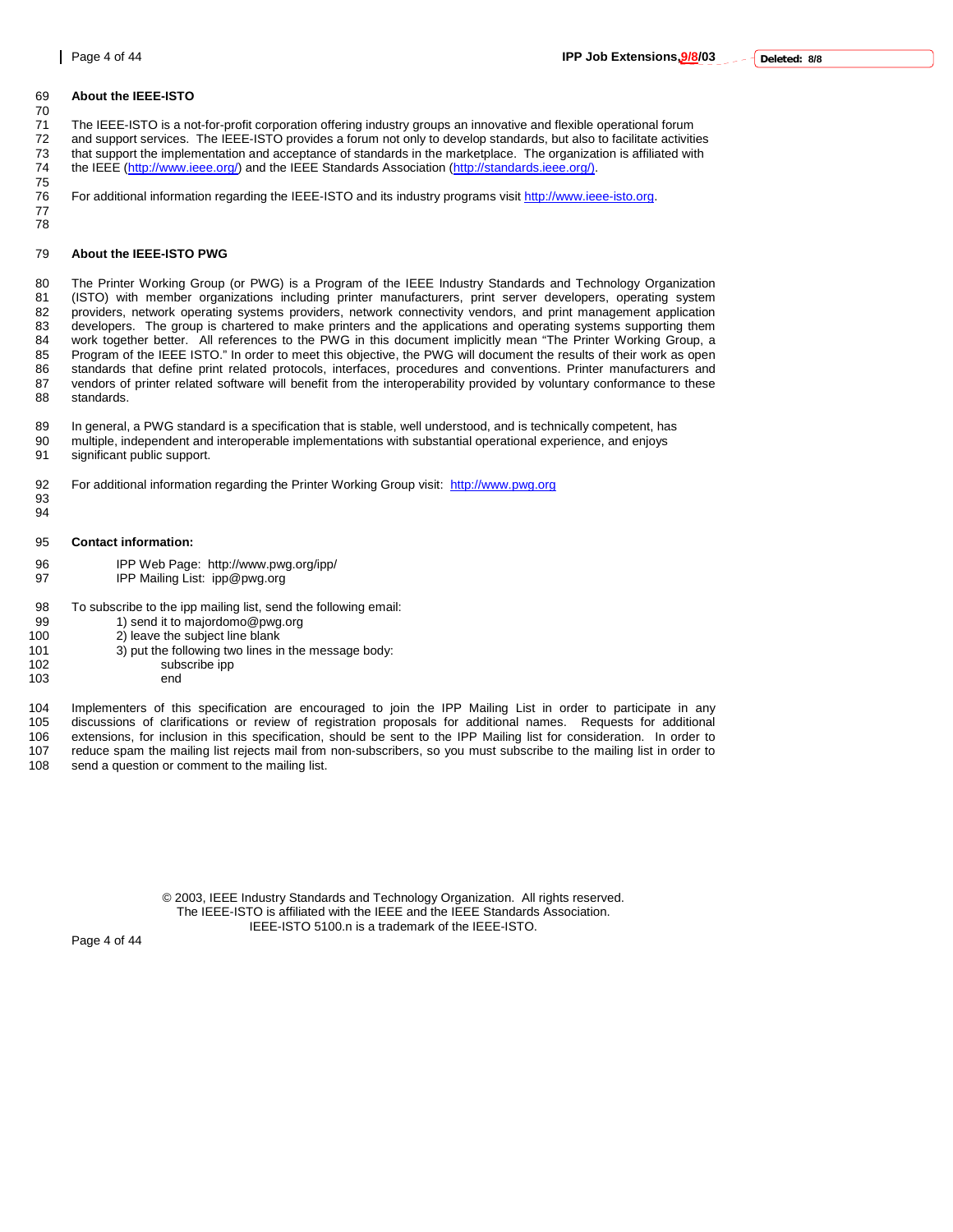# <sup>109</sup>**Contents** 110 1 Introduction and Summary 8 and 10 and 10 and 10 and 10 and 10 and 10 and 10 and 10 and 10 and 10 and 10 and 10 and 10 and 10 and 10 and 10 and 10 and 10 and 10 and 10 and 10 and 10 and 10 and 10 and 10 and 10 and 10 111 1.1 Attributes Summary.............................................................................................................................................. 8 112 2 Terminology 9

| 113                                                                                                                               |   |                                                                                                                                                                                                                                                                                                                                                                                                                                                                                                                                                                                                     |                                                                |
|-----------------------------------------------------------------------------------------------------------------------------------|---|-----------------------------------------------------------------------------------------------------------------------------------------------------------------------------------------------------------------------------------------------------------------------------------------------------------------------------------------------------------------------------------------------------------------------------------------------------------------------------------------------------------------------------------------------------------------------------------------------------|----------------------------------------------------------------|
| 114                                                                                                                               |   |                                                                                                                                                                                                                                                                                                                                                                                                                                                                                                                                                                                                     |                                                                |
| 115                                                                                                                               | 3 | Operation Attributes for Job Creation and Document Creation operations                                                                                                                                                                                                                                                                                                                                                                                                                                                                                                                              | 10                                                             |
| 116<br>117<br>118<br>119<br>120<br>121                                                                                            |   | 3.1.1.1 Why there are no "ipp-attribute-fidelity-default" and "ipp-attribute-fidelity-supported" attributes<br>3.1.2.1 Why there are no "job-mandatory-attributes-default" and "job-mandatory-attributes-supported" Printer<br><b>Description attributes</b>                                                                                                                                                                                                                                                                                                                                        | - 13<br>14                                                     |
| 122<br>123<br>124<br>125<br>126<br>127<br>128<br>129<br>130<br>131<br>132<br>133<br>134<br>135<br>136<br>137<br>138<br>139<br>140 |   | 3.2.5.1 document-source-application-name (name(MAX))<br>3.2.5.2 document-source-application-version (text(127))<br>3.2.5.3 document-source-os-name (name(40))<br>3.2.5.4 document-source-os-version (text(40))<br>3.2.5.5 document-format (mimeMediaType)<br>3.2.5.6 document-format-device-id (text(127))<br>3.2.5.7 document-format-version (text(127))<br>3.2.5.8 document-natural-language (1setOf naturalLanguage)<br>3.2.6.1 Why no "document-format-version-default"                                                                                                                         | 18<br>18<br>18<br>19<br>19<br>19<br>19<br>19<br>20             |
| 141                                                                                                                               | 4 | Job Template attributes                                                                                                                                                                                                                                                                                                                                                                                                                                                                                                                                                                             | 21                                                             |
| 142<br>143<br>144<br>145<br>146<br>147<br>148<br>149<br>150<br>151<br>152<br>153<br>154<br>155<br>156<br>157                      |   | 4.1.1.1 job-copies-default (integer(1:MAX))<br>4.1.1.2 job-copies-supported (rangeOfInteger(1:MAX))<br>4.1.1.3 job-copies-actual (1setof Integer(1:MAX))<br>4.1.2.1 job-cover-back-default (collection)<br>4.1.2.2 job-cover-back-supported (1setOf type2 keyword)<br>4.1.2.3 job-cover-back-actual (1setOf collection)<br>4.1.3.1 job-cover-front-default (collection)<br>4.1.3.2 job-cover-front-supported (1setOf type2 keyword)<br>4.1.3.3 job-cover-front-actual (1setOf collection)<br>4.1.4.1 job-finishings-default (1setOf type2 enum)<br>4.1.4.2 job-finishings-ready (1setOf type2 enum) | 23<br>23<br>23<br>23<br>23<br>23<br>24<br>24<br>24<br>24<br>24 |
|                                                                                                                                   |   |                                                                                                                                                                                                                                                                                                                                                                                                                                                                                                                                                                                                     |                                                                |

© 2003, IEEE Industry Standards and Technology Organization. All rights reserved. The IEEE-ISTO is affiliated with the IEEE and the IEEE Standards Association. IEEE-ISTO 5100.n is a trademark of the IEEE-ISTO.

Page 5 of 44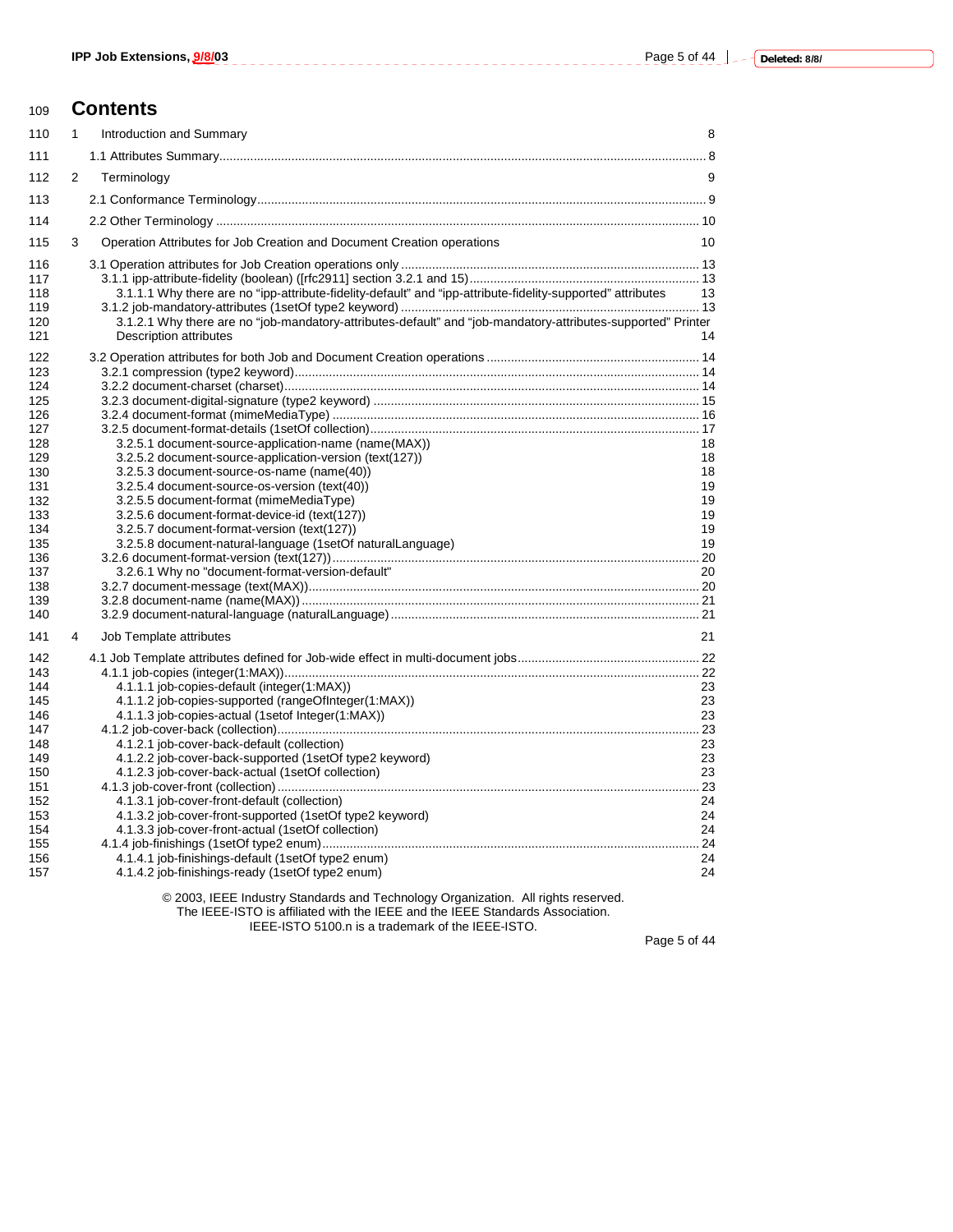| 158<br>159 |   | 4.1.4.3 job-finishings-supported (1setOf type2 enum)<br>4.1.4.4 job-finishings-actual (1setOf type2 enum)                      | 24<br>24 |
|------------|---|--------------------------------------------------------------------------------------------------------------------------------|----------|
| 160<br>161 |   | 4.1.5.1 job-finishings-col-default (collection)                                                                                | 25       |
| 162        |   | 4.1.5.2 job-finishings-col-ready (collection)                                                                                  | 25       |
| 163        |   | 4.1.5.3 job-finishings-col-supported (1setOf type2 keyword)                                                                    | 25       |
| 164        |   | 4.1.5.4 job-finishings-col-actual (1setOf collection)                                                                          | 25       |
| 165        |   |                                                                                                                                |          |
| 166        |   |                                                                                                                                |          |
| 167<br>168 |   | 4.2.1.1 Why there is no output-device-default                                                                                  | 25<br>26 |
| 169        |   | 4.2.1.2 output-device-supported (1setOf name(127))<br>4.2.1.3 output-device-actual (1setOf name(127))                          | 26       |
| 170        |   |                                                                                                                                |          |
| 171        |   | 4.2.2.1 print-content-optimize-default (type2 keyword)                                                                         | 26       |
| 172<br>173 |   | 4.2.2.2 print-content-optimize-supported(1setOf type2 keyword)<br>4.2.2.3 print-content-optimize-actual (1setOf type2 keyword) | 26<br>26 |
|            |   |                                                                                                                                |          |
| 174        | 5 | Job Description attributes                                                                                                     | 27       |
| 175        |   |                                                                                                                                |          |
| 176<br>177 |   |                                                                                                                                |          |
| 178        |   |                                                                                                                                |          |
| 179        |   |                                                                                                                                |          |
| 180        |   |                                                                                                                                |          |
| 181        |   |                                                                                                                                |          |
| 182<br>183 |   |                                                                                                                                |          |
| 184        |   |                                                                                                                                |          |
| 185        |   |                                                                                                                                |          |
| 186        |   |                                                                                                                                |          |
| 187<br>188 |   |                                                                                                                                |          |
| 189        |   |                                                                                                                                |          |
| 190        | 6 | New values to existing attributes                                                                                              | 30       |
| 191        |   |                                                                                                                                |          |
| 192        |   |                                                                                                                                |          |
| 193        | 7 | New Printer Description attributes                                                                                             | 31       |
| 194        |   |                                                                                                                                |          |
| 195        |   |                                                                                                                                |          |
| 196        |   |                                                                                                                                |          |
| 197        |   |                                                                                                                                |          |
| 198        |   |                                                                                                                                |          |
| 199        |   |                                                                                                                                |          |
| 200        |   |                                                                                                                                |          |
| 201        |   |                                                                                                                                |          |
| 202        |   |                                                                                                                                |          |
| 203        |   |                                                                                                                                |          |
|            |   | @2002 IFFF Industry Ctenderds and Technology Organization All rights reserved                                                  |          |

© 2003, IEEE Industry Standards and Technology Organization. All rights reserved. The IEEE-ISTO is affiliated with the IEEE and the IEEE Standards Association. IEEE-ISTO 5100.n is a trademark of the IEEE-ISTO.

Page 6 of 44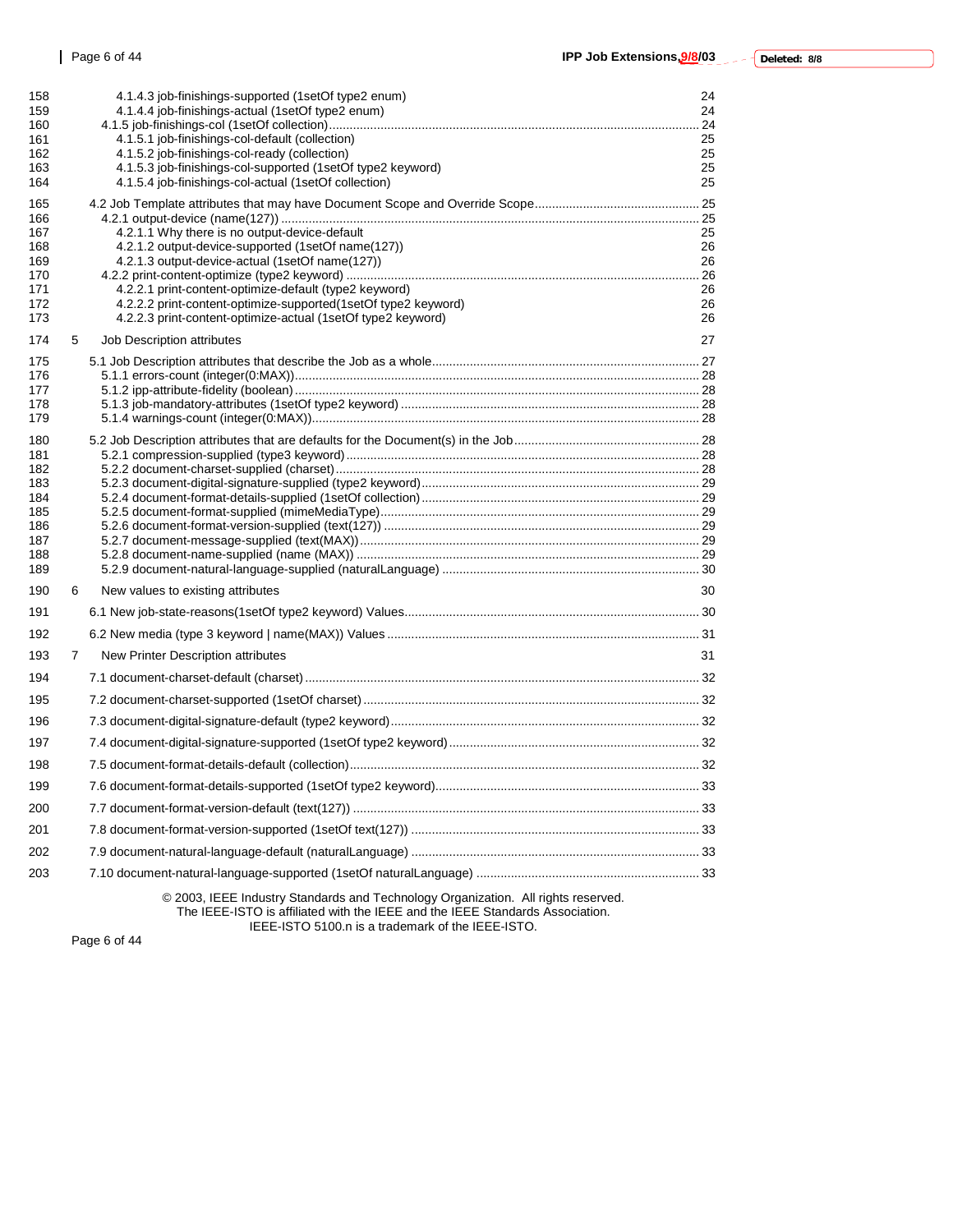|            | IPP Job Extensions, 9/8/03                                                                                                                      | Page 7 of 44 |
|------------|-------------------------------------------------------------------------------------------------------------------------------------------------|--------------|
| 204        | Status codes<br>8                                                                                                                               | 34           |
| 205        |                                                                                                                                                 |              |
| 206        |                                                                                                                                                 |              |
| 207        | Override Scope of Attributes<br>9                                                                                                               | 34           |
| 208        |                                                                                                                                                 |              |
| 209        |                                                                                                                                                 |              |
| 210        | <b>Conformance Requirements</b><br>10 <sup>1</sup>                                                                                              | 35           |
| 211        |                                                                                                                                                 |              |
| 212        |                                                                                                                                                 |              |
| 213        | Normative References<br>11                                                                                                                      | 36           |
| 214        | 12 <sup>2</sup><br>Informative References                                                                                                       | 37           |
| 215        | <b>IANA Considerations</b><br>13                                                                                                                | 39           |
| 216        |                                                                                                                                                 |              |
| 217        |                                                                                                                                                 |              |
| 218        |                                                                                                                                                 |              |
| 219        | Internationalization Considerations<br>14                                                                                                       | 43           |
| 220        | 15<br><b>Security Considerations</b>                                                                                                            | 43           |
| 221        | Contributors<br>16                                                                                                                              | 43           |
| 222        | <b>Author's Address</b><br>17                                                                                                                   | 43           |
| 223<br>224 | Annex A: Additional requirements for a revision of the PWG IEEE/ISTO 5101.1 Candidate Standard<br>18<br>[pwq5101.1] to add the new 'choice xxx' | 44           |
| 225        | Annex B: Change Log (informative - to be removed before publication)<br>19                                                                      | 44           |
| 226        |                                                                                                                                                 |              |

# <sup>227</sup>**Table of Tables**

#### 228 Table 1 - Summary of Job Creation Operation attributes ............................................................................................... 8 229 Table 2 - Summary of Job and Document Creation Operation attributes....................................................................... 9 230 Table 3 - Summary of Job Template Attributes............................................................................................................... 9 231 Table 4 - Operation, Default, and Supported Attributes................................................................................................ 11 232 Table 5 - Operation Attributes supplied in Job and Document Creation Requests ...................................................... 12 233 Table 6 - "document-format-details" member Operation attributes............................................................................... 17 234 Table 7 - Job Template attributes ................................................................................................................................. 21 235 Table 8 - Job Description attributes that describe the Job as a whole.......................................................................... 27 236 Table 9 - New "job-state-reasons" attribute values....................................................................................................... 30 237 Table 10 - New Printer Description attributes ............................................................................................................... 32 238 Table 11 - Keyword values of "document-format-details-supported Printer attribute ................................................... 33 239 Table 12 Override Scope for Job Template Attributes................................................................................................. 34 240 Table 13 Scope for Operation Attributes...................................................................................................................... 35

 $241$ 242

> © 2003, IEEE Industry Standards and Technology Organization. All rights reserved. The IEEE-ISTO is affiliated with the IEEE and the IEEE Standards Association. IEEE-ISTO 5100.n is a trademark of the IEEE-ISTO.

Page 7 of 44

**Deleted: 8/8/**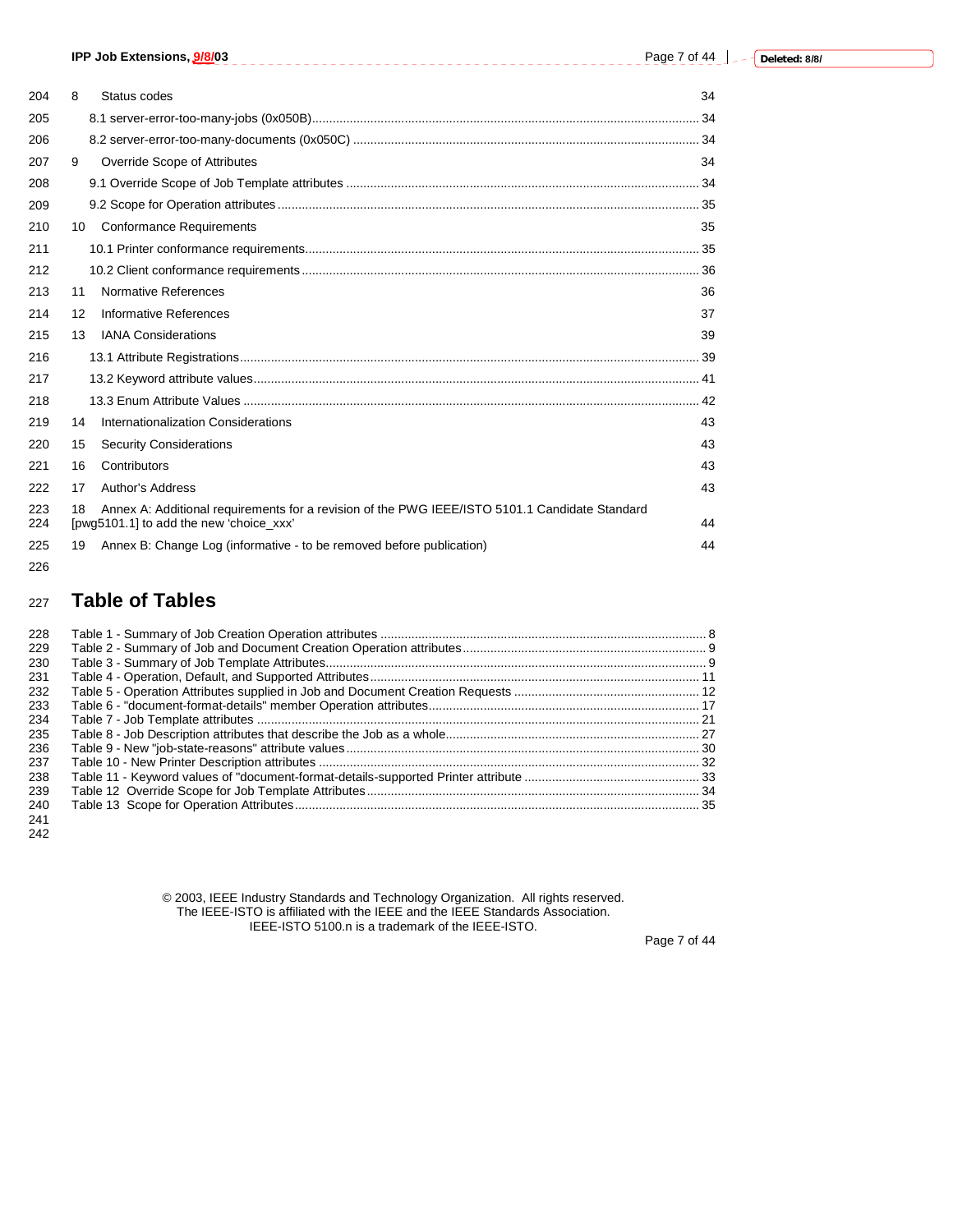# 243 **1 Introduction and Summary**

244 This IPP specification is an assortment of attributes and values that extend the Job semantics of the IPP Model and 245 Semantics [rfc2911]. This specification defines some new Operation attributes for use in Job Creation and 246 Document Creation operations. The Printer copies these Operation attributes to the corresponding Job Description 247 attributes, which the clients may query. The Document Creation Operation attributes describe the Document Content<br>248 and permit the Printer to reject requests that it cannot process correctly. Some corresponding "xxx-248 and permit the Printer to reject requests that it cannot process correctly. Some corresponding "xxx-default" and "xxx-<br>249 supported" Printer attributes are defined. This specification defines some Job Template attribu supported" Printer attributes are defined. This specification defines some Job Template attributes that apply to a 250 multi-document Job as a whole; their names start with "job-" to indicate their job-wide scope. This specification 251 defines the "output-device" Job Template attribute that can apply to Documents and to Sheets as well as Jobs This<br>252 specification also defines some additional values for the "iob-state-reasons" Job Description attrib specification also defines some additional values for the "job-state-reasons" Job Description attribute. Each of the 253 attributes defined in this specification are independent of each other and are OPTIONAL for a Printer to support.

254 This specification is an IPP extension referenced by the PWG Semantic Model [pwg-sm]. The purpose for these<br>255 extensions is so that the print industry can have a common semantic specification for use in IPP the PWG S extensions is so that the print industry can have a common semantic specification for use in IPP, the PWG Semantic 256 Model [pwg-sm], the PWG Print Service Interface (PSI) project [pwg-psi], the PWG IPP Fax (IPPFAX) project 257 [ippfax], and the Free Standards Group Job Ticket API [fsg-jt].

# 258 **1.1 Attributes Summary**

259 Table 1 summarizes the Operation attributes defined in this specification for use with Job Creation operations. The 260 Printer copies these Operation attributes to corresponding Job Description attributes defined in this specification.

261 **Table 1 - Summary of Job Creation Operation attributes** 

| Operation attribute                                | Printer<br>support | Description                                                                                                                                                                                                                      |
|----------------------------------------------------|--------------------|----------------------------------------------------------------------------------------------------------------------------------------------------------------------------------------------------------------------------------|
| ipp-attribute-fidelity (boolean)                   | MUST               | Allows the client to control whether or not the Printer MUST<br>support all Job Template attributes supplied in Job Creation<br>operation, else the Printer MUST reject the job. Defined in<br>[rfc2911] section 3.2.1.2 and 15. |
| job-mandatory-attributes (1setOf<br>type2 keyword) | MAY                | Allows the client to list the Job Template attributes that the<br>Printer MUST support when supplied in the Job Creation<br>operation, else the Printer MUST reject the job.                                                     |

262

263 Table 2 summarizes the Operation attributes defined in this specification for use with Job Creation operations and<br>264 Send-Document and Send-URI operations. These Operation attributes allow the client to supply descri Send-Document and Send-URI operations. These Operation attributes allow the client to supply descriptions of the 265 Document Content to the Printer about individual Document Contents at request time. When supplied in a Job 266 Creation request, these Operation attributes provide defaults for the Document or Documents of the Job. When 267 supplied in a Document Creation operation, they describe the Document explicitly. This specification does *not* define 268 corresponding Document Description attributes, since this specification does not include or depend on a Document  $object<sup>1</sup>$ .

Page 8 of 44 Copyright © 2003 IEEE-ISTO. All rights reserved.

 $\overline{a}$ 1 For Document Description attributes that correspond to the Operation attributes defined for Document Creation operations, see the Document object defined in [ippdoc].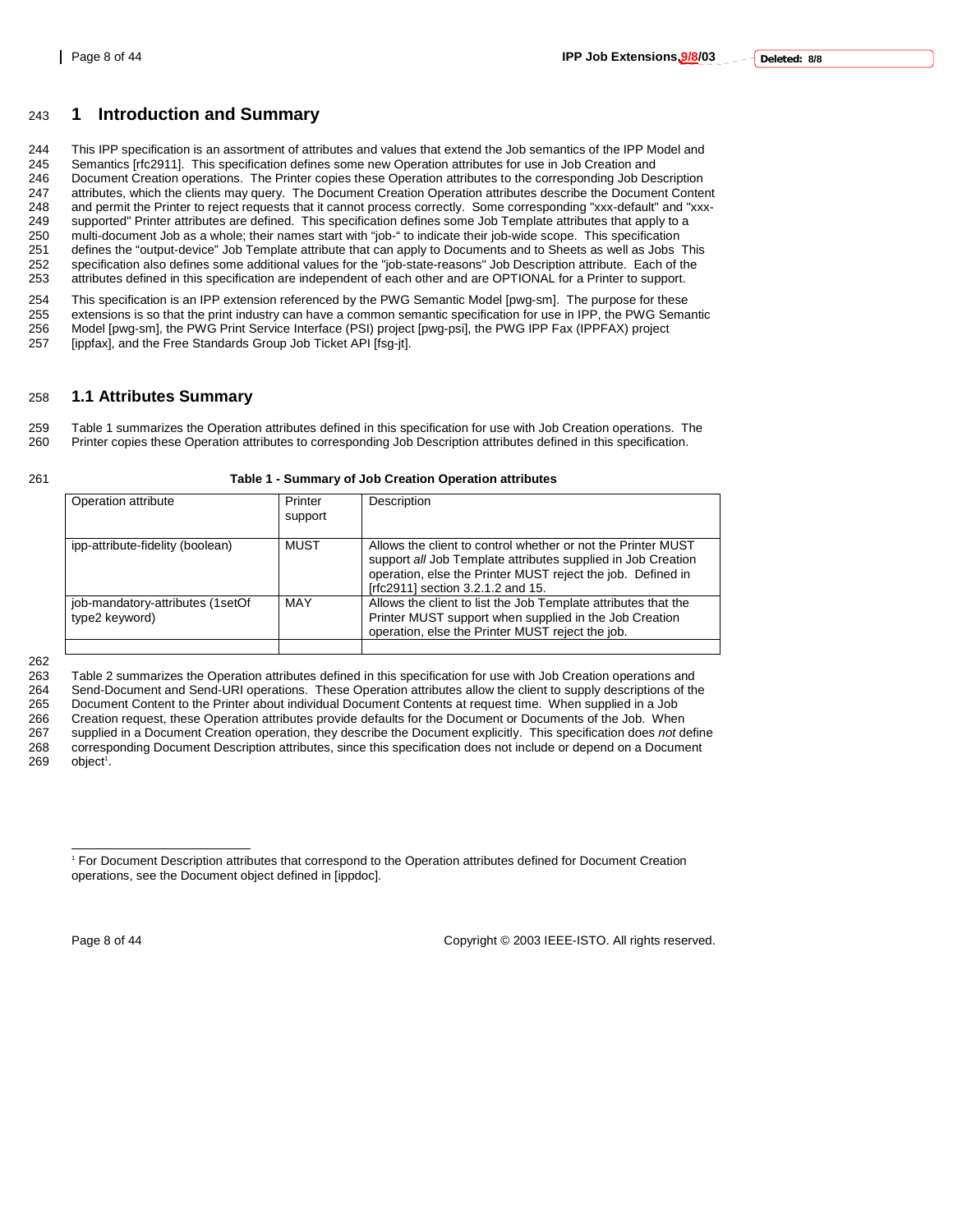#### 270 **Table 2 - Summary of Job and Document Creation Operation attributes**

| Operation attribute                                   | Printer<br>support | Description                                                                                                                                                                                                                                                                                                                                        |
|-------------------------------------------------------|--------------------|----------------------------------------------------------------------------------------------------------------------------------------------------------------------------------------------------------------------------------------------------------------------------------------------------------------------------------------------------|
| document-charset (charset)                            | MAY                | The charset of the Document content                                                                                                                                                                                                                                                                                                                |
| document-digital-signature (type2<br>keyword)         | MAY                | The type of digital signature, if any, used in the Document<br>Content.                                                                                                                                                                                                                                                                            |
| document-format-details (1setOf<br>collection)        | MAY                | The details of the Document Content, including when it's a<br>package of files (e.g., zip, multipart/related). The details<br>include information, such as the application and the operating<br>system that created the document, the intended device type<br>(when the format is device-dependent), and the natural<br>languages of the document. |
| document-format-version (text(127))                   | MAY                | The version of the document format.                                                                                                                                                                                                                                                                                                                |
| document-format-natural-language<br>(naturalLanguage) | MAY                | The primary natural language of the Document Content.                                                                                                                                                                                                                                                                                              |

271

272 Table 3 summarizes the Job Template attributes defined in this specification for use with Job Creation operations.<br>273 The Job Template attributes that have a "job-" prefix are defined to apply to the Job as a whole, i The Job Template attributes that have a "job-" prefix are defined to apply to the Job as a whole, independent of the

274 value of the "multiple-document-handling" Job Template attribute ([rfc2911] section 4.2.4), whose 'separate-<br>275 documents-collated-copies' and 'separate-documents-uncollated-copies' values cause the Printer to produce

275 documents-collated-copies' and 'separate-documents-uncollated-copies' values cause the Printer to produce<br>276 separate Output Documents. The "output-device" Job Template attribute is not restricted to be iob-wide and

276 separate Output Documents. The "output-device" Job Template attribute is not restricted to be job-wide and can be<br>277 supplied in Document Creation operations and in the "override" attribute to override at the Sheet le supplied in Document Creation operations and in the "override" attribute to override at the Sheet level (see section

278 9). When supplied in a Document Creation operation, the "output-device" Job Template attribute describes the<br>279 Document explicitly. This specification does not define corresponding Document Description attributes, si

279 Document explicitly. This specification does *not* define corresponding Document Description attributes, since this

specification does not include or depend on a Document object<sup>2</sup>.

281

| 282 | Table 3 - Summary of Job Template Attributes |  |
|-----|----------------------------------------------|--|
|     |                                              |  |

| Job Template attribute                 | Printer | Description                                                     |
|----------------------------------------|---------|-----------------------------------------------------------------|
|                                        | support |                                                                 |
| job-copies (integer(1:MAX))            | MAY     | The number of copies of the entire Job.                         |
| job-cover-back (collection)            | MAY     | The cover for the back of the entire Job.                       |
| job-cover-front (collection)           | MAY     | The cover for the front of the entire Job.                      |
| job-finishings (1setOf type2 enum)     | MAY     | The finishing for the entire Job.                               |
| job-finishings-col (1setOf collection) | MAY     | The finishing characteristics for the entire Job.               |
| output-device (name(127))              | MAY     | Allows the client to indicate a preference for output devices,  |
|                                        |         | for a Printer that supports one or more output device (see fan- |
|                                        |         | out in [rfc2911] section 2.1).                                  |

# 283 **2 Terminology**

 $\overline{a}$ 

284 This section defines terminology used throughout this document.

### 285 **2.1 Conformance Terminology**

286 Capitalized terms, such as **MUST, MUST NOT, REQUIRED, SHOULD, SHOULD NOT, MAY,** and **OPTIONAL**, have 287 special meaning relating to conformance as defined in RFC 2119 [rfc2119].

Copyright © 2003 IEEE-ISTO. All rights reserved. Page 9 of 44

<sup>&</sup>lt;sup>2</sup> For Document Description attributes that correspond to the Operation attributes defined for Document Creation operations, see the Document object defined in [ippdoc].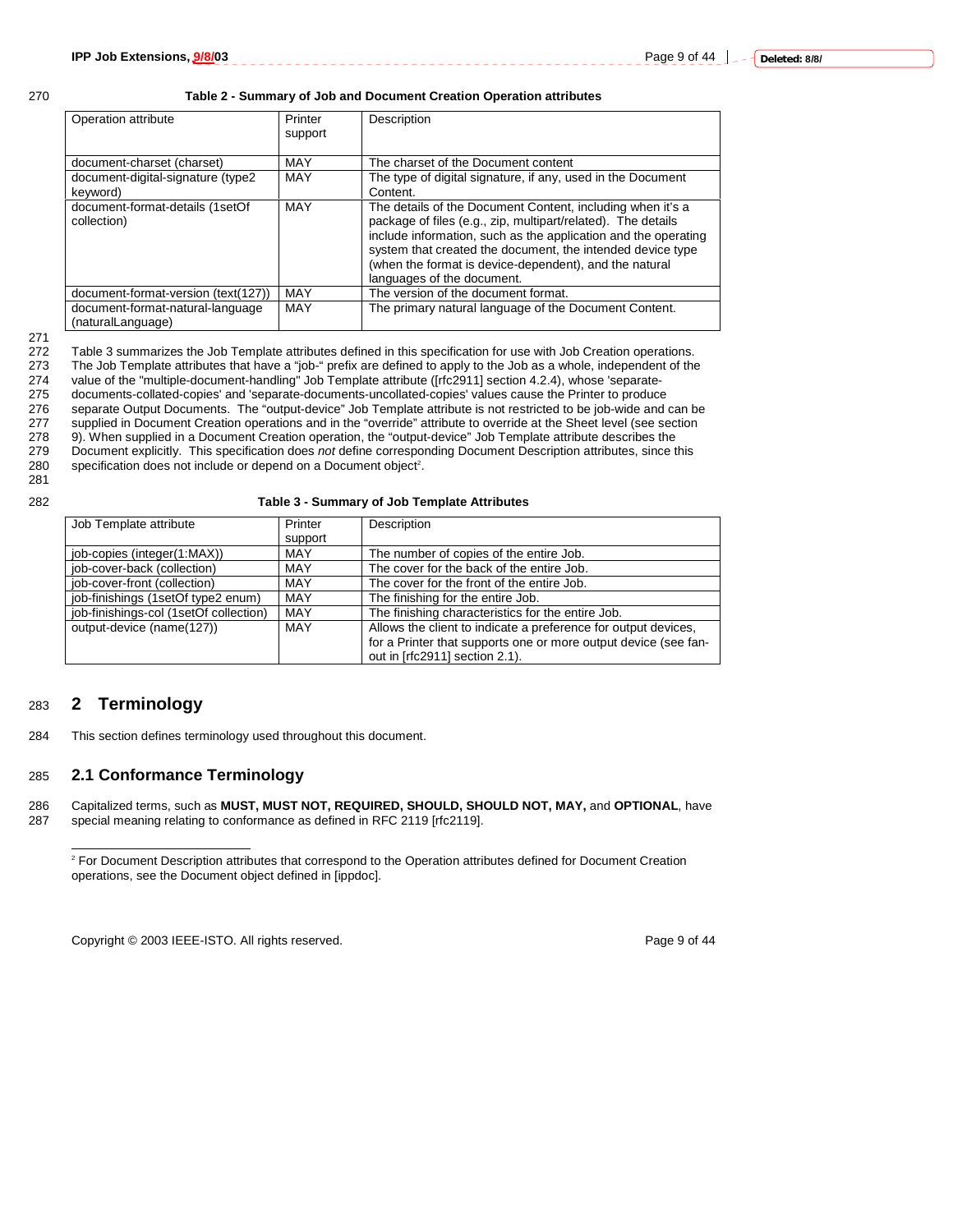# 288 **2.2 Other Terminology**

- This document uses the same terminology as [rfc2911], such as "**client**", "**Printer**" <sup>3</sup> 289 , "**attribute**", "**attribute value**", 290 "**keyword**", "**Job Template attribute**", "**Operation attribute**", "**operation**", "**request**", "**response**", and "**support**" 291 (see [rfc2911] section 12.2.3) with the same meaning. In addition, the following terms are defined for use in this 292 document:
- 293 **Document Creation operation**  operations that accept Document Content. Specifically: Print-Job, Print-URI, Send-294 Document and Send-URI. Note: Print-Job and Print-URI are both **Job Creation** and **Document Creation** operations.
- 296 **Finished Document** the result that the Printer produces on **Sheets** after the operations of printing, folding, cutting, 297 finishing, etc. are completed.
- 298 **Job Attribute** an **Operation attribute** or a **Job Templat**e attribute that applies to the Job (object) as a whole. For 299 example, "job-name" is an **Operation attribute** and "job-priority" is a **Job Template attribute**.
- 300 **Job Creation operation** operations that create Job objects, specifically: Print-Job, Print-URI, and Create-Job as 301 defined in [rfc2911].
- 302 **Operation attribute** an attribute supplied by a client in the Operation Attribute group of a request in order to affect 303 the behavior of the operation or an attribute returned by the Printer in the Operation Attributes group in an operation<br>304 response in order to report the results of the operation. For some Operation attributes, the P response in order to report the results of the operation. For some Operation attributes, the Printer copies the values 305 supplied by the client to corresponding Job Description attributes.
- 306 **Page**  The term "Page" used throughout this document is a synonym for PDL page.
- 307 **PDL Page** A "PDL Page" is a page according to the definition of pages in the language used to express the 308 document data. Note: If the PDL contains multiple original source pages that have been placed on a single page by<br>309 the client application, then the PDL page count is one. On the other hand, if the client requests th the client application, then the PDL page count is one. On the other hand, if the client requests that multiple PDL 310 Pages are placed on a single side of media, by supplying "number-up" with a value greater than 1, then the PDL
- 311 page count will be more than one. [rfc2911] uses the term "print stream page" for PDL Page.
- 312 **Sheet** A Sheet is the unit of media that a printer puts marks on. It is the most basic unit of output from a printer. A 313 printer may mark on one side or on both sides of a sheet.

# 314 **3 Operation Attributes for Job Creation and Document Creation operations**

315 This section defines Operation attributes for use in Job Creation operations and/or Document Creation operations 316 and as such describe characteristics of the Job and Document, rather than instructions to the Printer. For some of 317 these Operation attributes these Operation attributes there are corresponding "xxx-default" and "xxx-supported" Printer Description attributes

- 318 (see section 7).
- 319 Table 4 lists the Operation attributes and their attribute syntaxes supplied in Job Creation and Document Creation 320 operations and the attribute syntaxes of their corresponding "xxx-default" and "xxx-supported" Printer Description
- 321 attributes, if any. A "-" indicates that there isn't an "xxx-default" or "xxx-supported" Printer Description attribute.

Page 10 of 44 Copyright © 2003 IEEE-ISTO. All rights reserved.

<sup>&</sup>lt;sup>3</sup> [rfc2911] uses the terms "Printer object" and "Printer" interchangeably to mean the same thing. For simplicity, this document uses the term "Printer" exclusively, except for definitions copied directly from [rfc2911]. Nonetheless, the intent is as in [rfc2911]: a Printer is an object that MAY be hosted in the device or in a server.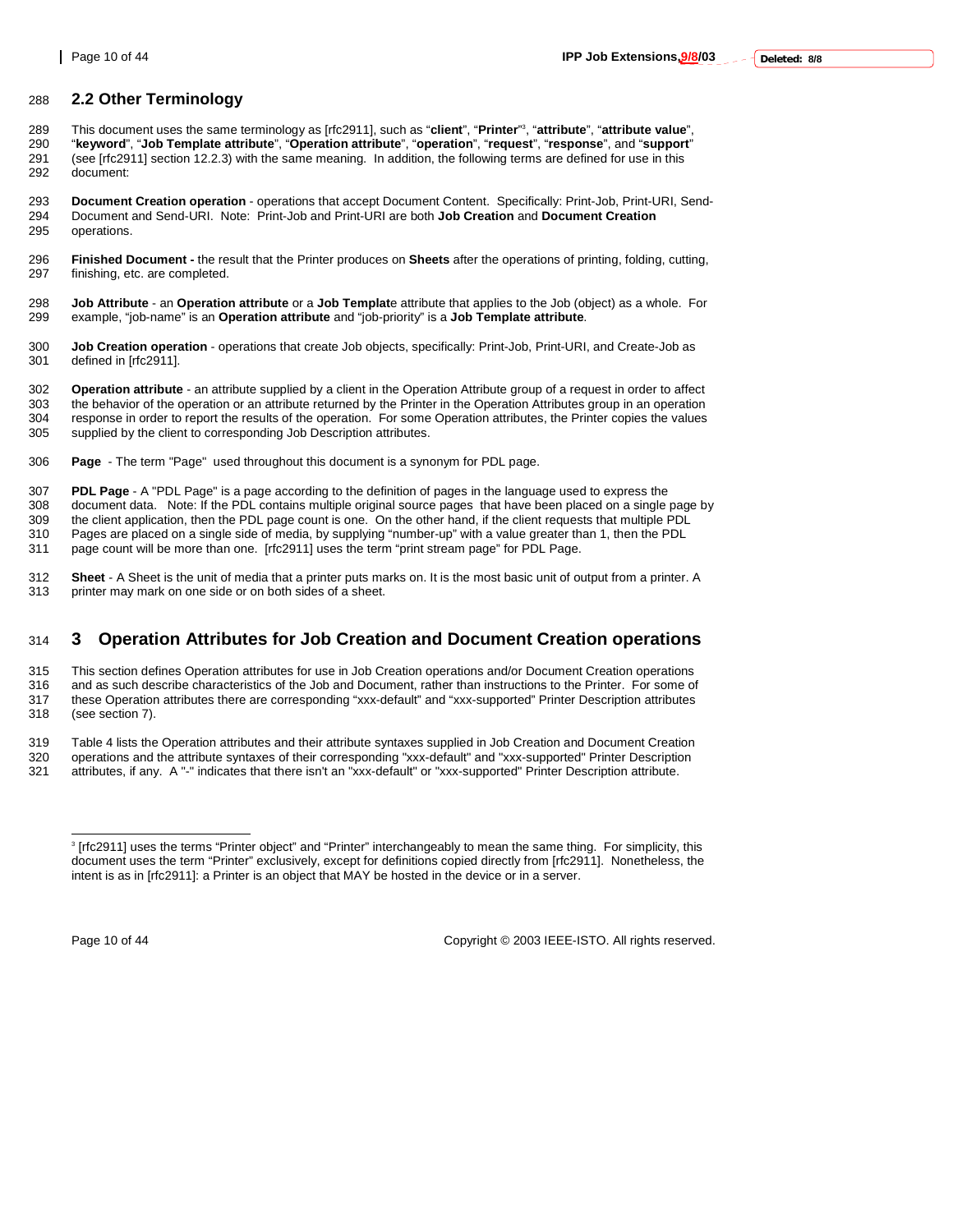#### 322 **Table 4 - Operation, Default, and Supported Attributes**

| <b>Operation attribute:</b><br>attribute name "xxx" | Operation<br>attribute syntax | Printer: Default<br>Value<br>attribute syntax<br>"xxx-default" | Printer: Supported Values<br>attribute syntax<br>"xxx-supported" |
|-----------------------------------------------------|-------------------------------|----------------------------------------------------------------|------------------------------------------------------------------|
| document-charset                                    | charset                       | charset                                                        | 1setOf charset                                                   |
| document-digital-signature                          | type2 keyword                 | type2 keyword                                                  | 1setOf type2 keyword                                             |
| document-format                                     | mimeMediaType                 | mimeMediaType                                                  | 1setOf mimeMediaType                                             |
| document-format-details                             | 1setOf collection             | 1setOf collection                                              | 1setOf type2 keyword                                             |
| document-source-application-name                    | name(MAX)                     | name(MAX)                                                      |                                                                  |
| document-source-application-version                 | text(127)                     | text(127)                                                      | ÷                                                                |
| document-source-os-name                             | name(40)                      | name(40)                                                       |                                                                  |
| document-source-os-version                          | text(40)                      | text(40)                                                       |                                                                  |
| document-format                                     | mimeMediaType                 | mimeMediaType                                                  | $\blacksquare$                                                   |
| document-format-device-id                           | text(127)                     | text(127)                                                      |                                                                  |
| document-format-version                             | text(127)                     | text(127)                                                      |                                                                  |
| document-natural-language                           | naturalLanguage               | naturalLanguage                                                |                                                                  |
| document-format-version                             | text(127)                     | text(127)                                                      | 1setOf text(127)                                                 |
| document-message                                    | text(MAX)                     |                                                                |                                                                  |
| document-name                                       | name(MAX)                     |                                                                |                                                                  |
| document-natural-language                           | naturalLanguage               | naturalLanguage                                                | 1setOf naturalLanguage                                           |
| ipp-attribute-fidelity                              | boolean                       |                                                                |                                                                  |
| job-mandatory-attributes                            | 1setOf type2 keyword          | $\blacksquare$                                                 |                                                                  |
|                                                     |                               |                                                                |                                                                  |

323 Table 5 lists the Operation attributes that clients supply in Job and Document Creation operations and whether the 324 Printer copies (indicated by "⇒") the supplied value to the corresponding Job Description<sup>4</sup> attribute. The following 325 statements apply to all Operation attributes for Job and Document Creation operations and are *not* repeated in each 326 Operation attribute Description:

327 If the Printer doesn't support the "xxx" Operation attribute, the Printer MUST ignore the "xxx" attribute (as<br>328 with any OPTIONAL Operation attribute) and return the "xxx" attribute with the supplied value as 328 with any OPTIONAL Operation attribute) and return the "xxx" attribute with the supplied value as<br>329 unsupported in the Unsupported Attributes group as specified in [rfc2911] section 3.1.7. unsupported in the Unsupported Attributes group as specified in [rfc2911] section 3.1.7.

#### 330 If the Printer supports the "xxx" Operation attribute, the Printer MUST also:

- 331 1. support the corresponding "xxx-default" and "xxx-supported" Printer Description attributes as well, if<br>332 defined (see Table 4 and section 7). If the Printer supports either of the "xxx-default" or "xxx-332 defined (see Table 4 and section 7). If the Printer supports either of the "xxx-default" or "xxx-<br>333 supported" Printer Description attributes then the Printer MUST also support the correspondi 333 supported" Printer Description attributes, then the Printer MUST also support the corresponding Operation attribute.
- 335 2. validate the values supplied by the client in the "xxx" Operation attribute against the values indicated 336 in the Printer's corresponding "xxx-supported" Printer Description attribute (see section 7). If the values do not validate, the Printer MUST perform one of the actions indicated for that Operation 337 values do not validate, the Printer MUST perform one of the actions indicated for that Operation<br>338 attribute, unless explicitly specified otherwise in the Description, such as (1) reject the request, ( 338 338 attribute, unless explicitly specified otherwise in the Description, such as (1) reject the request, (2) accept the request and either (a) hold the job for operator intervention or (b) print the Job ignoring accept the request and either (a) hold the job for operator intervention or (b) print the Job ignoring 340 the attribute. In all of these cases, the Printer MUST return the Operation attribute with the 341 unsupported value in the Unsupported Attributes group in the response (see [rfc2911] section 3.1.7).

Copyright © 2003 IEEE-ISTO. All rights reserved. Copyright C 2003 IEEE-ISTO. All rights reserved.

l

<sup>4</sup> The operations defined for Document Creation operations do not have corresponding Document Description attributes defined in this specification, since this specification does not assume that there is a Document object. See [ippdoc] for the corresponding Document Description attributes.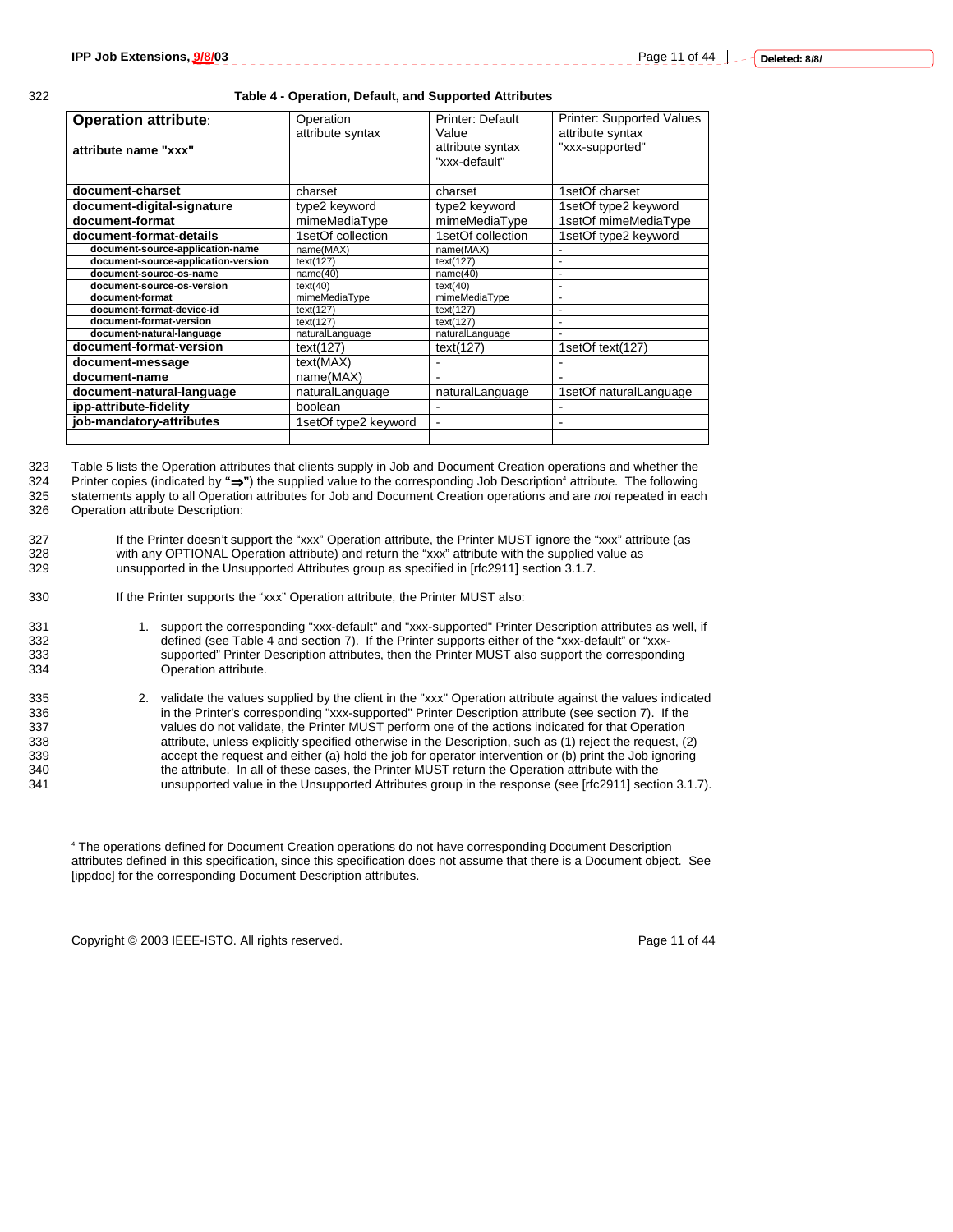| Legend:                               |                                                                                                                                                                                                                                                                                                                                                                                                                                   |
|---------------------------------------|-----------------------------------------------------------------------------------------------------------------------------------------------------------------------------------------------------------------------------------------------------------------------------------------------------------------------------------------------------------------------------------------------------------------------------------|
| "Operation"                           | Column indicates the operation attribute names for Job and Document Creation<br>requests.                                                                                                                                                                                                                                                                                                                                         |
| $(1 + 1)$                             | Following attribute name indicates value sent on Create-Job, Print-Job and Print-Uri is<br>the default for all the Documents in the Job.                                                                                                                                                                                                                                                                                          |
| "Creation                             | Column indicates which operations the Operation attribute can be supplied in:                                                                                                                                                                                                                                                                                                                                                     |
| operations"                           | PJ=Print-Job, PU=Print-URI, CJ=Create-Job, SD=Send-Document, and SU=Send-<br>URI.                                                                                                                                                                                                                                                                                                                                                 |
| "ү"                                   | The Operation attribute is defined for use with the indicated operations.                                                                                                                                                                                                                                                                                                                                                         |
| "y⇒"                                  | The Operation attribute is defined for use with the indicated operations. It has a<br>corresponding Job Description attribute (see section 4.1.5.4) defined that the Printer<br>MUST support and to which the Printer MUST copy this Operation attribute, if it<br>supports the Operation attribute. See Table 4 for whether there are corresponding<br>"xxx-default" and "xxx-supported" Printer Description attributes defined. |
| "y⇒**"                                | Same as above except the corresponding Job Description attribute has an "-supplied"<br>suffix appended to the Operational attribute name.                                                                                                                                                                                                                                                                                         |
| $^{\prime\prime}$ , $^{\prime\prime}$ | the Operation attribute is not defined for the indicated operation.                                                                                                                                                                                                                                                                                                                                                               |
| "Conformance"                         | column indicates the conformance requirements for what the client supplies in a                                                                                                                                                                                                                                                                                                                                                   |
|                                       | request and the Printer supports in a request. For (indented) member attributes, a                                                                                                                                                                                                                                                                                                                                                |
|                                       | MUST means if the collection attribute is supplied or supported.                                                                                                                                                                                                                                                                                                                                                                  |
| "Section"                             | column indicates where the Operation attribute is defined in this spec.                                                                                                                                                                                                                                                                                                                                                           |

# 343 **Table 5 - Operation Attributes supplied in Job and Document Creation Requests**

| <b>Operation attribute name</b>                                                                     | <b>Attribute Syntax</b> | <b>Creation operations</b> |                      |           | Conformance             |                           | <b>Section</b> |
|-----------------------------------------------------------------------------------------------------|-------------------------|----------------------------|----------------------|-----------|-------------------------|---------------------------|----------------|
|                                                                                                     |                         | CJ.                        | PJ,<br>PU            | SD.<br>SU | <b>Client</b><br>supply | <b>Printer</b><br>support |                |
| The following 10 Operation attributes have corresponding "xxx-supplied" Job Description attributes: |                         |                            |                      |           |                         |                           |                |
| compression                                                                                         | type2 keyword           | v⇒**                       | у⇒**                 | y         | <b>MAY</b>              | <b>MAY</b>                | \$3.2.1        |
| document-charset*                                                                                   | charset                 | <u>y</u> ⇒**               | <u>y</u> ⇒**         | ٧         | <b>MAY</b>              | <b>MAY</b>                | §3.2.2         |
| document-digital-signature*                                                                         | type2 keyword           | у⇒**                       | у⇒**                 | ٧         | <b>MAY</b>              | <b>MAY</b>                | §3.2.3         |
| document-format*                                                                                    | mimeMediaType           | у⇒**                       | у⇒**                 | ٧         | <b>MAY</b>              | <b>MUST</b>               | §3.2.4         |
| document-format-details*                                                                            | 1setOf collection       | у⇒**                       | $y \Rightarrow^{**}$ | ٧         | MAY                     | <b>MAY</b>                | \$3.2.5        |
| document-source-application-name*                                                                   | name(MAX)               | $y \Rightarrow$            | y⇒                   | y         | <b>MAY</b>              | <b>MAY</b>                | \$3.2.5.1      |
| document-source-application-<br>version*                                                            | text(127)               | $v \Rightarrow$            | v⇒                   | v         | <b>MAY</b>              | MAY                       | \$3.2.5.2      |
| document-source-os-name*                                                                            | name(40)                | $v \Rightarrow$            | $y \Rightarrow$      | y         | MAY                     | MAY                       | §3.2.5.3       |
| document-source-os-version*                                                                         | text(40)                | ⋎⇒                         | y⇒                   | V         | MAY                     | MAY                       | §3.2.5.4       |
| document-format*                                                                                    | mimeMediaType           | v⇒                         | ⋎⇒                   | v         | <b>MUST</b>             | <b>MUST</b>               | §3.2.5.5       |
| document-format-device-id*                                                                          | text(127)               | $y \Rightarrow$            | y⇒                   | y         | MAY                     | MAY                       | §3.2.5.6       |
| document-format-version*                                                                            | text(127)               | $y \Rightarrow$            | y⇒                   | V         | <b>SHOULD</b>           | <b>MUST</b>               | §3.2.5.7       |
| document-natural-language*                                                                          | naturalLanguage         | $v \Rightarrow$            | y⇒                   | v         | MAY                     | MAY                       | §3.2.5.8       |
| document-format-version*                                                                            | text(127)               | у⇒**                       | у⇒**                 | ٧         | <b>MAY</b>              | <b>MAY</b>                | §3.2.6         |
| document-message*                                                                                   | text(MAX)               | $y \Rightarrow^{**}$       | $y \Rightarrow^{**}$ | ٧         | <b>MAY</b>              | MAY                       | \$3.2.7        |
| document-name*                                                                                      | name(MAX)               | $y \Rightarrow^{**}$       | y⇒**                 | ٧         | <b>MAY</b>              | <b>MUST</b>               | §3.2.8         |
| document-natural-language*                                                                          | naturalLanguage         | $y \Rightarrow^{**}$       | $y \Rightarrow^{**}$ | y         | <b>MAY</b>              | <b>MAY</b>                | \$3.2.9        |
| ipp-attribute-fidelity                                                                              | boolean                 | y⇒                         | y⇒                   | ٠         | <b>MAY</b>              | <b>MUST</b>               | §3.1.1,        |
| job-mandatory-attributes                                                                            | 1setOf type2<br>keyword | y⇒                         | y⇒                   | ٠         | <b>MAY</b>              | <b>MAY</b>                | \$3.1.2        |

344

Page 12 of 44 Copyright © 2003 IEEE-ISTO. All rights reserved.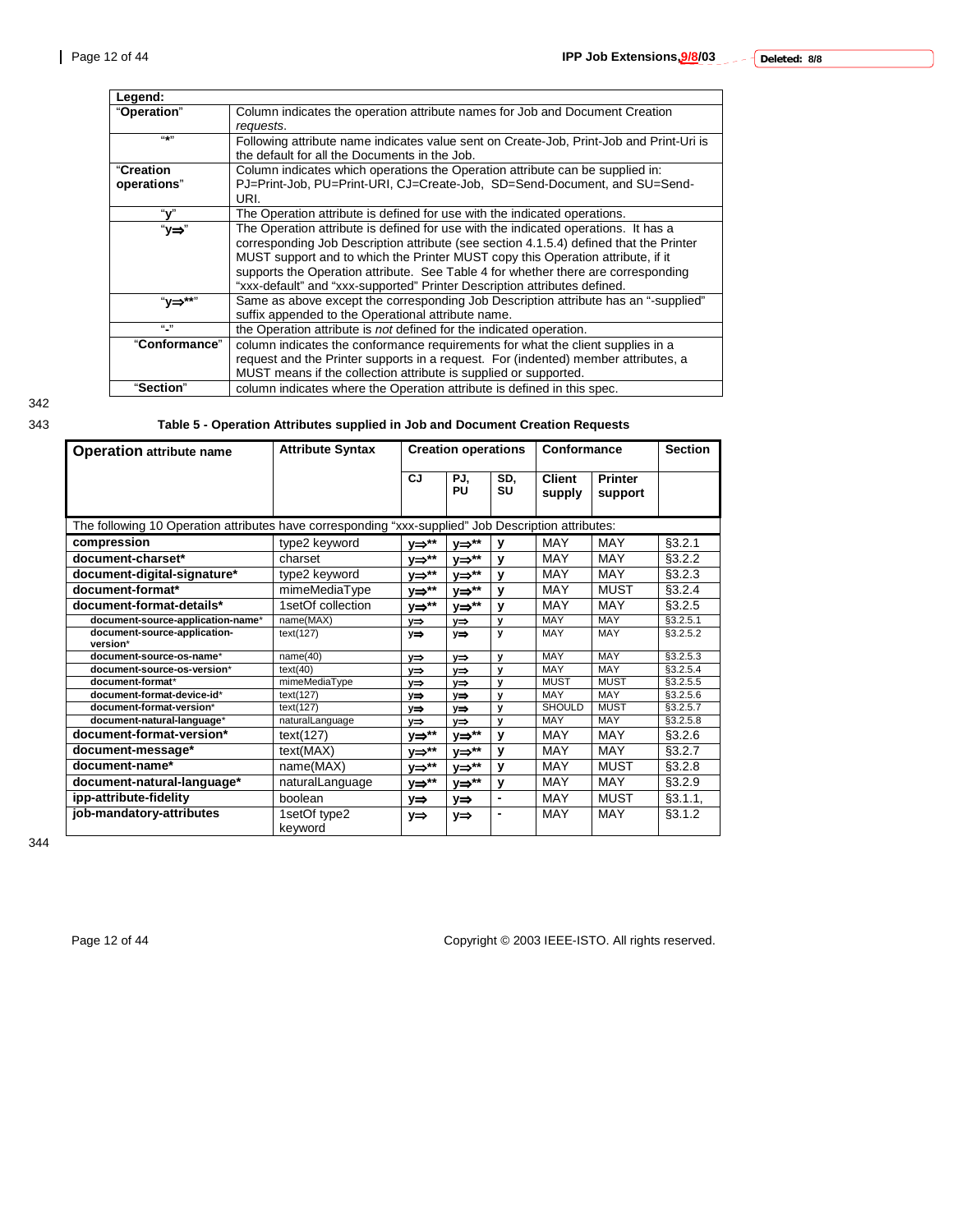# 345 **3.1 Operation attributes for Job Creation operations only**

346 This section defines additional operation attributes that the client MAY supply in Job Creation operations (Print-Job, 347 Print-Job, 347 Print-Job, 347 Print-Job, 347 Print-Job, 347 Print-Job, 347 Print-Job, 347 Print 347 Print-URI, and Create-Job) and Validate-Job, but not in Send-Document or Send-URI operations.

#### 348 **3.1.1 ipp-attribute-fidelity (boolean) ([rfc2911] section 3.2.1 and 15)**

349 This REQUIRED Operation attribute specifies the policy for the Printer to use (see [rfc2911] §3.2.1.1) when the client supplies unsupported Job Template attributes<sup>5</sup> or values in a Job Creation operation. The value 'true' indicates that 351 total fidelity to client-supplied Job Template attributes and values is required for this Job Creat total fidelity to client-supplied Job Template attributes and values is required for this Job Creation operation. If the 352 client supplies the value 'false' or omits the attribute, then the Printer MUST accept the Job Creation operation.

353 The Printer MUST copy this attribute to the corresponding (new) Job Description attribute (see section 5.1.2).

#### 354 **3.1.1.1 Why there are no "ipp-attribute-fidelity-default" and "ipp-attribute-fidelity-supported" attributes**

355 Because [rfc2911] defines the default value to be 'false' there is no point to define an "ipp-attribute-fidelity-default"<br>356 Printer Description attribute. Because [rfc2911] REQUIRES a Printer to support the "ipp-attr 356 Printer Description attribute. Because [rfc2911] REQUIRES a Printer to support the "ipp-attribute-fidelity" Operation 357 attribute there is no need for an "ipp-attribute-fidelity-supported" Printer Description attribute.

#### 358 **3.1.2 job-mandatory-attributes (1setOf type2 keyword)**

359 This OPTIONAL Operation attribute permits the client to identify which Job Template attributes the Printer MUST 360 support in this Job Creation request in order to accept the Job. The Printer MUST reject this Job Creation operation 361 if the client supplies an unsupported Job Template attribute or value in the request that is also identified in this list.<br>362 The client MAY supply the "iob-mandatory-attributes" Operation attribute in a Job Creation The client MAY supply the "job-mandatory-attributes" Operation attribute in a Job Creation operation or Validate-Job 363 operation and MUST NOT supply this attribute in any other operation. If the Printer supports the "job-mandatory-364 attributes" Operation attribute, the Printer MUST support this attribute in all Job Creation operations that it supports and in the Validate-Job operation.

366 If the client supplies the "job-mandatory-attributes" Operation attribute and the 'ipp-attribute-fidelity" Operation<br>367 attribute with the 'true' value, the Printer MUST ignore the "job-mandatory-attributes", since th attribute with the 'true' value, the Printer MUST ignore the "job-mandatory-attributes", since the client is requesting 368 that all of the supplied Job Template attributes in the Job Creation request MUST be supported in order for the 369 Printer to accept the Job.

370 The Printer MUST copy this attribute to the corresponding "job-mandatory-attributes" Job Description attribute (see 371 section 5.1.3) for auditing and trouble-shooting purposes $6$ .

372 The values of the "job-mandatory-attributes" attribute are the keyword attribute names that identify Job Template 373 attributes; for example, 'job-hold-until', 'job-finishings' (see section 4.1.3.3), 'copies' and 'media'. In order to identify a 374 member attribute of a collection attribute, the keyword names of both the collection attribute and the member 375 attribute are given separated by a period (.) character. For example, to make the "media" attribute of the "cover-

376 front" collection attribute mandatory, supply the keyword value: 'cover-front.media'.

377 The Printer MUST accept *any* keyword values for the "job-mandatory-attributes" attribute itself whether or not the 378 corresponding Job Template attributes are supported by the Printer and MUST NOT return any unsupported 379<br>379 keywords in the Unsupported Attributes Group in the response. If the client supplies this "iob-mandatory-at 379 keywords in the Unsupported Attributes Group in the response. If the client supplies this "job-mandatory-attributes"<br>380 Operation attribute in a Job Creation operation with values that represent Job Template attribute

Operation attribute in a Job Creation operation with values that represent Job Template attributes that the Printer

Copyright © 2003 IEEE-ISTO. All rights reserved. Page 13 of 44

 $\overline{a}$ 

<sup>5</sup> The value of the "ipp-attribute-fidelity" Operation attribute has no effect on other O*peration* attributes supplied by the client, only on Job Template attributes supplied by the client.

<sup>6</sup> The Printer uses the "job-mandatory-attributes" Job Description attribute for validating subsequent Document Template attributes supplied in Send-Document and Send-URI operations for this job when also supporting [ippdoc], where the client can supply Document Template attributes.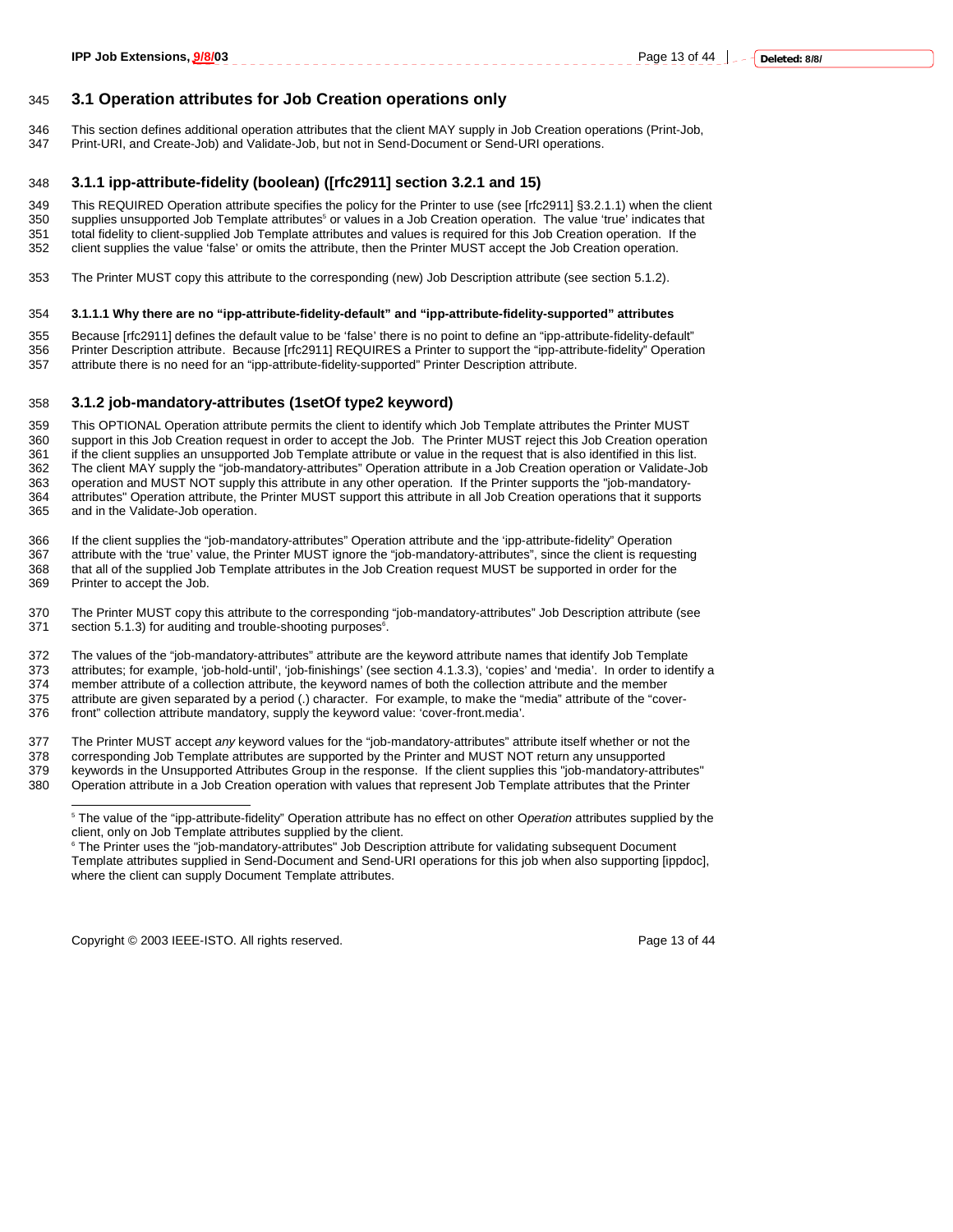381 doesn't support, the Printer MUST otherwise accept the attribute anyway. The Printer MUST reject this Job Creation 382 only if the client *actually supplies* any of the identified Job Template attributes that the Printer doesn't support. 383 Because the Printer doesn't reject when the "job-mandatory-attributes" Operation attribute has unsupported attribute<br>384 keyword names, the client MAY supply all of the attribute keyword names that the client supports 384 keyword names, the client MAY supply all of the attribute keyword names that the client supports without having to 385 tailor the list to the particular Printer to which the client is submitting the Job Creation operat tailor the list to the particular Printer to which the client is submitting the Job Creation operation, thereby simplifying 386 client use of this attribute.

387 Note: The "job-mandatory-attributes" has nothing to do with whether the Printer overrides the PDL with the identified 388 Job Template attributes (see [rfc2911] sections 4.4.28 and 15).

#### 389 **3.1.2.1 Why there are no "job-mandatory-attributes-default" and "job-mandatory-attributes-supported"**  390 **Printer Description attributes**

391 By definition, omission of the "job-mandatory-attributes" Operation attribute (and the "ipp-attribute-fidelity" Operation<br>392 attribute with a 'false' value or omitted) means that the client is requesting that none of attribute with a 'false' value or omitted) means that the client is requesting that none of the supplied Job Template 393 attributes need to be supported in order to accept the Job, i.e., the Printer MUST NOT reject the job because of any 394 unsupported Job Template attributes. So the default is an empty list, so there is no point to have a "job-mandatory-<br>395 attributes-default" Printer attribute. attributes-default" Printer attribute.

396 By definition, the client can supply any Job Template attribute in the value list of the "job-mandatory-attributes"<br>397 Operation attribute whether or not the Printer actually supports that Job Template attribute. Ther 397 Operation attribute, whether or not the Printer actually supports that Job Template attribute. Therefore, it is not 398 possible to have a "job-mandatory-attributes-supported" list, since all possible keywords would have to be expressed.

399 Note: the client MAY query the Printer's "job-creation-attributes-supported" (see [ippsave] section 7.1) and 400 "document-creation-attributes-supported" (see [ippdoc] section 10.1) to see which Job Template and Document 401 Template attributes the Printer actually supports.

# 402 **3.2 Operation attributes for both Job and Document Creation operations**

403 This section defines the semantics for the Operation attributes that a client MAY supply in a Job Creation operation 404 (Print-Job, Print-URI, Create-Job) or a Document Creation operation (Print-Job, Print-URI, Send-Document and<br>405 Send-URI). Note: Print-Job and Print-URI are both Job Creation and Document Creation operations. Send-URI). Note: Print-Job and Print-URI are both Job Creation and Document Creation operations.

#### 406 **3.2.1 compression (type2 keyword)**

407 This REQUIRED Operation attribute identifies the compression used for the Documents in this Job and is defined in<br>408 Info29111 section It is included in this specification, because this specification defines the corre [rfc2911] section . It is included in this specification, because this specification defines the corresponding 409 "compressions-supplied" Job Description attribute (see section 5.2.1.

### 410 **3.2.2 document-charset (charset)**

411 This OPTIONAL Operation attribute identifies the charset of the Document Content. This Operation attribute is<br>412 intended to be supported by Printers that support a document-format in which the charset may be ambiguou

intended to be supported by Printers that support a document-format in which the charset may be ambiguous in the 413 Document content, such as 'application/vnd.hp-PCL', where the charset escape sequence MAY be omitted from the

414 data.

415 If a client supplies the "document-charset" Operation attribute in a Document Creation operation with a value that the

416 Printer doesn't support, the Printer MUST reject the job and return the status code: 'client-error-charset-not-

417 supported' (see [rfc2911] section 3.1.4.14), since the interpretation of the content will be mis-understood by the 418 Printer.

419 The standard values for these attributes are Internet Media types (sometimes called MIME types). For further details 420 see the description of the 'mimeMediaType' attribute syntax in [rfc2911] section 4.1.9.

Page 14 of 44 Copyright © 2003 IEEE-ISTO. All rights reserved.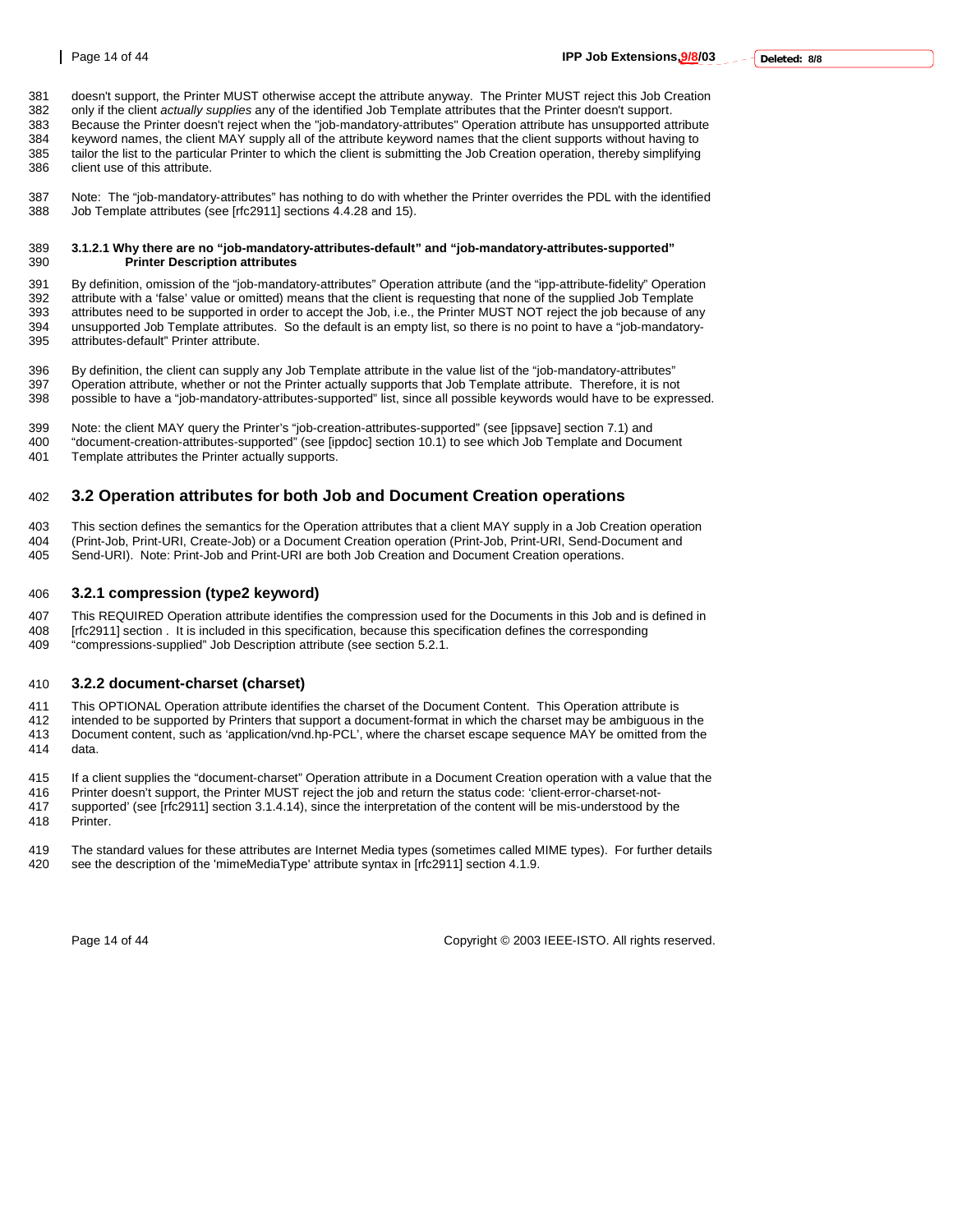421 The Printer MUST support this attribute if it supports a document format for which the Document Content can be 422 ambiguous with respect to the charset being used to encode the data. For example, the 'application/vnd.hp-PCL' 423 MAY omit the charset escape sequence. Although [rfc2854] strongly RECOMMENDS that 'text/html', include a "<br>424 charset=charset' parameter in the MIME type itself (that is, explicitly in the value of the "document-forma 424 charset=charset' parameter in the MIME type itself (that is, explicitly in the value of the "document-format" attribute),<br>425 often the charset= parameter is not present in the MIME type and the Printer MUST assume a c often the charset= parameter is not present in the MIME type and the Printer MUST assume a charset. Thus a 426 Printer that supports the text/html MIME type MUST support the "document-charset" operation attributes. Also many 427 text files use the various 8-bit ISO 8859 charsets in which the lower half is US-ASCII and the upper half is various<br>428 Latin sets (about 8 or 9), Greek, Cyrillic, Hebrew, and Arabic. Shift JIS is another example wher 428 Latin sets (about 8 or 9), Greek, Cyrillic, Hebrew, and Arabic. Shift JIS is another example where the left half is US-<br>429 ASCII, but the right half can be one of a number of things. But if the data doesn't contain th 429 ASCII, but the right half can be one of a number of things. But if the data doesn't contain the charset escape 430 sequences, this attribute can help the Printer know what the charset is in the Document. Such document formats are<br>431 called "charset-ambiguous" document formats. Finally, even though Irfc20461 REQUIRES the ": charset called "charset-ambiguous" document formats. Finally, even though [rfc2046] REQUIRES the "; charset=" MIME 432 type parameter if the file contains other than US-ASCII, in practice, the "; charset=" MIME type parameter is often<br>433 omitted, thus making 'text/plain' a charset-ambiguous document format. See the discussion in [rfc2 omitted, thus making 'text/plain' a charset-ambiguous document format. See the discussion in [rfc2911] section 4.1.9 434 and [rfc2046].

435 The Printer MAY also check the Document content while processing to see that the document data meets the coding<br>436 Fequirements for the supplied charset. If the data contains something that is outside the charset enco requirements for the supplied charset. If the data contains something that is outside the charset encoding, the 437 Printer MUST either (1) hold the job or (2) abort, and SHOULD NOT continue printing square boxes for encoded 438 characters that are outside the charset supplied by the client. characters that are outside the charset supplied by the client.

439 Many other document formats, such as 'application/postscript' and 'application/pdf', are *not* charset-ambiguous, so 440 that Printers that support only such formats MAY omit support of the "document-charset" Operation/ Description 441 attributes.

442 If the Printer supports the "document-charset" Operation attribute, it MUST also support the corresponding 443 "document-charset-default" and "document-charset-supported" Printer Description attributes as well and vice versa<br>444 (see sections 7.1 and 7.2). (see sections  $7.1$  and  $7.2$ ).

#### 445 **3.2.3 document-digital-signature (type2 keyword)**

446 This OPTIONAL Operation attribute identifies the technology of digital signature in the Document content.

447 If a client supplies this "document-digital-signature" Operation attribute in a Document Creation operation with a 448 value that the Printer doesn't support, the Printer MUST perform one of the following actions depending on<br>449 implementation: (1) reject the request OR (2) accept the request, set the Job's "iob-state-reasons" attribu implementation: (1) reject the request OR (2) accept the request, set the Job's "job-state-reasons" attribute to 450 'digital-signature-type-not-supported' (see section 6.1), and either (a) put the Job in the 'pending-held' state or (b) process the job ignoring the attribute. See section 3 above for more details.

452 If the Printer supports this attribute and the value supplied by the client, the Printer MAY verify the signature 453 according to the rule for that signature format and "document-format". If the signature does not verify, then the<br>454 Printer MUST perform one of the following actions depending on implementation (which MAY depend on t Printer MUST perform one of the following actions depending on implementation (which MAY depend on the 455 "document-format" and a site-established policy):

- 456 1. ignore the signature (and MAY indicate on the printed output some how) and MUST set the Job's "job-state-457 reasons" Job Description attribute with the 'digital-signature-did-not-verify' value (see section 6.1).
- 458 2. put the job on hold and wait for human intervention and MUST set the Job's "job-state-reasons" Job 459 Description attribute with the 'job-digital-signature-wait' and 'digital-signature-did-not-verify' values (see section 6.1), OR
- 461 3. abort the job depending on implementation and/or site configuration and MUST set the Job's "job-state-462 reasons" Job Description attribute with the 'job-aborted-by-system' and 'digital-signature-did-not-verify' 463 values (see section 6.1).

Copyright © 2003 IEEE-ISTO. All rights reserved. Page 15 of 44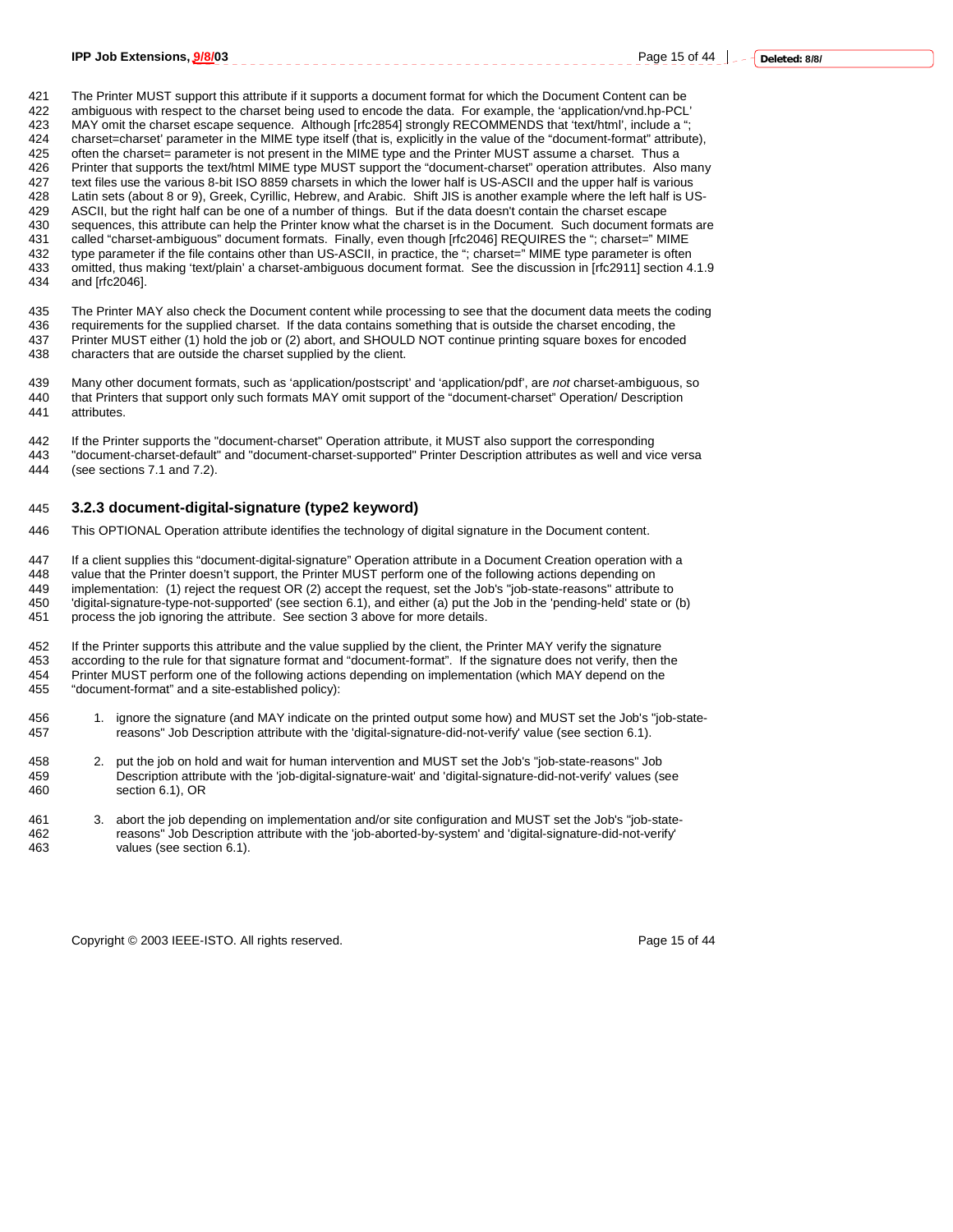464 Different PDLs have different techniques of embedding the signature. If the Printer supports the "document-digital-465 signature" attribute and the supplied "document-format", the Printer MUST accept the document. However, if the 466 Printer either doesn't support the value of the "document-digital-signature" Operation attribute or doesn't support the 467 technique used by the supplied "document-format" attribute, the Printer MUST either (1) ignore 467 technique used by the supplied "document-format" attribute, the Printer MUST either (1) ignore the signature or (2)<br>468 but the job on hold and wait for human intervention, depending on implementation. If the Printer d put the job on hold and wait for human intervention, depending on implementation. If the Printer doesn't support the 469 supplied value, the Printer MUST return the "document-digital-signature" attribute with its value as unsupported in the 470 Unsupported Attributes group as specified in [rfc2911] section 3.1.7.

471 The following standard keyword values are defined:

- 472 'dss': Digital Signature Standard (DSS) [dss].
- 473 'none': There is not a digital signature in the Document content. If this attribute is supported, the 'none' 474 value MUST be implemented but MAY be removed by the administrator.
- 475 'pgp': PGP Message Exchange Formats [rfc1991].
- 476 'smime': Enhanced Security Services for S/MIME [rfc2634].
- 477 'xmldsig' XML Digital Signature [xmldsig].

#### 478 **3.2.4 document-format (mimeMediaType)**

479 This REQUIRED Operation attribute (see [rfc2911] section 3.2.1.1) indicates the document format of the supplied 480 Document Content. If a client supplies the "document-format" Operation attribute with a value that the Printer doesn't<br>481 support, the Printer MUST reject the job and return the status code 'client-error-document-form support, the Printer MUST reject the job and return the status code 'client-error-document-format-not-supported' (see 482 [rfc2911] section 3.1.4.11), since the Printer cannot process the data.

483 The standard values for this attribute are Internet Media types (sometimes called MIME types). For some MIME<br>484 types, such as 'text/plain' [rfc2046], the ": charset=" parameter is defined which specifies the charset types, such as 'text/plain' [rfc2046], the "; charset=" parameter is defined which specifies the charset of the Document 485 content. The Printer MUST support the charset MIME parameter as well as the "document-charset" Operation<br>486 attribute (section 3.2.2) if the Printer supports any text MIME type, such as 'text/plain' or 'text/html', Fo attribute (section 3.2.2) if the Printer supports any text MIME type, such as 'text/plain' or 'text/html'. For further 487 details see the description of the 'mimeMediaType' attribute syntax in [rfc2911] section 4.1.9 and [rfc2046] and the 488 "document-charset" Operation attribute (section 3.2.2). "document-charset" Operation attribute (section 3.2.2).

489 Many printer languages in the Printer MIB do not have a MIME type registered with IANA.<sup>7</sup> It is the intent of the PWG 490 to registers all of the Printer MIB v2 XXX Printer Languages as 'application/vnd.PWG-XXX'. If a Printer Language<br>491 already has a registered MIME Media type or gets a registration in the future, then that MIME Type MU already has a registered MIME Media type or gets a registration in the future, then that MIME Type MUST be used in 492 preference to the 'application/vnd.PWG-XXX' MIME Type. For example, PostScript® has the MIME Media type:<br>493 Papplication/postscript' and PCL has the MIME Media Type: 'application/vnd HP-PCL so those MIME Media type <sup>1</sup>application/postscript' and PCL has the MIME Media Type: 'application/vnd.HP-PCL, so those MIME Media types<br>194 MUST be used instead of 'application/vnd.PWG-PS' and 'application/vnd.PWG-PCL'. For example, the NEC NPD 494 MUST be used instead of 'application/vnd.PWG-PS' and 'application/vnd.PWG-PCL'. For example, the NEC NPDL 495 printer language from the Printer MIB does not have a MIME type registered with IANA. Therefore, the "document-496 format" = 'application/vnd.PWG-NPDL' MUST be used.

497 Note: CIP4 did not agree to register MIME types for other organizations and standards. Instead, CIP4 will just add 498 values to the flat file that aren't MIME types. The values will not start with any of the MIME type roots: application/, 499 audio/, image/, message/, model/, multipart/, test/, or video.

500 ACTION ITEM (Tom and Ira): Propose a format for the file.

501 See also the "document-format-version" Operation attribute in section 3.2.6 and the "document-format-details" 502 Operation attribute in section 3.2.5.

 $\overline{a}$ 

Page 16 of 44 Copyright © 2003 IEEE-ISTO. All rights reserved.

<sup>7</sup> Companies are urged to register there Printer languages with IANA using the 'application/vnd.XX-yyy vendor tree. There has also been a long standing PWG proposal to register all of these as 'application/vnd.pwg-yyy.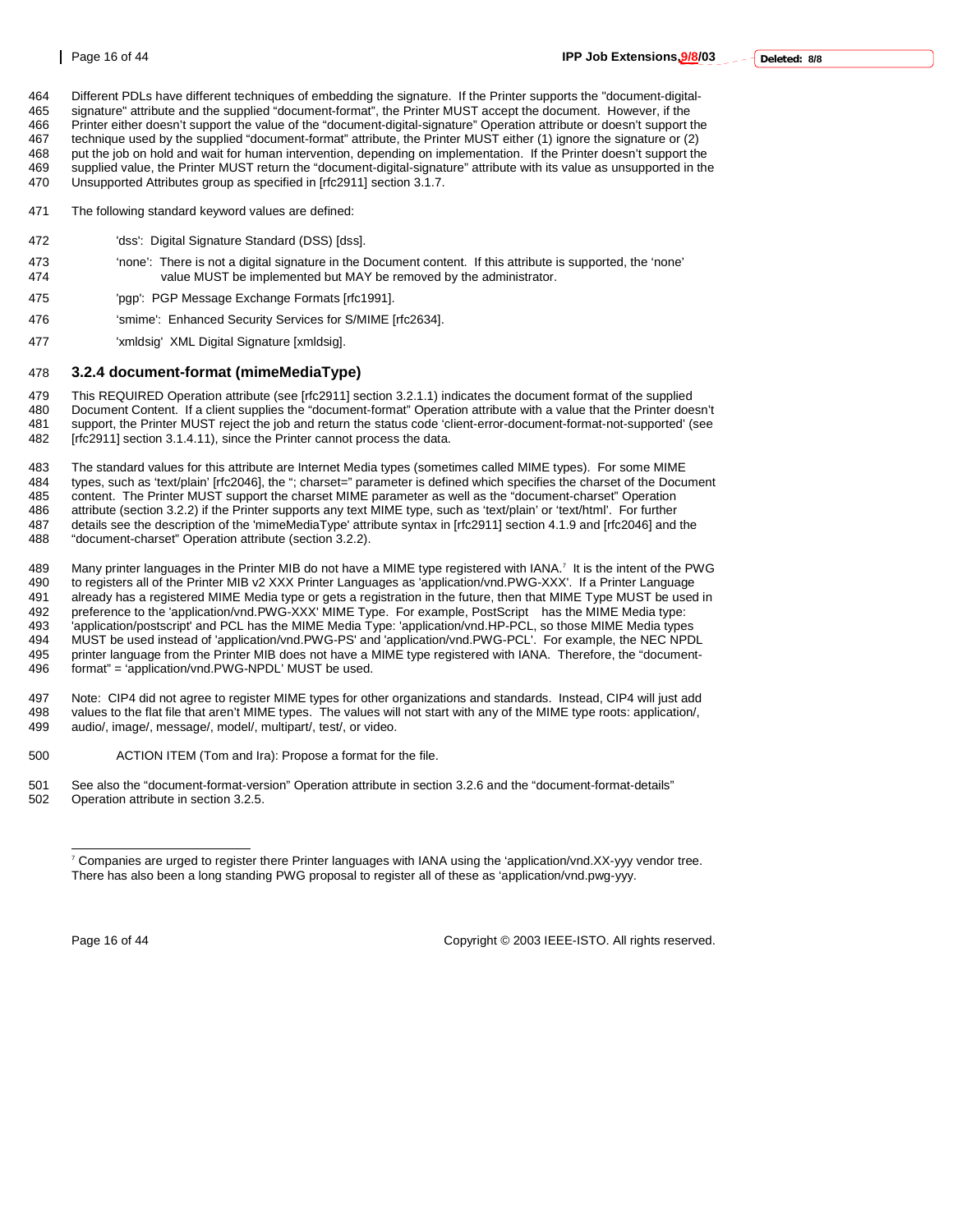#### 503 **3.2.5 document-format-details (1setOf collection)**

504 This OPTIONAL Operation attribute supplied in Document Creation operations summarizes the details of the

505 Document content, including any files contained in the Document. This Operation attribute is intended to be

506 supported by Printers that support a packaging document format, such as 'application/zip' or 'multipart/related', in<br>507 order to detail the contents. However, this Operation attribute MAY be used with any document for 507 order to detail the contents. However, this Operation attribute MAY be used with any document format. See Table 6<br>508 for a list of the member attributes along with the client and Printer conformance requirements

for a list of the member attributes along with the client and Printer conformance requirements.

509 All member attributes, if supplied, MUST have contents. The value MUST NOT be omitted.

510 If a Printer supports a *packaging* MIME type, such as 'multipart/related' or 'application/zip', the Printer MUST support

511 this "document-format-details" Operation attribute. If a Printer does not support a packaging MIME type, it MAY omit

512 support of the "document-format-details" Operation attribute and Description attribute. The purpose of the<br>513 "document-format-details" Operation attribute is to describe the details of the document format or formats

513 "document-format-details" Operation attribute is to describe the details of the document format or formats in the 514 supplied Document, including the packaging format itself, so that the Printer knows what to expect.

515 If a client supplies the "document-format-details" Operation attribute in a Document Creation request with member 516 attributes and/or values that the Printer doesn't support, the Printer MUST perform one of the following actions 517 depending on implementation: (1) reject the request OR (2) accept the request and either (a) put the Job in the 518 'pending-held' state or (b) process the job ignoring the attribute. See section 3 above for more details. However, if 519 the "document-charset" or the "document-format" member attributes are the ones in question, the Printer MUST 520 reject the request, same as for the "document-charset" and "document-format" Operation attributes (see sections 521 3.2.2 and 3.2.4) and return the 'client-error-charset-not-supported' (see [rfc2911] section 13.1.4.16) or the 'client-522 error-document-format-not-supported' (see [rfc2911] section 13.1.4.11) status-codes, respectively.

523 For a packaging format, the "document-format-details" attribute does not provide means to associate each collection 524 value with particular document in the archive file, so it does not provide a "manifest"<sup>8</sup> of the packaging. One of the 525 packaging collection values MAY describe the packaging format itself, in which case that collection value MUST be 526 the first collection value. The remaining collection values provide the summary of the details of the contained files in 527 any order.

528 There MUST NOT be any duplicate collection values, that is, no collection values with all the same member attribute 529 values; it's a set, not a sequence. So 100 PostScript files with the same details in a .zip file:

- 530 (1) MAY have one collection value with the "document-format" member attribute = 'application/zip' MIME type 531 value and MAY have additional member attributes that give details about the .zip file itself and
- 532 (2) MUST have one collection value containing a "document-format" member attribute = 533 'application/postscript' and MAY have additional member attributes that give the details about the PostScript<br>534 files. files.

535 If a file in a packaging file is itself a packaging file, the single "document-format-details" (1setOf collection) Operation 536 attribute SHOULD contain the flattened distinct collection values for all files at all nested levels. Therefore, the 537 "document-format-details" collection attribute is not recursively defined and MUST NOT contain the "document-

538 format-details" attribute as a member attribute.

l

#### 539 **Table 6 - "document-format-details" member Operation attributes**

| <b>Member Attribute Name</b> | <b>Attribute Syntax</b> | Client<br>supplies | Printer<br><b>Support</b> | <b>Member</b><br><b>Attribute</b> | <b>Top Level</b><br><b>Attribute</b> |  |
|------------------------------|-------------------------|--------------------|---------------------------|-----------------------------------|--------------------------------------|--|
|                              |                         |                    |                           |                                   |                                      |  |

<sup>8</sup> If the client wants to achieve a "manifest", that is a complete list of each file in a packaging, then the client needs to extract each file from the package and submit each one in a separate Document Creation operation. Note: the client can re-compress each file before sending, so the compression isn't lost when sending each document separately.

Copyright © 2003 IEEE-ISTO. All rights reserved. Copyright C 2003 IEEE-ISTO. All rights reserved.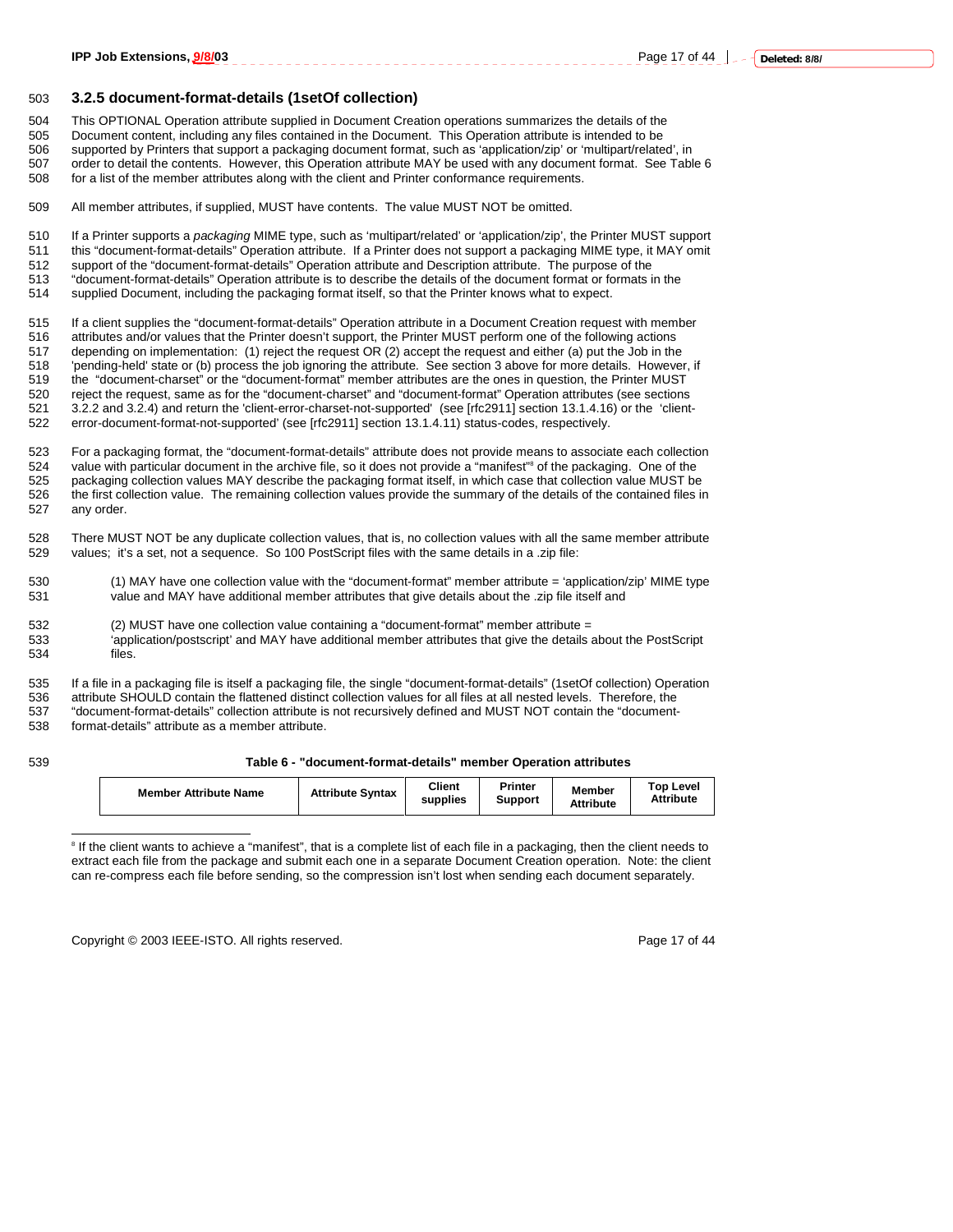|                                     |                           |               |             | <b>Section</b> | <b>Section</b> |
|-------------------------------------|---------------------------|---------------|-------------|----------------|----------------|
|                                     |                           |               |             |                |                |
| document-source-application-name    | name(MAX)                 | <b>MAY</b>    | <b>MAY</b>  | 3.2.5.1        | N/A            |
| document-source-application-version | text(127)                 | MAY           | <b>MAY</b>  | 3.2.5.2        | N/A            |
| document-source-os-name             | name(40)                  | <b>MAY</b>    | <b>MAY</b>  | 3.2.5.3        | N/A            |
| document-source-os-version          | text(40)                  | MAY           | <b>MAY</b>  | 3.2.5.4        | N/A            |
| document-format                     | mimeMediaType             | <b>MUST</b>   | <b>MUST</b> | 3.2.5.5        | 3.2.4          |
| document-format-device-id           | text(127)                 | MAY           | MAY         | 3.2.5.6        | N/A            |
| document-format-version             | text(127)                 | <b>SHOULD</b> | <b>MUST</b> | 3.2.5.7        | 3.2.6          |
| document-natural-languages          | 1setOf<br>naturalLanguage | MAY           | MAY         | 3.2.5.8        | 3.2.9          |

540<br>541

The client can determine which member attributes of the "document-format-details" are supported by querying the

542 Printer's "document-format-details-supported" (1setOf type2 keyword) Printer Description attribute (see section 7.6).

543 Table 6 shows that three of the member attributes also have comparable top level Operation attributes defined with

544 the same names. See the sections listed in the rightmost column. These three high level attributes have

545 corresponding "xxx-default" and "xxx-supported" Printer Description attributes. These values are also for use with<br>546 the corresponding three member attributes. The remaining member attributes do not have any correspo the corresponding three member attributes. The remaining member attributes do not have any corresponding "xxx-547 default" and "xxx-supported" Printer Description attribute.

548 If a client supplies this "document-format-details" Operation attribute with a member attribute with a value that the<br>549 Printer doesn't support, the Printer MUST perform one of the following actions: (1) reject the r 549 Printer doesn't support, the Printer MUST perform one of the following actions: (1) reject the request OR (2) accept 550 the request and either (a) put the Job in the 'pending-held' state or (b) process the job ignoring the attribute. See<br>551 section 3 above for more details. section 3 above for more details.

#### 552 **3.2.5.1 document-source-application-name (name(MAX))**

553 This OPTIONAL member Operation attribute identifies the application that generated the document. The 554 value MUST be all lowercase in order to facilitate matching. The version number MUST NOT be included 555 (see the "document-source-application-version" attribute). Examples: "photoshop", "microsoft word", 556 "unknown".

#### 557 **3.2.5.2 document-source-application-version (text(127))**

558 This OPTIONAL member Operation attribute identifies the version number of the application that created the<br>559 document. The value MUST be all lowercase in order to facilitate matching. The intent of this attribute is 559 document. The value MUST be all lowercase in order to facilitate matching. The intent of this attribute is for 560 purposes of affecting the interpreting by the Printer for any formats for which the source application version<br>561 might have different semantics. Examples: might have different semantics. Examples:

- 562 "8.1 (4331)" for Winzip®, "5.0.5 10/26/2001" for Acrobat®, "2000 (9.0.4119 sr-1)" for Microsoft® Word
- 563 If the client omits this member attribute, that matches with any version. Similarly, the Printer's member 564 attribute MAY be omitted or be a zero length string to indicate any.

#### 565 **3.2.5.3 document-source-os-name (name(40))**

566 This OPTIONAL member Operation attribute identifies the name of the operating system on which the 567 document was generated. Valid values are the operating system names defined in the IANA Operating System name registry [os-names] with the version number portion removed (see the "document-source-os-569 version" attribute). IANA Operating System Names consist of up to 40 *uppercase* US-ASCII letters, hyphen 570 ("-"), period ("."), and slash ("/") characters. The value MUST be all lowercase in order to facilitate matching.

Page 18 of 44 Copyright © 2003 IEEE-ISTO. All rights reserved.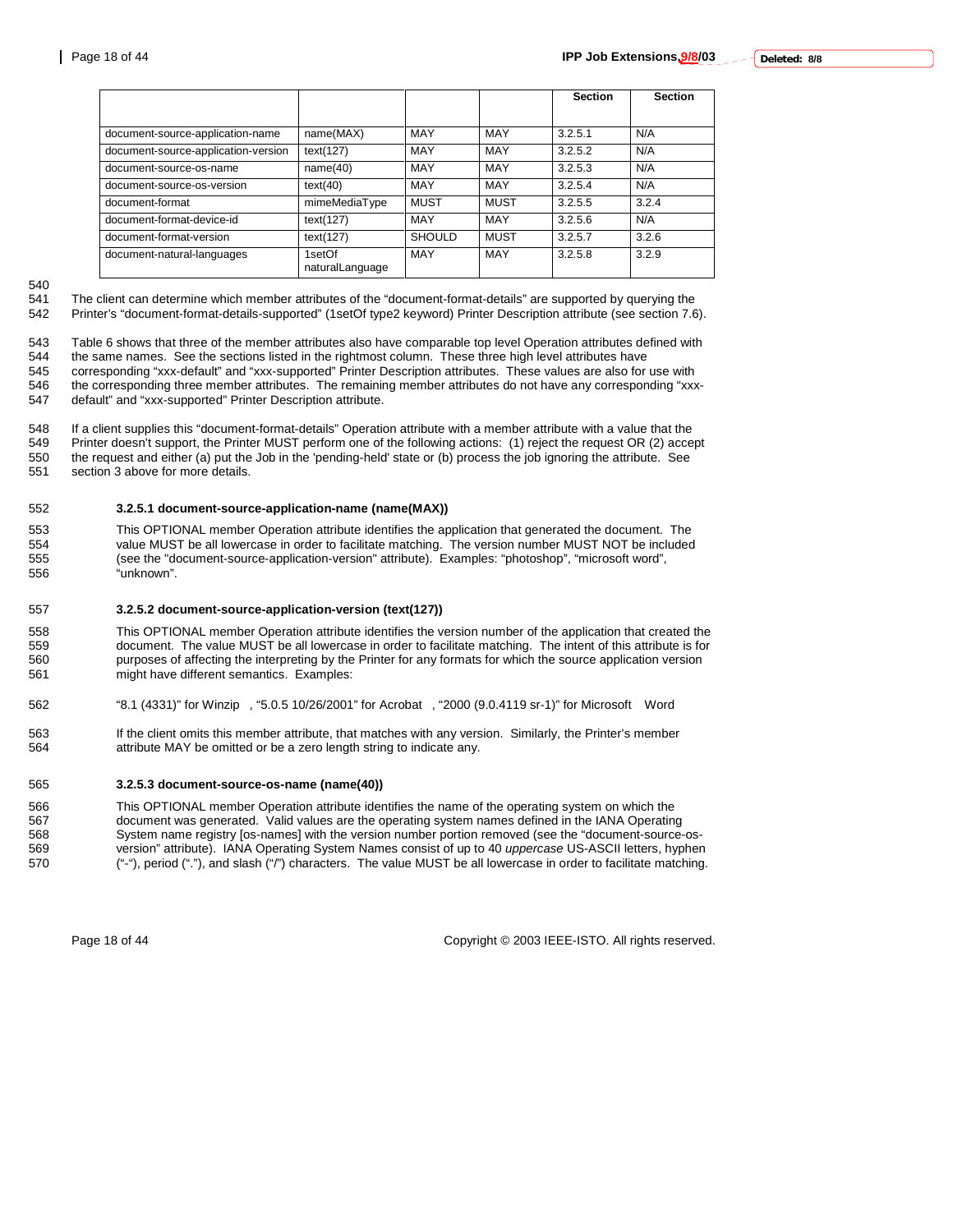572 ACTION ITEM: Get Sun to register SOLARIS with IANA.(Tom H)

### 573 **3.2.5.4 document-source-os-version (text(40))**

574 This OPTIONAL member Operation attribute identifies the version of the operating system on which the 575 document was generated. Valid values include the version portion of any of the operating system names 576 defined in the IANA Registry [os-names]. The value MUST be all lowercase in order to facilitate matching. 577 The value MUST NOT include the name portion of the registered OS name (see "document-source-os-578 name" attribute).

579 Possible example values for the indicated "document-source-os-name" value are: 580 for 'linux': '1.0', '1.2', '2,0', '2.2', '2.4' 581 for 'unix': 'bsd', 'v', 'v.1', 'v.2', 'v.3', 'pc' 582 for 'windows': '95', '98', 'ce', 'nt', 'nt-2', 'nt-3', 'nt-3.5', 'nt-3.51', 'nt-4', 'nt-5' (windows 2000), 583 ACTION ITEM: Get Microsoft to register NT-5.1 (maybe NT-5.2) with IANA.(Ira M)

# 585 **3.2.5.5 document-format (mimeMediaType)**

584

586 This REQUIRED member Operation attribute identifies the document format (see [rfc2911] §3.2.1.1) of the 587 collection value of which it is a member. The client MUST supply and the Printer MUST support this member 588 attribute in each collection value. The values for this member attribute are Internet Media types (sometimes 589 called MIME types) and have the same values and semantics as for the top level "document-format" called MIME types) and have the same values and semantics as for the top level "document-format" 590 Operation attribute with the same name (see section 3.2.4 for the semantics).

# 591 **3.2.5.6 document-format-device-id (text(127))**

592 This OPTIONAL member Operation attribute identifies the type of device for which the document was 593 formatted, including manufacturer and model. This attribute is intended to identify document formats that are 594 not portable, e.g., PDLs that are device dependent. The value of this variable MUST exactly match the IEEE 1284-2000 Device ID string (see [IEEE1284] clause 6), except the length field MUST NOT be specified. See 596 the Microsoft Universal Plug and Play [upnp] section 2.2.6 DeviceId parameter for details and examples. 597 Here is an example showing only the required fields for a PostScript document:<br>598 MANUEACTURER: ACME, Co. : COMMAND, SET: PS: MODEL: LaserBeam, 9: MANUFACTURER: ACME Co.; COMMAND SET:PS; MODEL: LaserBeam 9;

# 599 **3.2.5.7 document-format-version (text(127))**

600 This REQUIRED member Operation attribute identifies the level or version of the document format identified<br>601 by the "document-format" member attribute. The client MAY supply and the Printer MUST support this by the "document-format" member attribute. The client MAY supply and the Printer MUST support this 602 member attribute if the Printer supports the "document-format-details" Operation attribute. The semantics 603 and supported values of this "document-format-version" member attribute MUST be the same as for the top 604 level "document-format-version" Operation attribute with the same name (see section 3.2.6 for the 605 semantics).

### 606 **3.2.5.8 document-natural-language (1setOf naturalLanguage)**

607 This OPTIONAL member Operation attribute specifies the natural language(s) of the collection value of 608 which it is a member. The values for this attribute are natural language codes (with optional country codes) 609 and have the same values and semantics as for the top level "document-natural-language" 610 (naturalLanguage) operation attribute with the same name (see section 3.2.9 for the semantics). If the 611 document contains multiple natural languages, then the first value MUST be the primary language of the 612 document.

Copyright © 2003 IEEE-ISTO. All rights reserved. Page 19 of 44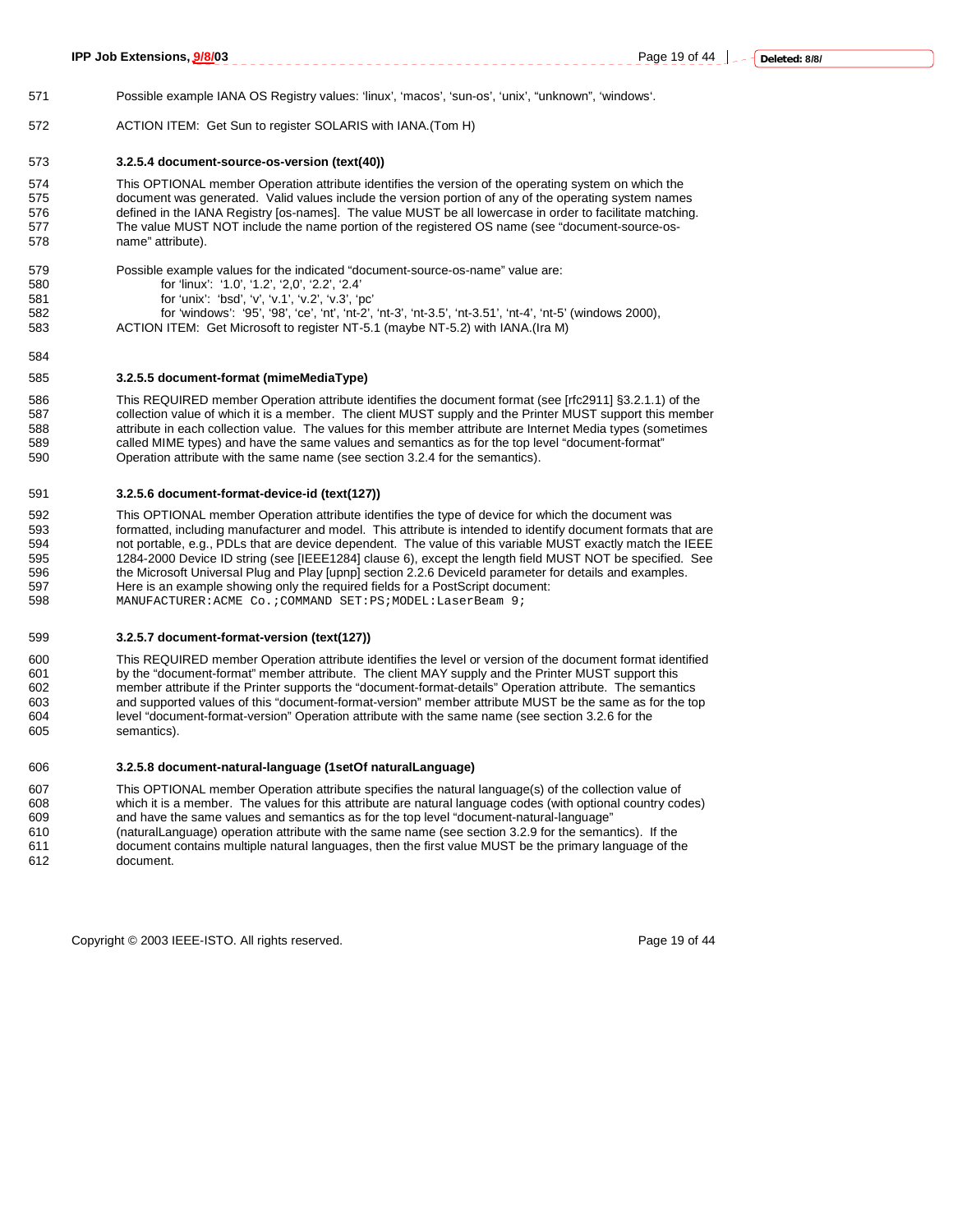#### 613 **3.2.6 document-format-version (text(127))**

- 614 This OPTIONAL Operation attribute identifies the level or version of the document format of the Document content 615 identified by the "document-format" Operation attribute (section 3.2.4).
- 616 If the client supplies this "document-format-version" Operation attribute, the client MUST also supply the "document-617 format" Operation attribute (section 3.2.4), so that the Printer does not need to parse the "document-format-version" 618 string in order to determine the document format and version.
- 619 If a client supplies this "document-format-version" Operation attribute with a value that the Printer doesn't support as 620 indicated by the Printer's "document-format-version-supported" attribute (see section 7.8), the Printer MUST perform 621 one of the following actions, depending on implementation: (1) reject the request OR (2) accept the request and 622 either (a) put the Job in the 'pending-held' state or (b) process the job ignoring the attribute. See section 3 above for more details.
- 624 The defined values are taken from the Printer MIB [rfc1759] langTC values (after removing the "lang") used in the 625 net https://www.chargraphy.com/2000 attack the first removing the "chiects") separated by the prtInterpreterLangFamily and the prtInterpreterLangLevel attributes (SNMP calls them "objects") separated by the "/" 626 character. If there is no version, just the langTC prefix without the "/" is used. Note: the Printer MIB 627 prtInterpreterLangVersion attribute is not used, since no standard values are given in the Printer MIB.
- 
- 628 The short first field before the "/" character are unique, so that the version values are self-identifying so that all the 629 versions for all document format-versionversions for all document formats can be combined into a single list for the Printer's "document-format-version-
- 630 supported" Printer attribute. The first field also tends to be the acronym for the document format and often is also the
- 631 file name extension registered with IANA. The Printer MIB shows the first field in uppercase for readability.
- 632 However, the Printer MUST perform case-insensitive matching of supplied values with supported values. If the 633 common acronym includes a "/", such as TIFF/IT, the "/" is changed to "-" so that the first field ends wi
- common acronym includes a "/", such as TIFF/IT, the "/" is changed to "-" so that the first field ends with the first "/"
- 634 Example values:
- 635 'PS/3': For Postscript level 3 [rfc1759].
- 636 'PCL/5e': For PCL 5e [rfc1759].<br>637 'PDF/1.4': For PDF version 1.4
- 'PDF/1.4': For PDF version 1.4 [pdf]
- 638 'PDF/X-1a:2001': For PDF/X-1a [iso15930]
- 639 'DCS/2.0' For Document Color Separation (DCS), version 2.0. [dcs2.0]
- 640 'TIFF-IT/FP:1998': TIFF/IT [iso12639] Full Page baseline.
- 641 'TIFF-IT/CT:1998': TIFF/IT [iso12639] Continuous Tone picture data baseline
- 642 'TIFF-IT/FP/P1:1998': TIFF/IT [iso12639] Full Page profile 1
- 643 'TIFF-IT/CT/P1:1998': TIFF/IT [iso12639] Continuous Tone picture data profile 1
- 'Automatic': auto sense the format [rfc1759]. Is use in combination with the 'application/octet-stream' (see 645 [rfc2911] section 4.1.9.1) value of the "document-format" attribute (section 3.2.4).
- 646

#### 647 **3.2.6.1 Why no "document-format-version-default"**

- 648 There is no "document-format-version-default" since to be meaningful, the default would have to depend on the balling of other faces are no "xxx-default" attributes whose values depend on the value of other
- 649 "document-format". Currently, there are no "xxx-default" attributes whose values depend on the value of other
- 650 attributes. Thus an implementation is free to supply its own defaults that depend on the "document-format".

### 651 **3.2.7 document-message (text(MAX))**

652 This OPTIONAL Operation attribute contains a message from the user to the operator about the Document.

Page 20 of 44 Copyright © 2003 IEEE-ISTO. All rights reserved.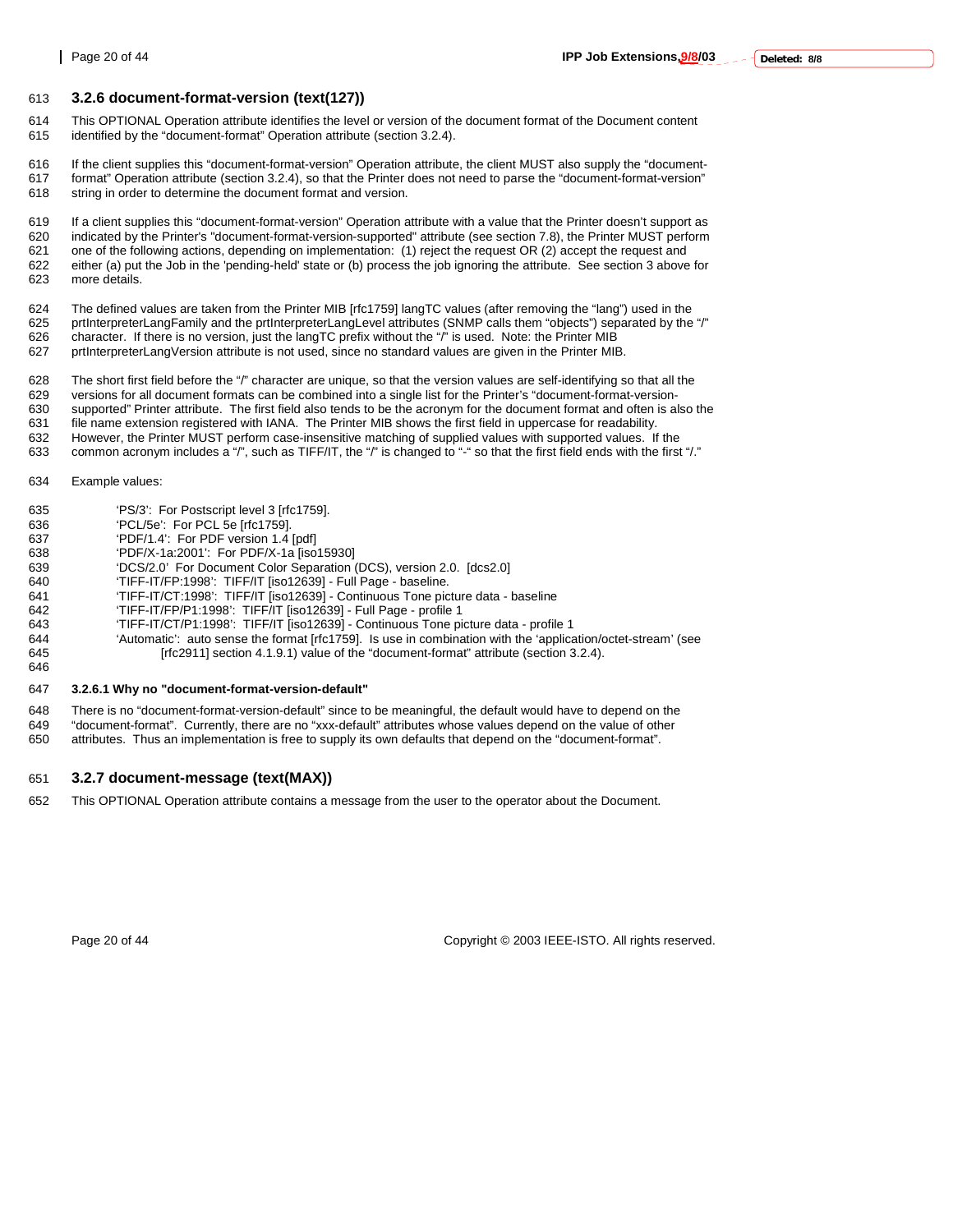#### 653 **3.2.8 document-name (name(MAX))**

654 The Printer MUST support this Operation attribute in Print-Job, Print-URI, Send-Document, and Send-URI operations 655 (see [rfc2911 section 3.2.1.1) and MAY support it in the Create-Job operation. For the Print-Job, Print-URI, and 656 Create-Job operations, the Printer MUST copy the value to the corresponding Job Description attribute<sup>9</sup>.

#### 657 **3.2.9 document-natural-language (naturalLanguage)**

658 This OPTIONAL Operation attribute specifies the primary natural language of the Document content (see [rfc2911] 659 section 3.2.1.1 and section 4.1.8).

660 If the client supplies this "document-natural-language" Operation attribute with a value that the Printer doesn't 661 support, the Printer MUST perform one of the following actions: (1) reject the request OR (2) accept the request and<br>662 either (a) put the Job in the 'pending-held' state or (b) process the job ignoring the attribute. either (a) put the Job in the 'pending-held' state or (b) process the job ignoring the attribute. See section 3 above for 663 more details.

664 The values MAY include region as well as the language according to [rfc2911 section 4.1.8. If the document contains more than one language, the value is the first or primary language of the document. The Printer MAY use 666 this value to select fonts or other Globalization processing. As indicated in [rfc2911] section 4.1.8, example include:

- 667 'en': for English 668 'en-us': for US English
- 669 'fr': for French 'de': for German
- 671

# 672 **4 Job Template attributes**

673 Table 7 lists the new Job Template attributes defined in this specification. These Job Template attributes can be 674 supplied in the Job Creation operations: Print-Job, Print-URI, and Create-Job operations and the Validate-Job<br>675 operation. operation.

676 Job Template attributes are OPTIONAL for a Printer to support and for a client to supply in a Job Creation request. If

677 a Printer supports a Job Template attribute, then the Printer MUST copy the supplied attribute to the Job object, so 678 that a client MAY query the attributes in subsequent Get-Job-Attributes/Get-Jobs operations (see [rfc2911] section 679 4.2). In addition, as in [rfc2911], for each "xxx" Job Template attribute supported, the Printer MUST support the corresponding "xxx-default" and "xxx-supported" Printer attributes. if defined. corresponding "xxx-default" and "xxx-supported" Printer attributes, if defined.

#### 681 **Table 7 - Job Template attributes**

| <b>Job Template</b><br>attribute name "xxx" | <b>Attribute Syntax</b> | Printer: Default Value<br>attribute syntax<br>"xxx-default" | <b>Printer: Supported Values</b><br>attribute syntax<br>"xxx-supported" |
|---------------------------------------------|-------------------------|-------------------------------------------------------------|-------------------------------------------------------------------------|
| job-copies                                  | integer(1:MAX)          | integer(1:MAX)                                              | rangeOfInteger(1:MAX)                                                   |

Copyright © 2003 IEEE-ISTO. All rights reserved. Copyright C 2003 IEEE-ISTO. All rights reserved.

 $\overline{a}$ 9 For the Send-Document and the Send-URI Operation attribute, the Printer copies them to the corresponding Document Description attribute defined in [ippdoc].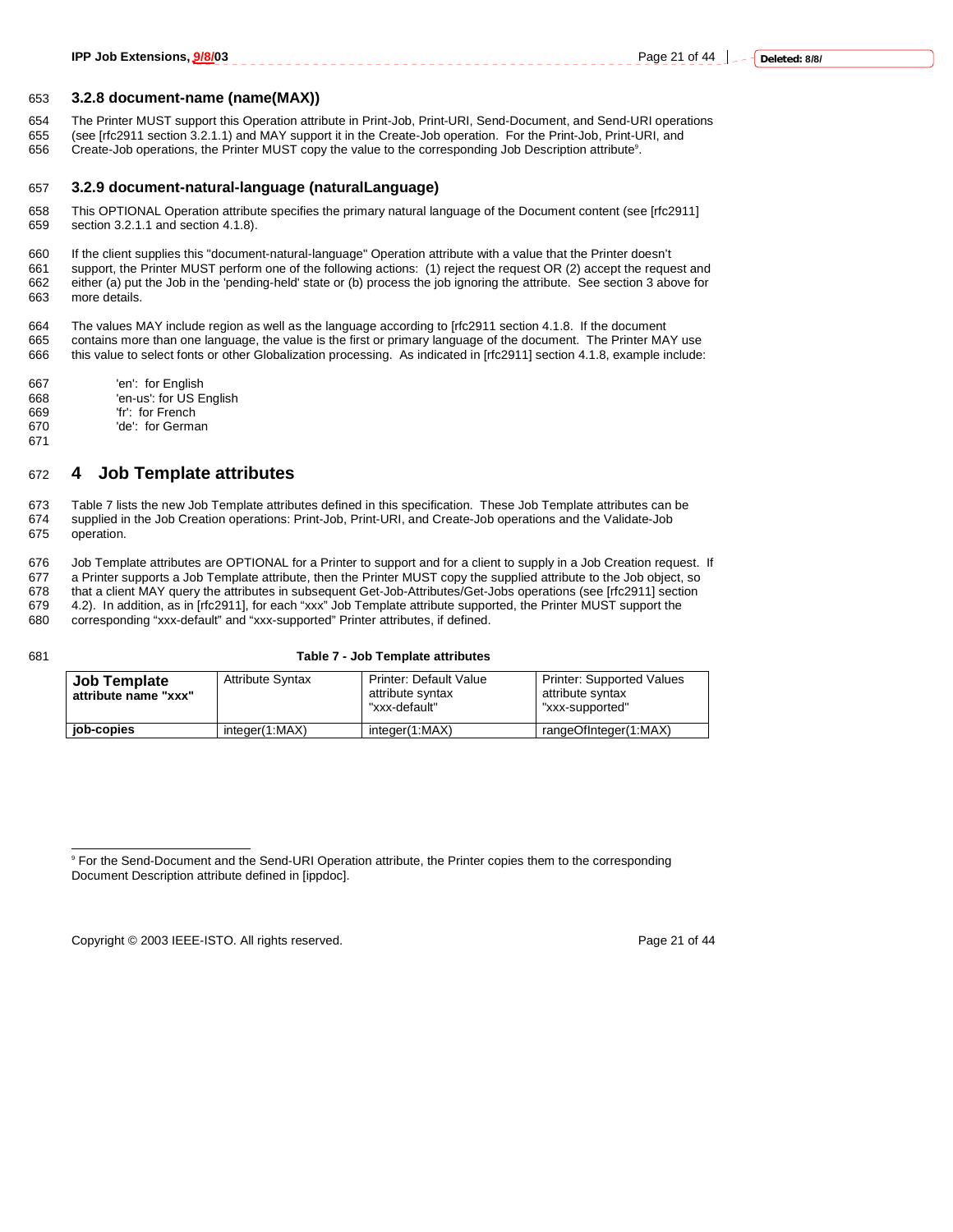| <b>Job Template</b>    | <b>Attribute Syntax</b>   | Printer: Default Value          | <b>Printer: Supported Values</b> |
|------------------------|---------------------------|---------------------------------|----------------------------------|
| attribute name "xxx"   |                           | attribute syntax                | attribute syntax                 |
|                        |                           | "xxx-default"                   | "xxx-supported"                  |
|                        |                           |                                 |                                  |
| iob-cover-back         | collection                | collection                      | 1setOf type2 keyword             |
| cover-type             | type2 keyword             |                                 | 1setOf type2 keyword             |
| media                  | type3 keyword   name(MAX) | $\blacksquare$                  | 1setOf (type3 keyword            |
|                        |                           |                                 | name(MAX))                       |
| media-col              | collection                | $\blacksquare$                  | 1setOf type2 keyword             |
| member attributes      | See [pwg5100.3]           | $\overline{a}$                  |                                  |
| [pwg5100.3]            |                           |                                 |                                  |
| iob-cover-front        | collection                | collection                      | 1setOf type2 keyword             |
| member attributes -    | see job-cover-back        |                                 |                                  |
| same as job-cover-back |                           |                                 |                                  |
| job-finishings         | 1setOf type2 enum         | 1setOf type2 enum <sup>10</sup> | 1setOf type2 enum                |
| job-finishings-col     | collection                | collection <sup>10</sup>        | 1setOf type2 keyword             |
| finishing-template     | name(MAX)                 |                                 | 1setOf name(MAX)                 |
| stitching              | collection                |                                 | 1setOf type2 keyword             |
| stitching-reference-   | type2 keyword             | ٠                               | 1setOf type2 keyword             |
| edge                   |                           |                                 |                                  |
| stitching-offset       | integer (0:MAX)           | ٠                               | 1setOf (integer(0:MAX)           |
|                        |                           |                                 | rangeOfInteger(0:MAX))           |
| stitching-locations    | 1setOf integer(0:MAX)     | ÷,                              | 1setOf (integer(0:MAX)           |
|                        |                           |                                 | rangeOfInteger(0:MAX))           |
| output-device          | name(127)                 |                                 | 1setOf name(127)                 |
| print-content-optimize | type2 keyword             | type2 keyword                   | 1setOf type2 keyword             |

# 682 **4.1 Job Template attributes defined for Job-wide effect in multi-document jobs**

683 This section defines additional Job Template attributes that have Job-wide effect and so are intended for use in the 684 creation of multi-document Jobs. These Job Template attributes have the "job-" prefix to indicate their Job wide<br>685 scope. When clients supply these job-wide Job Template attributes, they MUST supply these attributes 685 scope. When clients supply these job-wide Job Template attributes, they MUST supply these attributes in Job<br>686 Creation and Validate-Job operations only. Clients MUST NOT supply these Job Template attributes as Docui 686 Creation and Validate-Job operations only. Clients MUST NOT supply these Job Template attributes as Document 687 Template attributes in the Send-Document and Send-URI operations ([ippdoc]) or in any other operations. Note that 688 distribute (See<br>688 distribute (See clients do not supply these attributes as member attributes of the "overrides" Job Template attribute (See 689 [ippOverride]).

# 690 **4.1.1 job-copies (integer(1:MAX))**

691 This OPTIONAL Job Template attribute specifies the number of job copies, i.e., with all of the Documents taken 692 together. Its interpretation is independent of the value of the "multiple-document-handling" Job Template attribute. 693 See the "copies" Job Template attribute defined in [rfc2911] section 4.2.5 that switches between job copies and<br>694 document copies depending on the value of the "multiple-document-handling" Job Template attribute (Irf 694 document copies depending on the value of the "multiple-document-handling" Job Template attribute ([rfc2911] 695 section 4.2.4).

696 For example assume a Job has two documents. The "copies" attribute has a value of '3' and "job-copies" has a 697 value of '2". With "multiple-document-handling" set to 'separate-documents-collated-copies' the resulting printout 698 would have two sets (i.e. iob-copies=2). The first set would be 3 copies of Document 1 and then 3 c would have two sets (i.e. job-copies=2). The first set would be 3 copies of Document 1 and then 3 copies of 699 Document 2. The second set would be identical to the first. If a similar Job was run with "multiple-documents-700 handling" set to 'single-document-new-sheet' it would also produce two set. In this case however each set would 701 contain Document 1, Document 2, Document 1, Document 2, Document 1, Document 2 (i.e copies=3). The "copies"<br>702 and "job-copies" become more interesting when Documents within the Job each have their own value of "copie

702 and "job-copies" become more interesting when Documents within the Job each have their own value of "copies".<br>703 This can be accomplished via the Document object lippdocl or Overrides IPWG5100.41. lippOverridel. This can be accomplished via the Document object [ippdoc] or Overrides [PWG5100.4], [ippOverride].

Page 22 of 44 Copyright © 2003 IEEE-ISTO. All rights reserved.

**Deleted:** C **Deleted:** MUST NOT

 $\overline{a}$ <sup>10</sup> The "job-finishings" and "job-finishings-col" Job Template attributes also include corresponding "job-finishingsready" (1setOf type 2 enum) and "job-finishings-col-ready" (1setOf collection) attributes.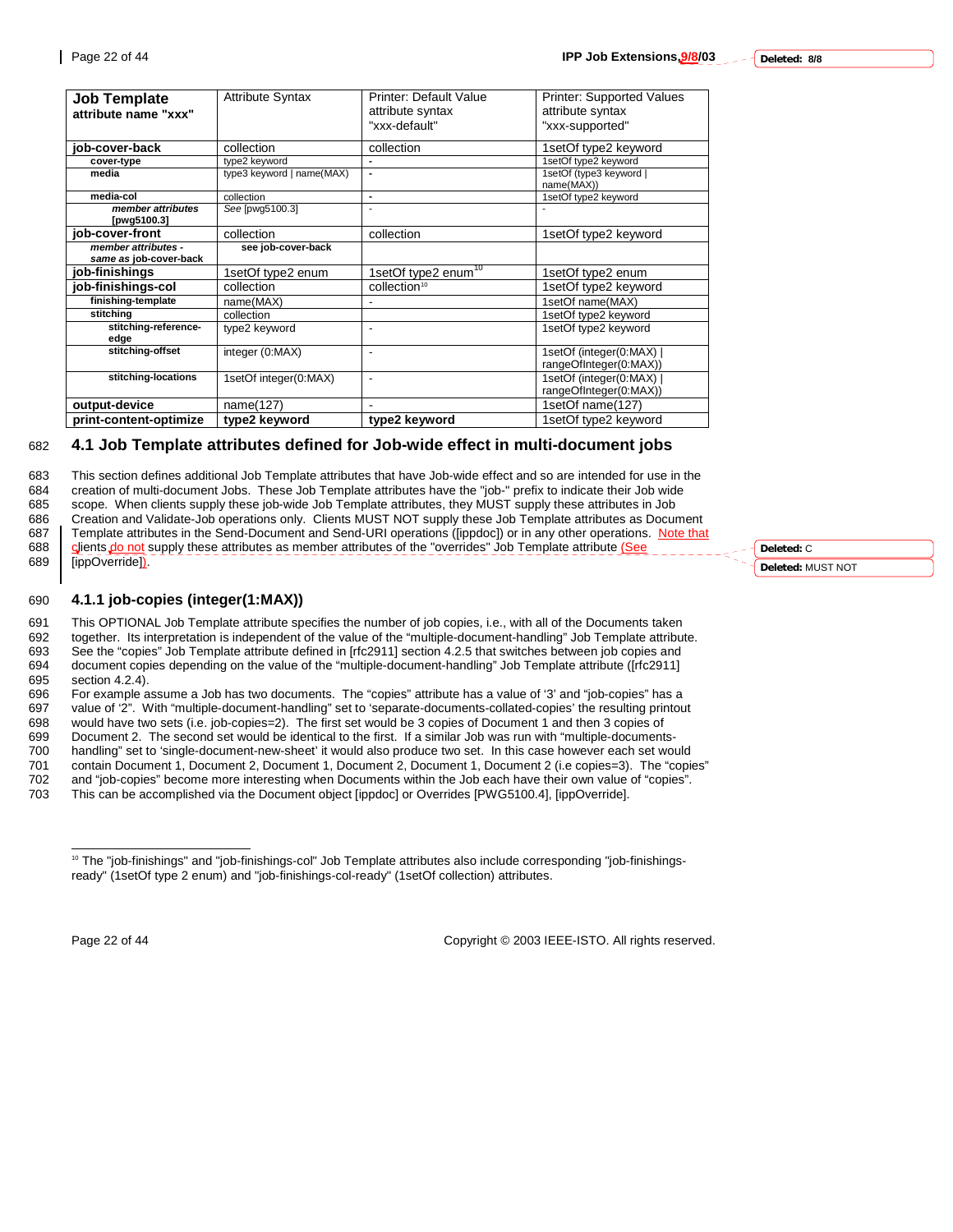705 This OPTIONAL Job Template Printer attribute specifies the default number of copies for the job as a whole. The 706 Printer MUST support this attribute if it supports the "iob-copies" Job Template attribute. Printer MUST support this attribute if it supports the "job-copies" Job Template attribute.

#### 707 **4.1.1.2 job-copies-supported (rangeOfInteger(1:MAX))**

708 This OPTIONAL Job Template Printer attribute specifies the supported range of the number of copies for the job as a 709 whole. The Printer MUST support this attribute if it supports the "job-copies" Job Template attribute.

#### 710 **4.1.1.3 job-copies-actual (1setof Integer(1:MAX))**

- 711 This OPTIONAL Job Description attribute specifies the number of copies that the Printer actually printed for the job 712 as a whole. The Printer MAY support this attribute even if it does not support the "job-copies" Job Template attribute.
- 713 **4.1.2 job-cover-back (collection)**

714 This OPTIONAL Job Template attribute specifies the cover for the back of the job, i.e., with all of the Documents 715 taken together and is independent of the value of the "multiple-document-handling" Job Template attribute. The 716 member attributes are the same as "cover-back" (see [pwg5100.3] section 3.1) and with the same conformance 717 requirements. However, the "cover-back" Job Template attribute switches between a job back cover and a document 718 back cover depending on the value of the "multiple-document-handling" Job Template attribute ([rfc2911] section 719 4.2.4). The "job-cover-back" Job Template attribute is equivalent to "cover-back" with "multiple-document-handling" = 720 'single-document-new-sheet'.

#### 721 **4.1.2.1 job-cover-back-default (collection)**

722 This OPTIONAL Job Template Printer attribute specifies the default the cover for the back of the job. The Printer 723 MUST support this attribute if it supports the "job-cover-back" Job Template attribute.

#### 724 **4.1.2.2 job-cover-back-supported (1setOf type2 keyword)**

725 This OPTIONAL Job Template Printer attribute specified the supported member attributes of the "job-cover-back" 726 Job Template collection attributes. The Printer MUST support this attribute if it supports the "job-cover-back" Job<br>727 Template attribute. Template attribute.

#### 728 **4.1.2.3 job-cover-back-actual (1setOf collection)**

729 This OPTIONAL Job Description attribute specifies the "job-cover-back" that the Printer actually used in producing<br>730 the job. The Printer MAY support this attribute even if it does not support the "job-cover-back" Jo the job. The Printer MAY support this attribute even if it does not support the "job-cover-back" Job Template 731 attribute.

#### 732 **4.1.3 job-cover-front (collection)**

733 This OPTIONAL Job Template attribute specifies the cover for the front of the job, i.e., with all of the Documents 734 taken together and is independent of the value of the "multiple-document-handling" Job Template attribute. The<br>735 member attributes are the same as the "cover-front" Job Template attribute (see [pwq5100.3] section 3.2 member attributes are the same as the "cover-front" Job Template attribute (see [pwg5100.3] section 3.2) and with 736 the same conformance requirements. However, the "cover-front" Job Template attribute switches between a job 737 front cover and a document front cover depending on the value of the "multiple-document-handling" Job Template 738 attribute ([rfc2911] section 4.2.4). The "job-cover-front" Job Template attribute is equivalent to "cover-front" with 739 "multiple-document-handling" = 'single-document-new-sheet'.

Copyright © 2003 IEEE-ISTO. All rights reserved. Page 23 of 44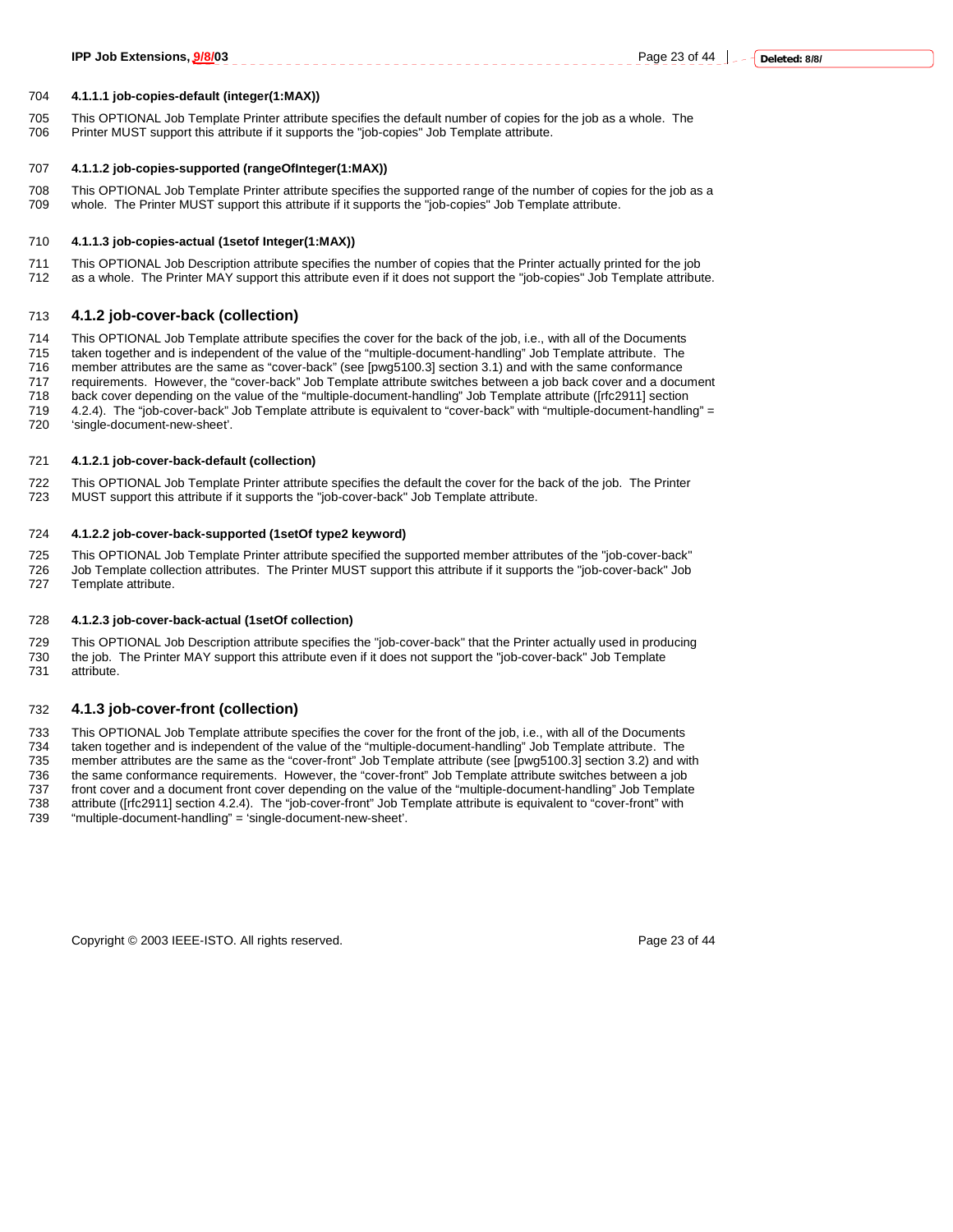#### 740 **4.1.3.1 job-cover-front-default (collection)**

- 741 This OPTIONAL Job Template Printer attribute specifies the default the cover for the front of the job. The Printer<br>742 MUST support this attribute if it supports the "iob-cover-front" Job Template attribute.
- MUST support this attribute if it supports the "job-cover-front" Job Template attribute.

#### 743 **4.1.3.2 job-cover-front-supported (1setOf type2 keyword)**

744 This OPTIONAL Job Template Printer attribute specified the supported member attributes of the "job-cover-front" Job 745 Template attributes. The Printer MUST support this attribute if it supports the "job-cover-front" Job Template 746 collection attribute.

#### 747 **4.1.3.3 job-cover-front-actual (1setOf collection)**

748 This OPTIONAL Job Description attribute specifies the "job-cover-front" that the Printer actually used in producing 749 the job. The Printer MAY support this attribute even if it does not support the "job-cover-front" Job Template<br>750 attribute attribute

#### 751 **4.1.4 job-finishings (1setOf type2 enum)**

752 This OPTIONAL Job Template attribute specifies the job finishings, i.e., with all of the Documents taken together. Its 753 interpretation is independent of the value of the "multiple-document-handling" Job Template attribute. See the 754 "finishings" Job Template attribute defined in [rfc2911] section 4.2.6 that switches between job finishings and 755 document finishings depending on the value of the "multiple-document-handling" Job Template attribute ([rfc2911] 756 section 4.2.4). The "job-finishings" Job Template attribute is equivalent to "finishings" with "multiple-document-757 handling" = 'single-document-new-sheet'.

#### 758 **4.1.4.1 job-finishings-default (1setOf type2 enum)**

759 This OPTIONAL Job Template Printer attribute specifies the default job finishings. The Printer MUST support this 760 attribute if it support this attribute if it supports the "job-finishings" Job Template attribute.

#### 761 **4.1.4.2 job-finishings-ready (1setOf type2 enum)**

762 This OPTIONAL Job Template Printer attribute specifies the ready job finishings, that is, the job finishings that maybe<br>763 used without operator intervention. The Printer MUST support this attribute if it supports the used without operator intervention. The Printer MUST support this attribute if it supports the "job-finishings" Job 764 Template attribute.

#### 765 **4.1.4.3 job-finishings-supported (1setOf type2 enum)**

766 This OPTIONAL Job Template Printer attribute specified the supported job finishings values. The Printer MUST 767 support this attribute if it supports the "job-finishings" Job Template attribute.

#### 768 **4.1.4.4 job-finishings-actual (1setOf type2 enum)**

769 This OPTIONAL Job Description attribute specifies the "job-finishings" that the Printer actually used in producing the<br>770 iob The Printer MAY support this attribute even if it does not support the "job-finishings" Job job. The Printer MAY support this attribute even if it does not support the "job-finishings" Job Template attribute.

#### 771 **4.1.5 job-finishings-col (1setOf collection)**

- 772 This OPTIONAL Job Template attribute specifies the job finishings collection, i.e., with all of the Documents taken
- 773 together. Its interpretation is independent of the value of the "multiple-document-handling" Job Template attribute.<br>774 See the "finishings-col" Job Template attribute defined in [pwq5100.3] section 3.2 that switches
- See the "finishings-col" Job Template attribute defined in [pwg5100.3] section 3.2 that switches between job
- 775 finishings collection and document finishings collection depending on the value of the "multiple-document-handling"

Page 24 of 44 Copyright © 2003 IEEE-ISTO. All rights reserved.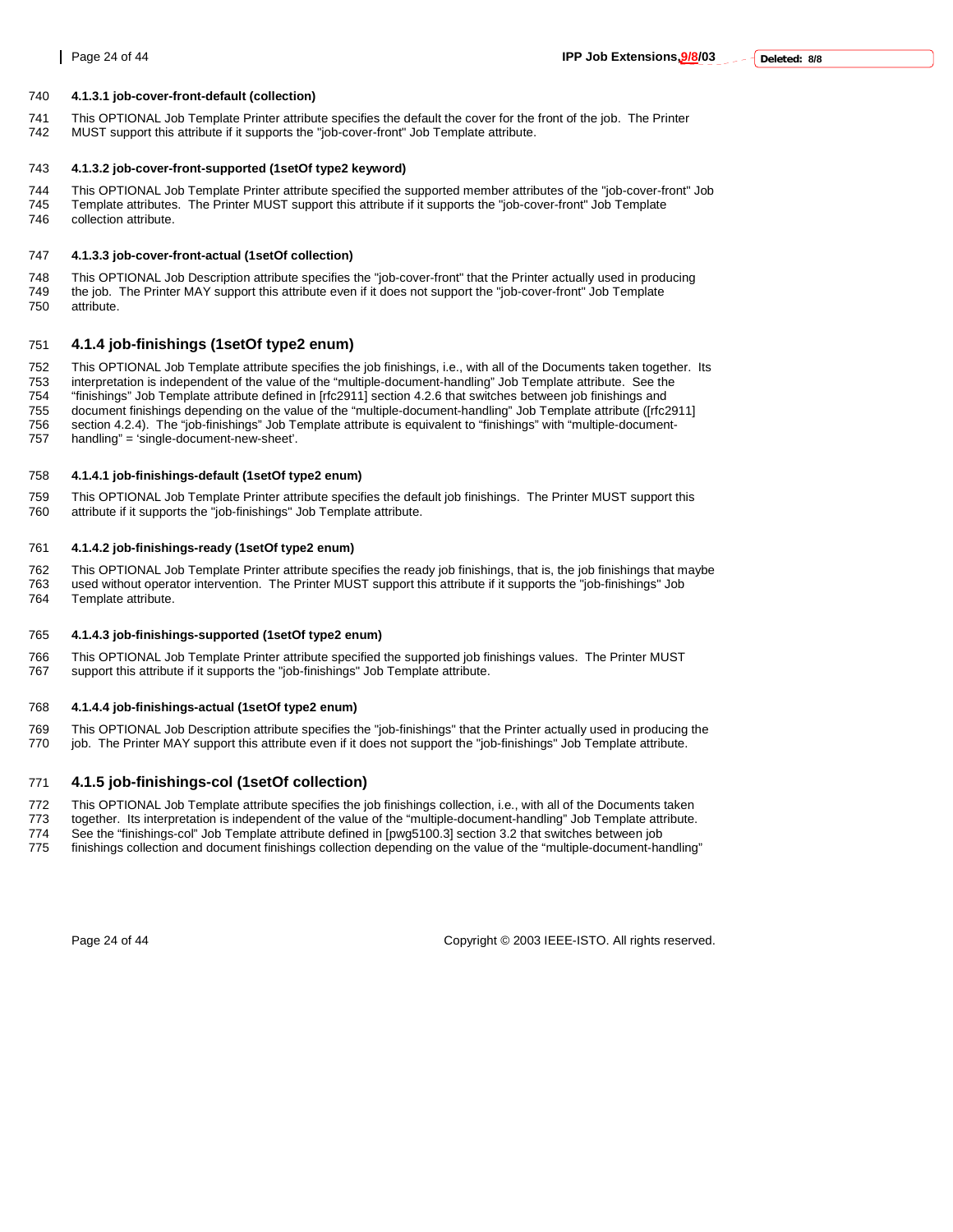777 "finishings-col" with "multiple-document-handling" = 'single-document-new-sheet'.

# 778 **4.1.5.1 job-finishings-col-default (collection)**

779 This OPTIONAL Job Template Printer attribute specifies the default job finishings collection. The Printer MUST 780 support this attribute if it supports the "job-finishings-col" Job Template attribute.

# 781 **4.1.5.2 job-finishings-col-ready (collection)**

782 This OPTIONAL Job Template Printer attribute specifies the ready job finishings collection, that is, the job finishings collection that maybe used without operator intervention. The Printer MUST support this attribute if it supports the 784 "job-finishings-col" Job Template attribute.

# 785 **4.1.5.3 job-finishings-col-supported (1setOf type2 keyword)**

786 This OPTIONAL Job Template Printer attribute specified the supported member attributes of the "job-finishings-col" 787 Job Template collection attribute. The Printer MUST support this attribute if it supports the "job-finishings-col" Job

788 Template attribute.

# 789 **4.1.5.4 job-finishings-col-actual (1setOf collection)**

790 This OPTIONAL Job Description attribute specifies the "job-finishings-col" attributes that the Printer actually used in 791 producing the job. The Printer MAY support this attribute even if it does not support the "job- finishings-col " Job<br>792 Template attribute. Template attribute.

# 793 **4.2 Job Template attributes that may have Document Scope and Override Scope**

794 This section defines additional Job Template attributes that are *not* restricted to job-wide scope and MAY be supplied 795 in Document Creation operations and in the "override" attribute to override at the Sheet level (see section 9). When 796 supplied in a Document Creation operation, these Job Template attributes describes the Document explicitly. This 797 specification does *not* define corresponding Document Description attributes, since this specification does not include or depend on a Document object<sup>11</sup>.

# 799 **4.2.1 output-device (name(127))**

800 This OPTIONAL Job Template attribute specifies the name of the target output device for a Printer that fans-out to 801 multiple devices (see [rfc2911] section 2.1). This allows the client to control which output device the Printer selects.<br>802 If this Job Template attribute is omitted, the Printer selects whichever output device seems If this Job Template attribute is omitted, the Printer selects whichever output device seems best for the job in an 803 implementation dependent manner. Note that "output-device" can be applied at the Job, Document, Document-Copy 804 or Page level.

# 805 **4.2.1.1 Why there is no output-device-default**

806 There is no "output-device-default" Printer attribute. A Printer MAY have a dynamic scheduling algorithm to assign 807 jobs to output devices, in which case the "output-device-supported" Printer attribute would have multiple values. A<br>808 client that did not supply an explicit "output-device" is asking the Printer to choose the most ap client that did not supply an explicit "output-device" is asking the Printer to choose the most appropriate output 809 device(s) (i.e. physical printer(s)) to print the Job. If "output-device-default" was allowed there would be no way to 810 request this since the default output device would be assigned when it was not supplied by the client. If the Printer

Copyright © 2003 IEEE-ISTO. All rights reserved. Copyright C 2003 IEEE-ISTO. All rights reserved.

 $\overline{a}$ 11 For Document Description attributes that correspond to the Operation attributes defined for Document Creation operations, see the Document object defined in [ippdoc].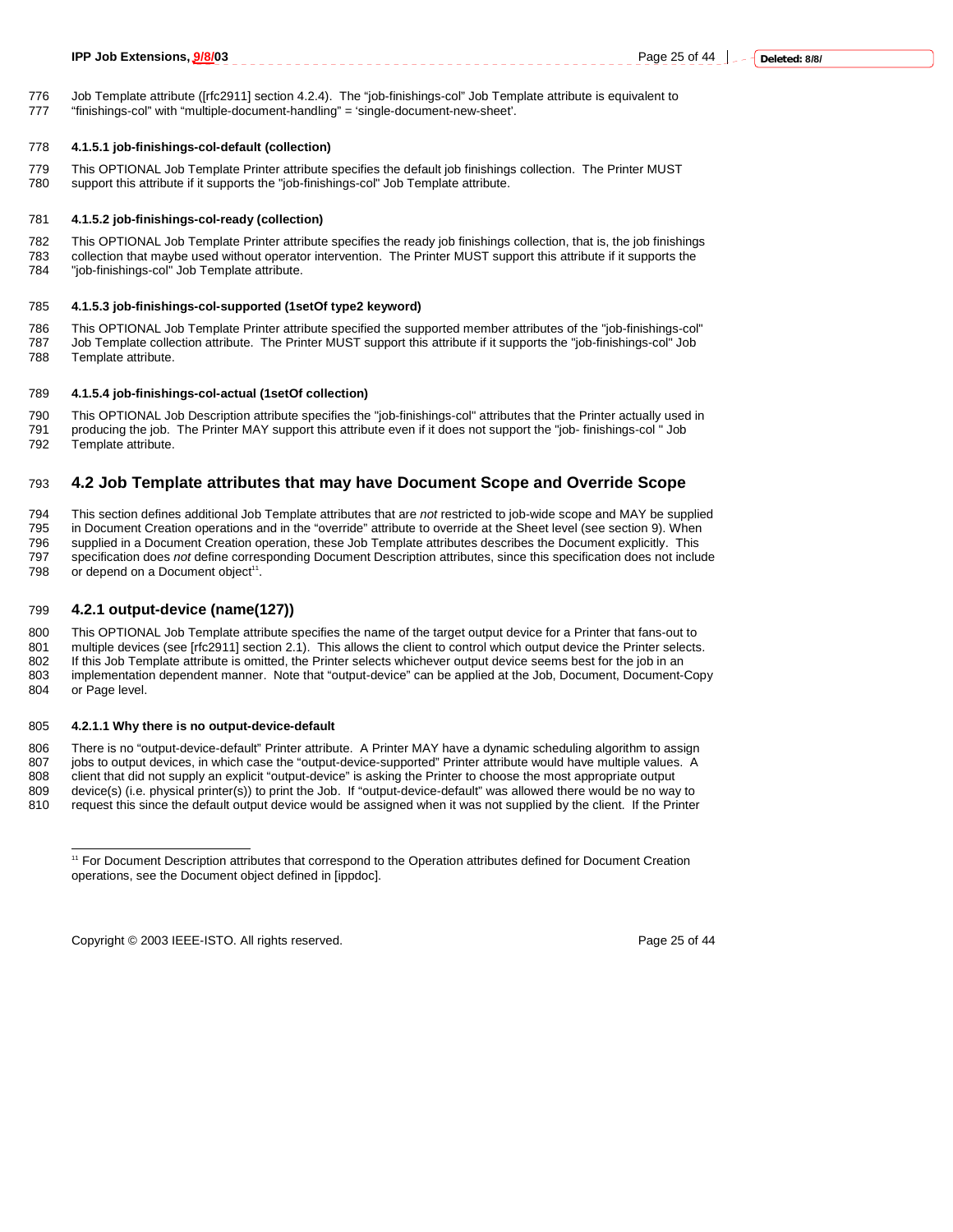812 device-supported" with only one value.

#### 813 **4.2.1.2 output-device-supported (1setOf name(127))**

- 814 This OPTIONAL Job Template Printer attribute specifies the supported "output-device" values. The Printer MUST
- 815 support this attribute if it supports the "output-device" Job Template attribute.

#### 816 **4.2.1.3 output-device-actual (1setOf name(127))**

817 This OPTIONAL Job Description attribute specifies the output-device(s) that the Printer actually used to produce the "<br>818 Diob linnact L The Printer MAY support this Job Description attribute even if it does not suppo job [ippact]. The Printer MAY support this Job Description attribute even if it does not support the "output-device"

819 Job Template attribute. The "output-device-actual" attribute MAY have more than one value, while the [rfc2911] 820 "output-device-assigned" Job Description attribute has only a single name(127) value.

821 For example printers that automatically splits Jobs between OutputDevices can indicate the location of the pages of

822 the Job via this element This can occur if the Printer automatically routes Pages to the appropriate output device or 823 "output device or 823"

823 "output-device" is included in an "override" or applied to individual Documents within the Job.

### 824 **4.2.2 print-content-optimize (type2 keyword)**

825 | ThisOPTIONAL Job Template attribute refines the value specified by the "print-quality" ([rfc2911] §4.2.13) attribute.

826 The "print-quality" attribute specifies the level of quality. The "print-content-optimize" attribute directs the type of 827 optimization/processing that will be performed on the Document content. It does not necessari optimization/processing that will be performed on the Document content. It does not necessarily mean the value

828 describes the content.

#### 829 The standard keyword values are:

- 830 'photo': optimize for photographic clarity
- 831 'graphics': optimize for graphic clarity such as graphs and line drawings
- 832 'text': optimize for text clarity
- 833 'text-and-graphics': optimize for both text and graphic clarity

### 834 **4.2.2.1 print-content-optimize-default (type2 keyword)**

835 This OPTIONAL Job Template Printer attribute specifies the default "print-content-optimize" value. The Printer<br>836 MUST support this attribute if it supports the "output-device". Job Template attribute MUST support this attribute if it supports the "output-device" Job Template attribute.

#### 837 **4.2.2.2 print-content-optimize-supported(1setOf type2 keyword)**

838 This OPTIONAL Job Template Printer attribute specifies the supported "print-content-optimize" values. The Printer 839 MUST support this attribute if it supports the "output-device" Job Template attribute.

#### 840 **4.2.2.3 print-content-optimize-actual (1setOf type2 keyword)**

841 This OPTIONAL Job Description attribute specifies the "print-content-optimize "(s) that the Printer actually used to

842 produce the job [ippact]. The Printer MAY support this Job Description attribute even if it does not support the " print-<br>843 content-optimize " Job Template attribute. Note: The "print-content-optimize -actual" attrib content-optimize " Job Template attribute. Note: The "print-content-optimize -actual" attribute MAY have more than

844 one value, while the "print-content-optimize" Job Description attribute has only a single value.

845

Page 26 of 44 Copyright © 2003 IEEE-ISTO. All rights reserved.

**Deleted:** ZZZ Fix this ZZZThis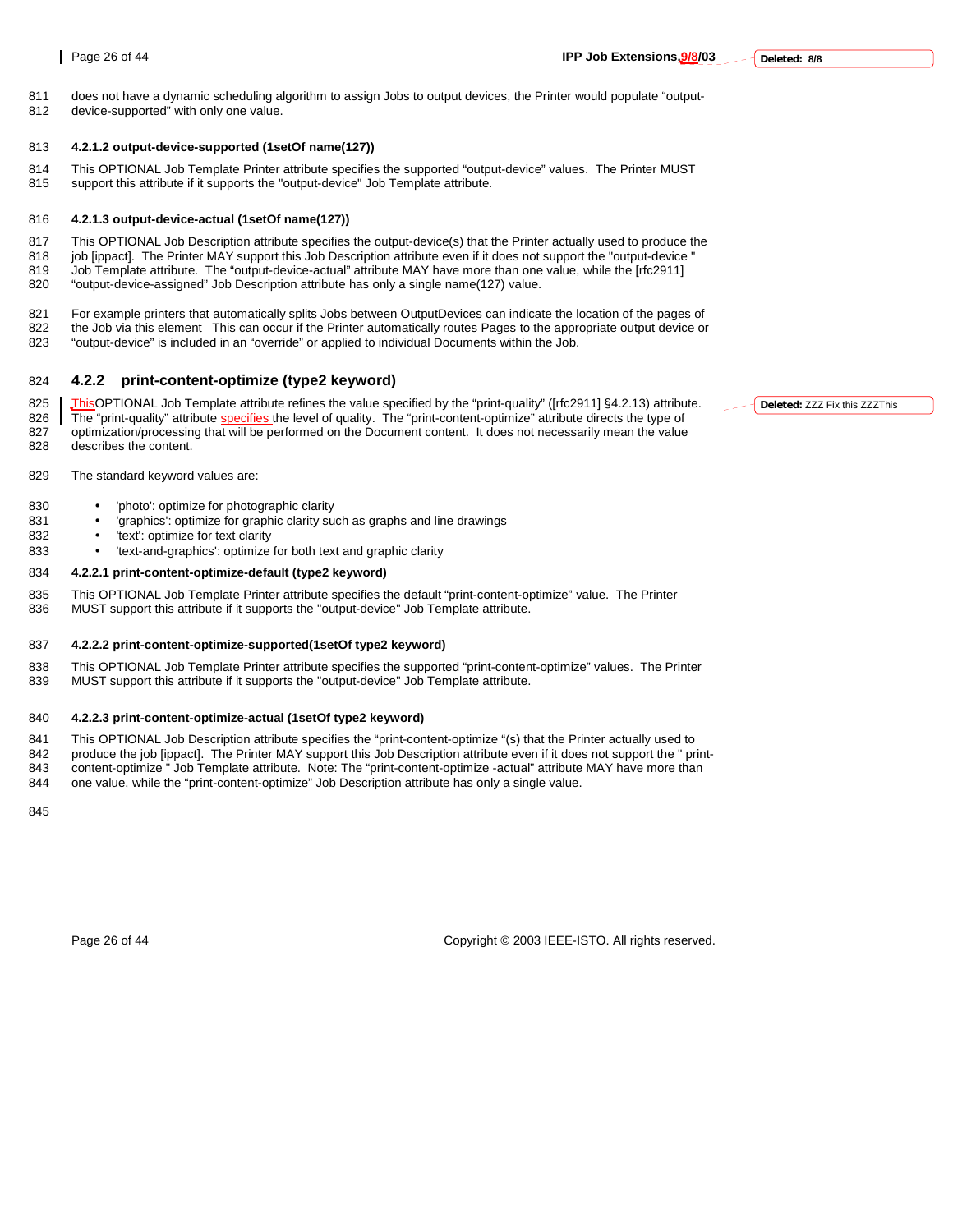# 846 **5 Job Description attributes**

847 This section defines the new Job Description attributes defined in this IPP specification. Job Description attributes 848 are Job object attributes that are filled in by the Printer. Some Job Description attribute values are supplied by the 849 client in the Job operation using corresponding Operation attributes as indicated in the "Set by" column. The Printer 850 MUST NOT support modification of any of these Job Description attributes using the Set-Job-Attributes operation<br>851 (Irfc3380)). ([rfc3380]).

852 This section divides Job Descriptions into two subsections: Section 5.1 contains Job Description attributes that 853 describe the Job as a whole and Section 5.2 contains Job Description attributes that are defaults for the Document(s)  $854$  in the Job<sup>12</sup>. The following legend is used in the tables in both sections: in the Job<sup>12</sup>. The following legend is used in the tables in both sections:

| Legend:                     |                                                                                                                                                                                                                                                                                                                                                                                                                                                         |  |
|-----------------------------|---------------------------------------------------------------------------------------------------------------------------------------------------------------------------------------------------------------------------------------------------------------------------------------------------------------------------------------------------------------------------------------------------------------------------------------------------------|--|
| <b>IPP Attribute Syntax</b> | the attribute syntax (see [rfc2911] section 4.1).                                                                                                                                                                                                                                                                                                                                                                                                       |  |
| Set by                      | indicates whether the value is set by the client or Printer in the Job Creation operation:<br>client - means that the Printer MUST populate this Job Description attribute by<br>copying from the corresponding Operation attribute that the client MAY supply<br>in the Job Creation operation. See Table 5 for the corresponding Operation<br>attribute.<br><b>Printer</b> - means that the Printer sets the value based on the state of the Printer. |  |
| <b>Printer conformance</b>  | indicates MUST or MAY for Printer conformance.                                                                                                                                                                                                                                                                                                                                                                                                          |  |
| Reference                   | references either to a sub-section of this specification or to a section in another<br>specification, where further information about this attributes can be found.                                                                                                                                                                                                                                                                                     |  |

855

#### 856 **5.1 Job Description attributes that describe the Job as a whole**

857 This section defines those Job Description attributes that describe the Job as a whole. See section 5.2 below for 858 those Job Description attributes that are defaults for the Document or Documents in the Job.

#### 859 **Table 8 - Job Description attributes that describe the Job as a whole**

| <b>Job Description</b><br>attribute name | <b>IPP Attribute Syntax</b> | Set by  | Printer<br>conformance | Reference          |
|------------------------------------------|-----------------------------|---------|------------------------|--------------------|
| errors-count                             | integer(0:MAX)              | Printer | <b>MAY</b>             | \$5.1.1            |
| ipp-attribute-fidelity                   | boolean                     | client  | MAY                    | \$5.1.2            |
| job-mandatory-attributes                 | 1setOf type2 keyword        | client  | MAY                    | \$5.1.3            |
| output-device-assigned                   | name(127)                   | Printer | MAY                    | [rfc2911] §4.3.7.2 |
| warnings-count                           | integer(0:MAX)              | Printer | <b>MAY</b>             | \$5.1.4            |

860<br>861

861 Most of the existing "job-state" and "job-state-reasons" Job Description attribute values apply equally well to<br>862 individual documents in a multi-document iob (with removal of the 'iob-' prefix for those that apply t individual documents in a multi-document job (with removal of the 'job-' prefix for those that apply to both Job and 863 Document). Furthermore, the job states are completely service-type neutral, so they can apply to scanning, faxing,<br>864 and formatting processes as well. The job state reasons have a number of reasons that are print ser and formatting processes as well. The job state reasons have a number of reasons that are print service specific, but 865 most can apply to other types of service as well. The reason for separating state from reasons is so that the states<br>866 can be the fundamental states that most implementations have, while the state reasons can vary de can be the fundamental states that most implementations have, while the state reasons can vary depending on the 867 sophistication of the system. The states are the ones that clients are most likely to base actions upon, and the state 868 reasons are more information, both for programs and people.

Copyright © 2003 IEEE-ISTO. All rights reserved. Copyright C 2003 IEEE-ISTO. All rights reserved.

l  $12$  The [jobx] specification does not define any Document Description attributes. See the [ippdoc] specification.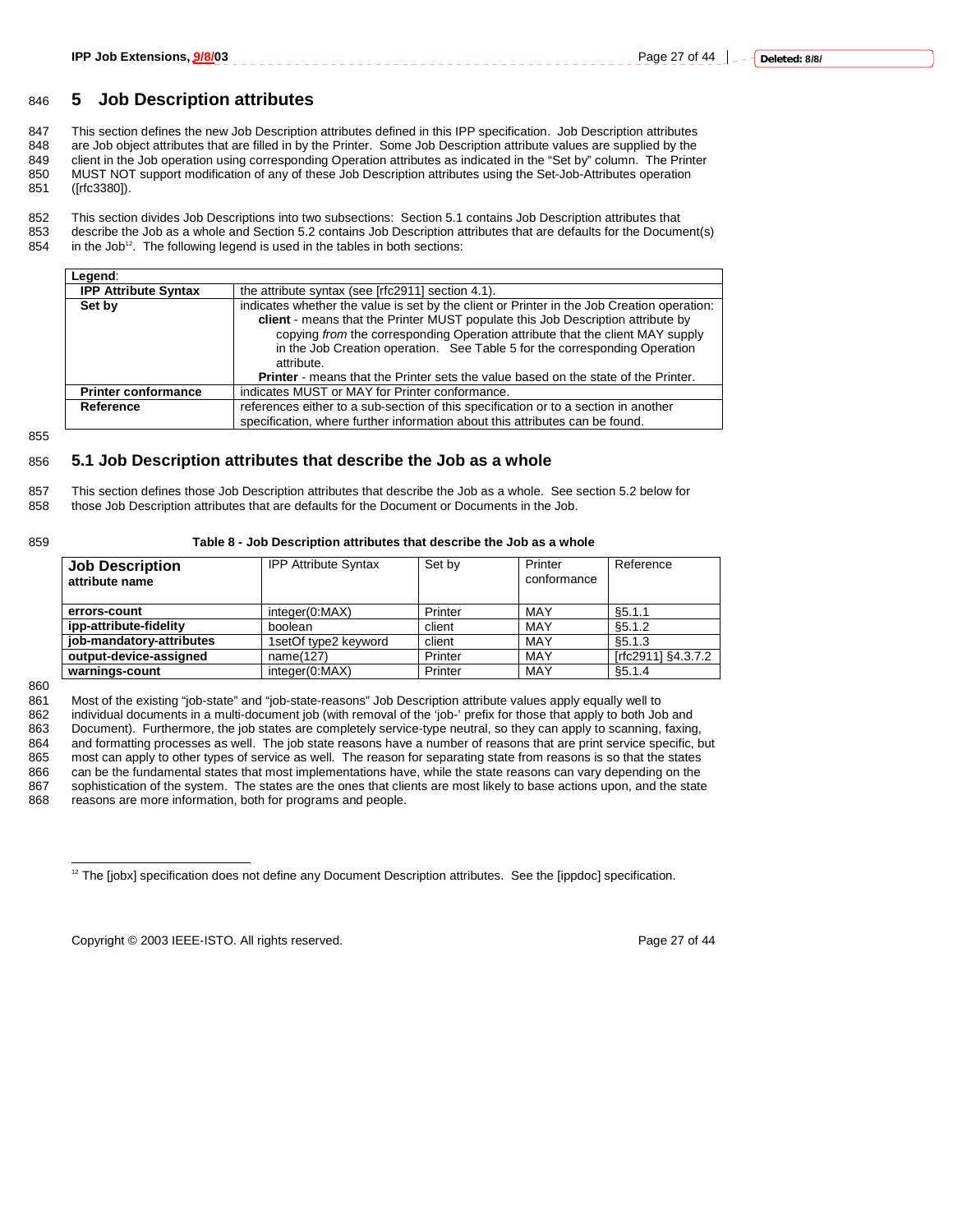870 This OPTIONAL Job Description attribute counts the number of errors encountered processing the job as a whole.

871 An error where some portion of the printed output is not present, such as a glyph encountered which isn't in the 872 Printer's font or an image in a page was in a format that the Printer didn't support, though the Printer did support the <br>873 overall document format. overall document format.

# 874 **5.1.2 ipp-attribute-fidelity (boolean)**

875 This OPTIONAL Job Description attribute indicates the value of the corresponding "ipp-attribute-fidelity" Operation

- 876 attribute ([rfc2911] section 3.2.1.1)<sup>13</sup> that the client supplied in the Job Creation operation. This Job Description 877 attribute has no effect on the processing of the job once the Job Creation operation has been accepted<sup>14</sup>. However,<br>878 this attribute does provide an audit capability to the user and service desk for comparing unexpe
- this attribute does provide an audit capability to the user and service desk for comparing unexpected printed results 879 with what was submitted.

# 880 **5.1.3 job-mandatory-attributes (1setOf type2 keyword)**

881 This OPTIONAL Job Description attribute indicates which Job Template attributes that the client required that the Salue of the John Creation required that the value of the Salue of the John Creation requires the Printe Printer Support in order to accept the Job Creation request. The Printer populates this attribute with the value of the 883 corresponding "job-mandatory-attributes" Operation attribute (see section 3.1.2) supplied by the client in the Job 884 Creation operation. This Job Description attribute has no effect on the processing of the job once the Job Creation 885 operation has been accepted<sup>14</sup>. However, this Job Description attribute does provide an audit capability of the Job 886 object in the Job History (see [rfc2911] section 4.3.7.2) to the user and service desk for comparing unexpected 887 printed results with what was submitted. See section 3.1.2 for additional details of the semantics of this "job-<br>888 mandatory-attributes" Operation attribute that are not repeated here. mandatory-attributes" Operation attribute that are not repeated here.

# 889 **5.1.4 warnings-count (integer(0:MAX))**

890 This OPTIONAL Job Description attribute counts the number of warnings encountered processing the job as a whole. 891 A warning is where no information is lost, but the appearance of the printed output MAY not be as expected.

# 892 **5.2 Job Description attributes that are defaults for the Document(s) in the Job**

893 This section defines those Job Description attributes that provide defaults for the Document Or Documents in the 894 Job. See section 5.1 above for those Job Description attributes that describe the Job as a whole.

# 895 **5.2.1 compression-supplied (type3 keyword)**

896 This REQUIRED Job Description attribute specifies the *default* compression used to represent the document(s) in

897 the Job. The Printer sets this Job Description attribute from the corresponding Operation attribute (see [rfc2911] 898 §3.2.1.1) supplied by the client in the Job Creation operation.

# 899 **5.2.2 document-charset-supplied (charset)**

900 This OPTIONAL Job Description attribute specifies the *default* charset used to represent this document (see section<br>901 3.2.2). The Printer sets this Job Description attribute from the corresponding Operation attribut 3.2.2). The Printer sets this Job Description attribute from the corresponding Operation attribute supplied by the

902 client in the Job Creation operation.

Page 28 of 44 Copyright © 2003 IEEE-ISTO. All rights reserved.

l  $13$  The "ipp-attribute-fidelity" attribute is defined only as an Operation attribute in [rfc2911]. This specification is defining it as a Job Description attribute as well which the Printer MAY support.

<sup>&</sup>lt;sup>14</sup> The "ipp-attribute-fidelity" and "job-mandatory-attributes" Operation attributes do have effect after the Job Creation operation when the Document Object is supported [ippdoc].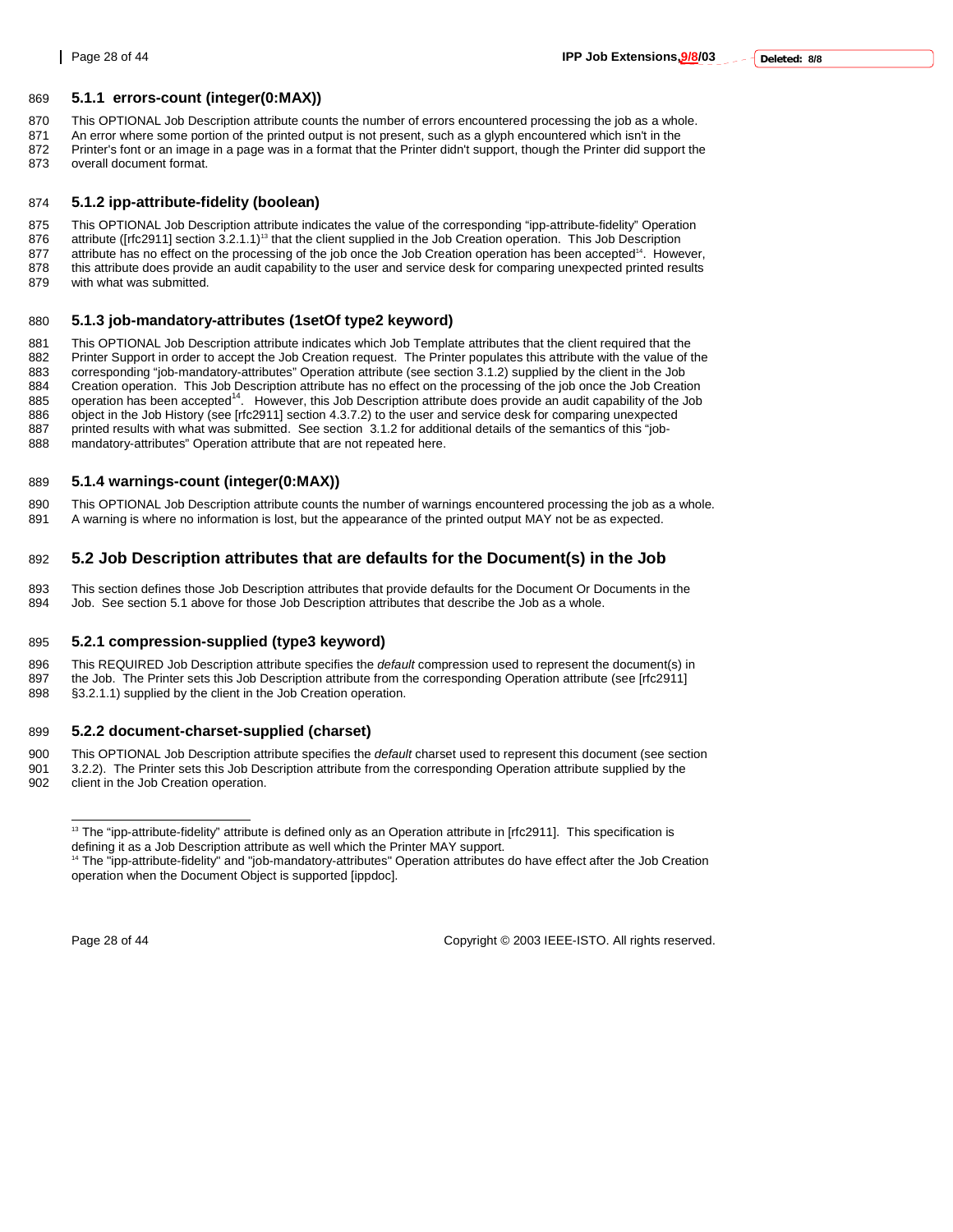904 This OPTIONAL Job attribute specifies the *default* digital signature technology used in the Document content. The 905 Printer sets this Job Description attribute from the corresponding "document-digital-signature" Operation attribute 906 (see section 3.2.3 for the semantics), if supplied by the client in the Job Creation operation. If a Printer supports the 907 "document-digital-signature" Job 907 "document-digital-signature" Operation attribute, the Printer MUST support this "document-digital-signature" Job<br>908 Description attribute. Description attribute

#### 909 **5.2.4 document-format-details-supplied (1setOf collection)**

910 This OPTIONAL Job Description attribute specifies the *default* details of the document format(s) of the Document

911 Object content. The Printer sets this Job Description attribute from the corresponding "document-format-details"<br>912 Operation attribute (see section 3.2.5 for the semantics), if supplied by the client in the Job Creat

912 Operation attribute (see section 3.2.5 for the semantics), if supplied by the client in the Job Creation operation. If a 913 Printer supports the "document-format-details" Operation attribute, the Printer MUST support this "document-format-

914 details" Job Description attribute.

#### 915 **5.2.5 document-format-supplied (mimeMediaType)**

916 This REQUIRED<sup>15</sup> Job Description attribute specified the *default* document format of the Document Object content.

917 The Printer sets this Job Description attribute from the corresponding "document-format" Operation attribute (see 918 [rfc2911] section 3.2.1.1 and [this spec] section 3.2.4 for the semantics), if supplied by the client in the Job Creation 919 operation.

#### 920 **5.2.6 document-format-version-supplied (text(127))**

921 This OPTIONAL Job Description attribute specifies the *default* version of the document format of the Document 922 Object content. The Printer sets this Job Description attribute from the corresponding "document-format-version" 923 Operation attribute (see section 3.2.6 for the semantics), if supplied by the client in the Job Creation operation (see<br>924 section). If a Printer supports the "document-format-version" Operation attribute, the Printer section ). If a Printer supports the "document-format-version" Operation attribute, the Printer MUST support this

925 "document-format-version" Job Description attribute.

#### 926 **5.2.7 document-message-supplied (text(MAX))**

927 This OPTIONAL Job Description contains either (1) the *default* message from the user to the operator about the 928 Document(s) or (2) a message from the operator, system administrator, or "intelligent" process to indicate to the end<br>929 ULSET the reasons for modification or other management action taken on the Document. The Printer user the reasons for modification or other management action taken on the Document. The Printer populates this 930 Job Description attribute from the "document-message" (text(MAX) Operation attribute value (see section 3.2.7) 931 supplied by the client in the Job Creation operation.

932 In addition, the user and the operator can set the value of this Job Description attribute explicitly using the Set-Job-933 Attributes operation (see [rfc3380]).

### 934 **5.2.8 document-name-supplied (name (MAX))**

935 This REQUIRED Job Description attribute specifies the *default* name of the document (see [rfc2911] §3.2.1.1). The

936 Printer sets this Job Description attribute from the corresponding Operation attribute (see section 3.2.8) supplied by<br>937 the client in the Job Creation operation. the client in the Job Creation operation.

Copyright © 2003 IEEE-ISTO. All rights reserved. Page 29 of 44

 $\overline{a}$ 

<sup>&</sup>lt;sup>15</sup> [rfc2911] did not define a "document-format" Document Description attribute; it is a new attribute defined in this specification.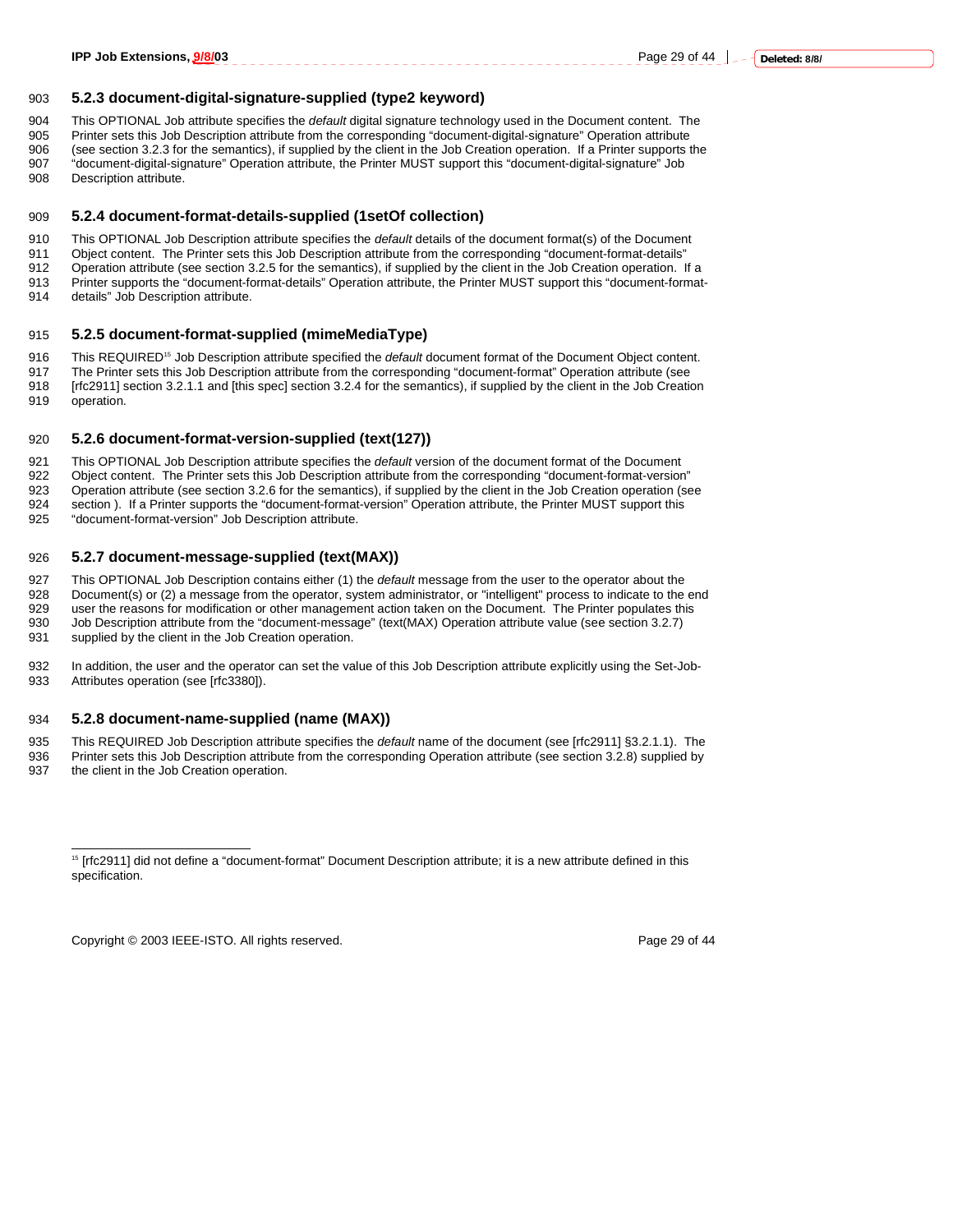- 939 This OPTIONAL Job Description attribute specifies the *default* primary natural language of the Document content 940 (see [rfc2911] section 3.2.1.1). The Printer sets this Job Description attribute from the corresponding Operation
- 941 attribute (see section 3.2.9) supplied by the client in the Job Creation operation.

# 942 **6 New values to existing attributes**

943 This section defines new values for existing attributes.

# 944 6.1 **New job-state-reasons(1setOf type2 keyword) Values**

945 The REQUIRED "job-state-reasons" Job Description attributes ([rfc2911] section 4.3.8) provide additional information 946 about the job's current state, i.e., information that augments the value of the job's "job-state" attribute.

947 These new values MAY be used with any job state for which the reason makes sense. When implemented, the 948<br>948 Printer MUST return these values when the reason applies and MUST NOT return them when the reason no long 948 Printer MUST return these values when the reason applies and MUST NOT return them when the reason no longer<br>949 applies whether the value of the Job's "job-state" attribute changed or not. When the Job does not have an applies whether the value of the Job's "job-state" attribute changed or not. When the Job does not have any reasons 950 for being in its current state, the value of the Job's "job-state-reasons" attribute MUST be 'none'.

951 Note: While values cannot be added to the "job-state" attributes without impacting deployed clients that take actions 952 upon receiving "job-state" values, it is the intent that additional "job-state-reasons" values can be defined and<br>953 registered without impacting such deployed clients. In other words, the "job-state-reasons" attribut 953 registered without impacting such deployed clients. In other words, the "job-state-reasons" attribute are intended to 954 be extensible.

955 Table 9 lists the new keyword values for the "job-state-reasons" attribute defined in this specification as indicated in 956 the References column. In Table 9 the keywords are listed in alphabetic order, while in their descriptions following

957 Table 9, they are listed in the most likely order of occurrence to help understanding.

#### 958 **Table 9 - New "job-state-reasons" attribute values**

| <b>IPP Job Description</b><br>attribute name | <b>IPP Attribute Syntax</b><br>plus<br>Values | Printer<br>conformance | Reference        |
|----------------------------------------------|-----------------------------------------------|------------------------|------------------|
| job-state-reasons                            | 1setOf type2 keyword                          | <b>MUST</b>            | [rfc2911] §4.3.8 |
|                                              | digital-signature-did-not-verify              | MAY                    | [this spec] §6.1 |
|                                              | digital-signature-type-not-                   | MAY                    | [this spec] §6.1 |
|                                              | supported                                     |                        |                  |
|                                              | errors-detected                               | MAY                    | [this spec] §6.1 |
|                                              | job-digital-signature-wait                    | MAY                    | [this spec] §6.1 |
|                                              | warnings-detected                             | MAY                    | [this spec] §6.1 |

959

960 For ease of understanding, the following value descriptions are presented in the order in which the reasons are likely 961 to occur (if implemented):

| 962 | <b>digital-signature-type-not-supported</b> ': One or more documents in the Job contain a digital signature type |
|-----|------------------------------------------------------------------------------------------------------------------|
| 963 | that is not supported. Implementation or site policy determines the state of the Job once this                   |
| 964 | condition is detected.                                                                                           |

965 **'job-digital-signature-wait'**: The Job is currently being held because the Job was submitted with a 966 "document-digital-signature" attribute value that is not supported.

Page 30 of 44 Copyright © 2003 IEEE-ISTO. All rights reserved.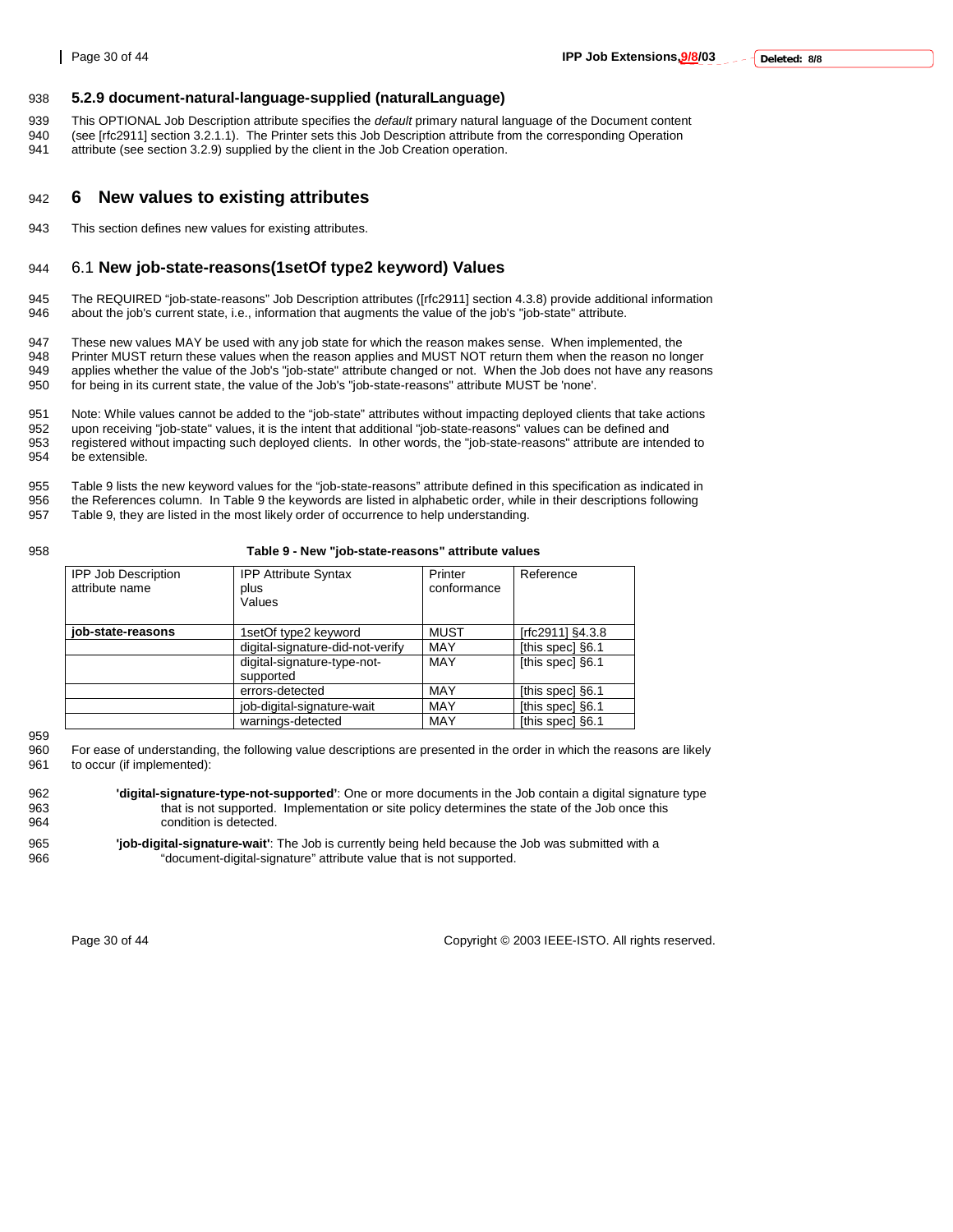Page 31 of 44 **L** - - Deleted: 8/8/

- 967 **'digital-signature-did-not-verify'**: One or more documents in the Job contains a digital signature type that is 968 supported (see section 3.2.3), but the signature did not verify when the Printer attempted to verify the 969 signature.
- 970 **'errors-detected'** : If the Printer supports this value, the Printer MUST add this value to "job-state-reasons" when the Printer generates the first error message. That is, a single occurrence of this value is 972 972 present in the "job-state-reasons" Job Description attribute if the Printer has generated one or more<br>973 errors. An error indicates loss of information, such as a page not imaged. See also the 'warningserrors. An error indicates loss of information, such as a page not imaged. See also the 'warnings-974 detected' value.
- 975 **'warnings-detected'** : If the Printer supports this value, the Printer MUST add this value to "job-state-976 976 reasons" when the Printer generates the first warning message. That is, a single occurrence of this<br>977 value is present in the "job-state-reasons" Job Description attribute if the Printer has generated one value is present in the "job-state-reasons" Job Description attribute if the Printer has generated one 978 or more warnings. A warning indicates something did not go as expected, but there was no loss of 979 information. For example, a font substitution. See also the 'errors-detected' value.

# 980 **6.2 New media (type 3 keyword | name(MAX)) Values**

- 981 This section specifies one new value for the "media" Job Template attribute:
- 982 **'choice\_iso\_a4\_210x297mm\_na\_letter\_8.5x11in'**: The client has explicitly allowed a choice of media for 983 the Job. The Printer MUST choose physical media of size na\_letter\_8.5x11in (215.9 x 279.4 mm) or<br>984 sise ad 210x297mm. The Printer MUST NOT choose physical media of any other size. The Printer iso a4 210x297mm. The Printer MUST NOT choose physical media of any other size. The Printer 985 MAY scale the image to fit, but any scaling MUST be isomorphic scaling and without image content 986 loss, or overflow to additional sheets (so-called tiling), or truncate (and MUST notify the sending user 987 **and receiving user by implementation means if truncation is performed, since that is loss of** 988 information).
- 989 **Rationale:** If printing by reference, the size of the document isn't known by the submitter.

990 See Annex A (section 18) for additional requirements for a revision of the PWG IEEE/ISTO 5101.1 Candidate 991 Standard [pwg5101.1] to include the new **'choice\_iso\_a4\_210x297mm\_na\_letter\_8.5x11in'** and other choice 992 values.

# 993 **7 New Printer Description attributes**

994 This section lists *the new* Printer Description attributes defined in this document. These Printer attributes are "xxx-995 supported" and "xxx-default" Printer attributes which indicate the default and supported values that the Printer<br>996 supports.. The Printer MUST support these Printers attributes if the Printer supports the correspondi 996 supports.. The Printer MUST support these Printers attributes if the Printer supports the corresponding "xxx"<br>997 Operation attributes (see section 3) that the client can supply in a Job Creation or Document Creation r 997 Operation attributes (see section 3) that the client can supply in a Job Creation or Document Creation request.

998 The column labels are:

| <b>Column Heading</b> |                                                                                                                                                                                                                                                                                                                                                                                                                                                                                          |
|-----------------------|------------------------------------------------------------------------------------------------------------------------------------------------------------------------------------------------------------------------------------------------------------------------------------------------------------------------------------------------------------------------------------------------------------------------------------------------------------------------------------------|
| "Attribute Syntax"    | the attribute syntax (see [rfc2911] section 4.1). Many "xxx-default" and "xxx-<br>supported" attributes have the 'collection' syntax which consists of a number of<br>member attributes. These member attributes are not listed in this table when they are<br>the same as the corresponding "xxx" attribute in Table 7. Only those few Printer<br>attribute collection attributes that do not have a corresponding Job Template attributes<br>show the member attributes in this table. |
| "Reference"           | the section which defines the semantics of the attribute.                                                                                                                                                                                                                                                                                                                                                                                                                                |

1000

Copyright © 2003 IEEE-ISTO. All rights reserved. Page 31 of 44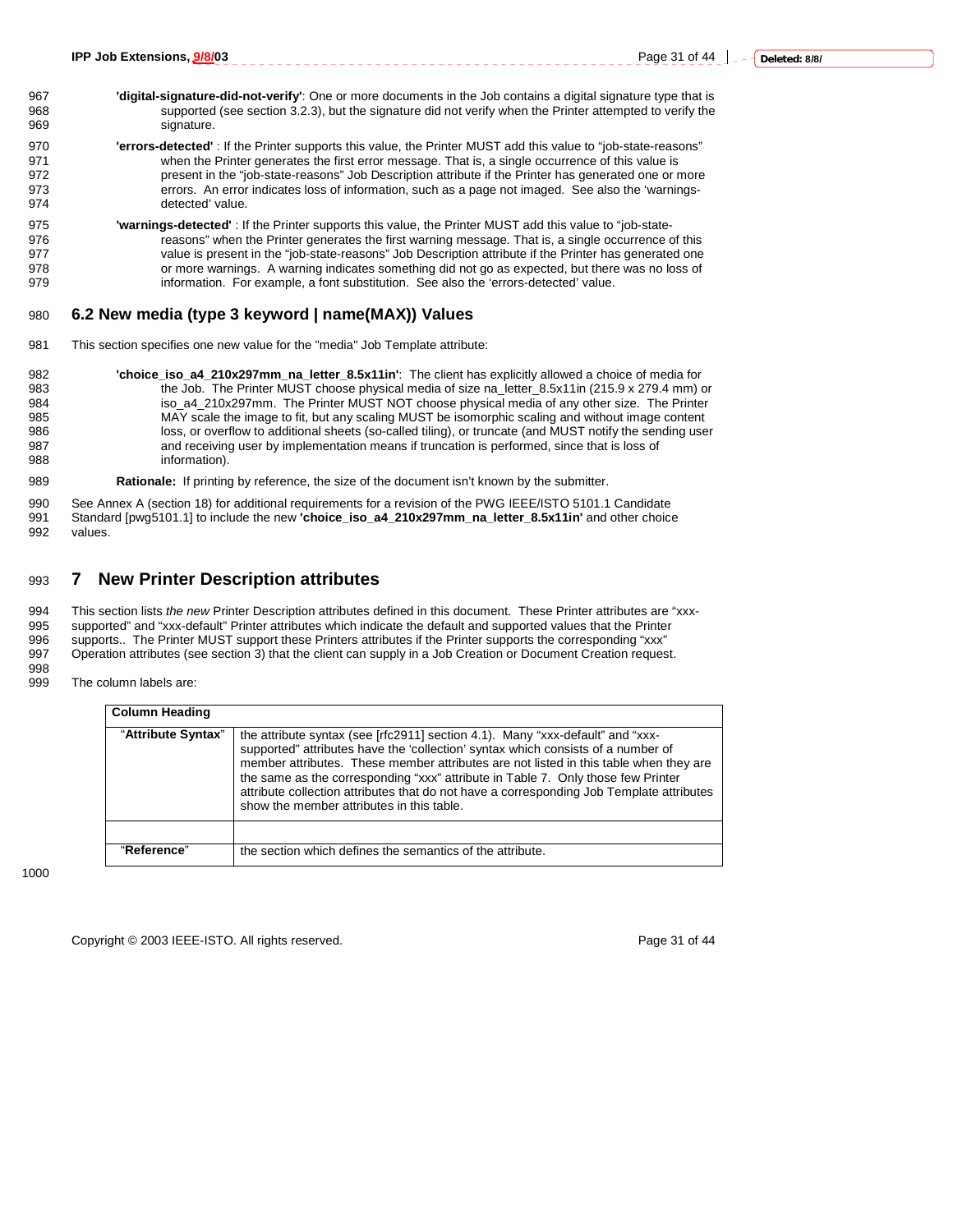#### 1001 **Table 10 - New Printer Description attributes**

| Printer <b>Description</b> attribute name | <b>Attribute Syntax</b> | Reference         |
|-------------------------------------------|-------------------------|-------------------|
| document-charset-default                  | charset                 | [this-spec] §7.1  |
| document-charset-supported                | 1setOf charset          | [this-spec] §7.2  |
| document-digital-signature-default        | type2 keyword           | [this-spec] §7.3  |
| document-digital-signature-supported      | 1setOf type2 keyword    | [this-spec] §7.4  |
| document-format-details-default           | collection              | [this-spec] §7.5  |
| document-format-details-supported         | 1setOf type2 keyword    | [this-spec] §7.6  |
| document-format-version-default           | text(127)               | [this-spec] §7.7  |
| document-format-version-supported         | 1setOf text(127)        | [this-spec] §7.8  |
| document-natural-language-default         | naturalLanguage         | [this-spec] §7.9  |
| document-natural-language-supported       | 1setOf naturalLanguage  | [this-spec] §7.10 |

1002

# 1003 **7.1 document-charset-default (charset)**

1004 This OPTIONAL Printer Description attribute indicates the default charset that the Printer will assume for charset-1005 ambiguous document formats when the client omits the "document-charset" Operation attribute (section 3.2.2). The 1006 Printer MUST support this attribute if it supports the corresponding "document-charset" Operation attribute (see<br>1007 section 3.2.2) section 3.2.2)

### 1008 **7.2 document-charset-supported (1setOf charset)**

1009 This OPTIONAL Printer Description attribute indicates the charsets that the Printer supports in Document Content,

1010 that is, supports as values of the "document-charset" Operation attribute (section 3.2.2). The Printer MUST support 1011 this attribute if it supports the corresponding "document-charset" Operation attribute (see section 3.2.2).

# 1012 **7.3 document-digital-signature-default (type2 keyword)**

1013 This OPTIONAL Printer Description attribute indicates the default digital signature, if any, that the Printer will assume 1014 when the client omits the "document-digital-signature" Operation attribute (section 3.2.3). The Printer MUST support 1015 this attribute if it supports the "document-digital-signature" Operation attribute.

# 1016 **7.4 document-digital-signature-supported (1setOf type2 keyword)**

1017 This OPTIONAL Printer Description attribute indicates the digital signature technologies that the Printer supports in 1018 Document Contents, that is, supports as values of the "document-digital-signature" Operation attribute (section

1019 3.2.3). The Printer MUST support this attribute if it supports the "document-digital-signature" Operation attribute.

### 1020 **7.5 document-format-details-default (collection)**

1021 This OPTIONAL Printer Description attribute indicates the default document format details that the Printer will

1022 assume when the client omits the "document-format-details" Operation attribute (section §3.2.5). The member<br>1023 attributes are the same as "document-format-details" (see section 3.2.5). The Printer MUST support this

attributes are the same as "document-format-details" (see section 3.2.5). The Printer MUST support this attribute, if it 1024 supports the "document-format-details" Operation attribute (see section 3.2.5).

Page 32 of 44 Copyright © 2003 IEEE-ISTO. All rights reserved.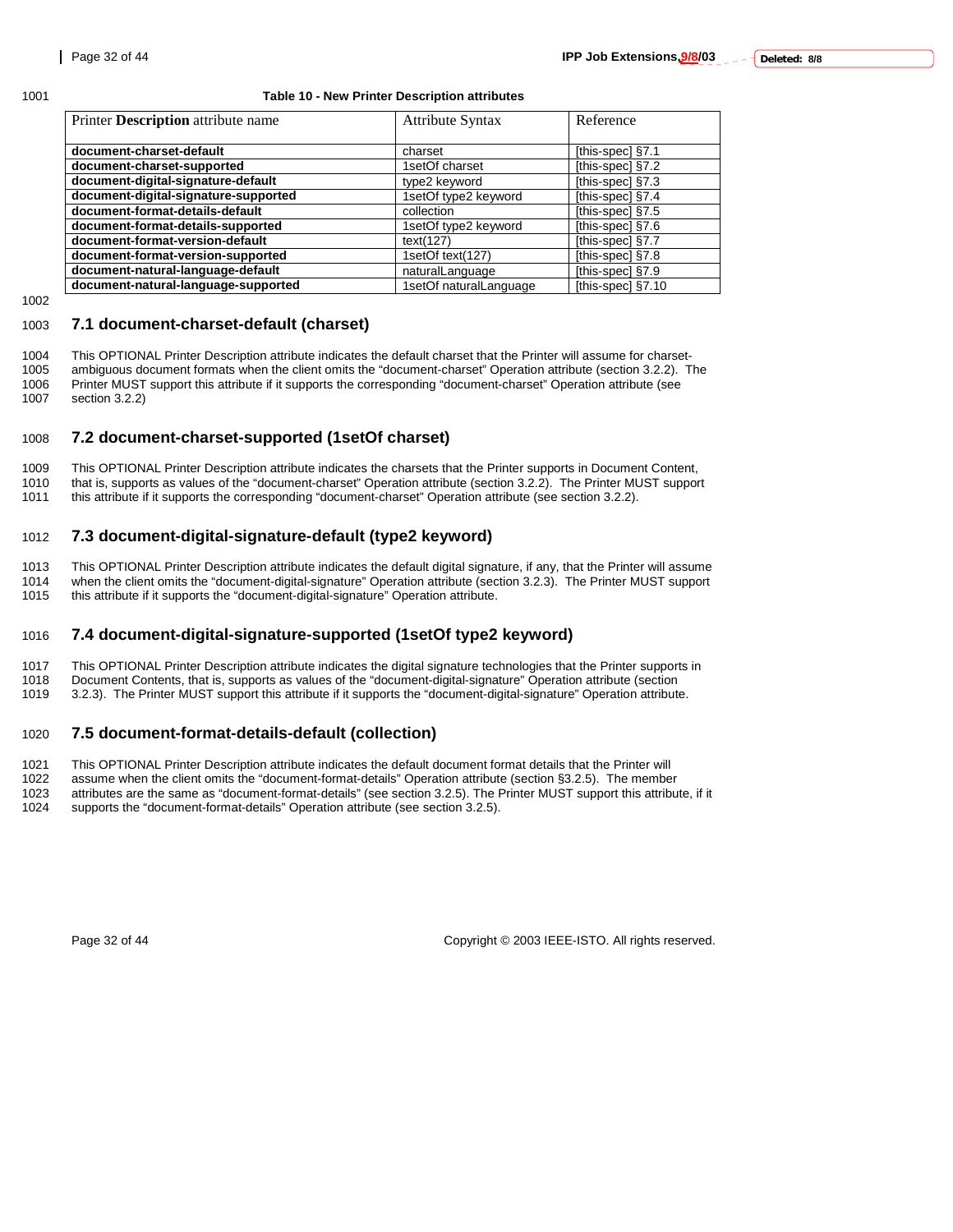# 1025 **7.6 document-format-details-supported (1setOf type2 keyword)**

1026 This OPTIONAL Printer Description attribute lists the type2 keyword names of the member attributes of "document-<br>1027 format-details" that the Printer supports. The Printer MUST support this "document-format-details" format-details" that the Printer supports. The Printer MUST support this "document-format-details" (1setOf type2 1028 keyword) Printer Description attribute, if the Printer supports the "document-format-details" (1setOf collection) 1029 Operation attribute (see section 3.2.5). Table 11 lists the type2 keywords defined for use in the "document-format-

1030 details-supported" Printer attribute.

#### 1031 **Table 11 - Keyword values of "document-format-details-supported Printer attribute**

| Type2 keyword values                | Printer conformance |
|-------------------------------------|---------------------|
|                                     |                     |
| document-source-application-name    | <b>MAY</b>          |
| document-source-application-version | <b>MAY</b>          |
| document-source-os-name             | MAY                 |
| document-source-os-version          | MAY                 |
| document-format                     | <b>MUST</b>         |
| document-format-device-id           | MAY                 |
| document-format-version             | <b>MUST</b>         |
| document-natural-language           | MAY                 |

#### 1032

### 1033 **7.7 document-format-version-default (text(127))**

1034 This OPTIONAL Printer Description attribute indicates the default document format version that the Printer will 1035 assume when the client omits the "document-format-version" Operation attribute (section 3.2.6). The Printer MUST 1036 support this attribute if it supports the "document-format-version" Operation attribute.

#### 1037 **7.8 document-format-version-supported (1setOf text(127))**

1038 This OPTIONAL Printer Description attribute indicates the document format versions that the Printer supports for 1039 Document Contents, that is, supports as values of the "document-format-version" Operation attribute (section 3.2.6). 1040 The Printer MUST support this attribute if it supports the "document-format-version" Operation attribute.

#### 1041 **7.9 document-natural-language-default (naturalLanguage)**

1042 This OPTIONAL Printer Description attribute indicates the default document natural language that the Printer will 1043 assume for Document Content when the client omits the "document-natural-language" Operation attribute ([rfc2911]<br>1044 section 3.2.1.1). The Printer MUST support this attribute if it supports the "document-natural-lang section 3.2.1.1). The Printer MUST support this attribute if it supports the "document-natural-language" Operation 1045 attribute.

### 1046 **7.10 document-natural-language-supported (1setOf naturalLanguage)**

1047 This OPTIONAL Printer Description attribute lists the natural languages supported in any of the supported document 1048 formats, that is, it is the union of the natural languages. The Printer MUST support this attribute if it supports the

1049 "document-natural-language" Operation attribute ([rfc2911] section 3.2.1.1).

Copyright © 2003 IEEE-ISTO. All rights reserved. Copyright C 2003 IEEE-ISTO. All rights reserved.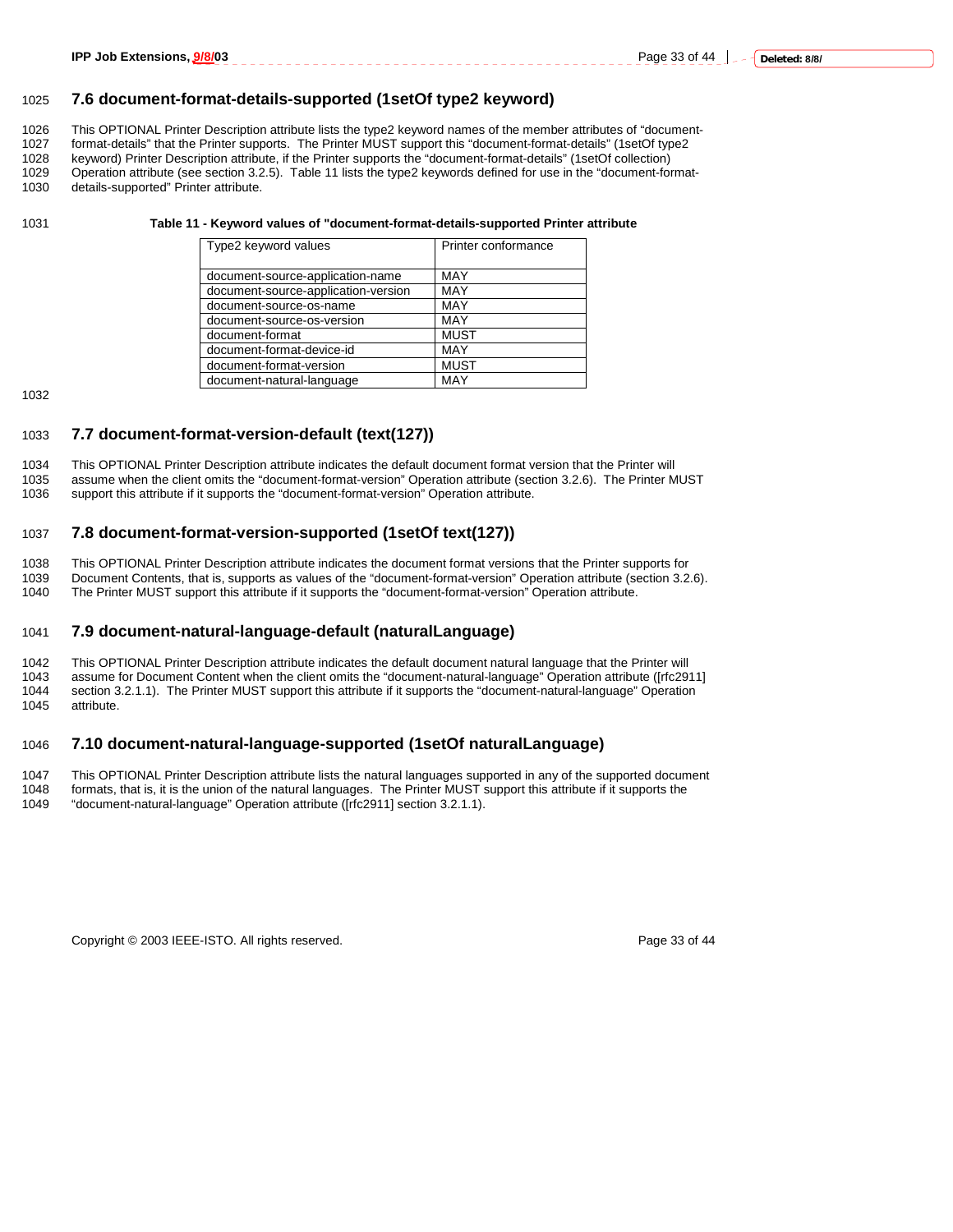1051 This section defines additional status codes.

### 1052 **8.1 server-error-too-many-jobs (0x050B)**

1053 The client has attempted to create a Job using any of the Job Creation operations which would exceed the capacity 1054 of the Printer. The client MAY try the unmodified request again at some later point in time with an expectation that 1055 the capacity condition may have changed. the capacity condition may have changed.

### 1056 **8.2 server-error-too-many-documents (0x050C)**

1057 The client has attempted to create a Document using any of the Document Creation operations which would exceed<br>1058 the capacity of the Printer for this Job The client MAY try the unmodified request again at some late 1058 the capacity of the Printer for this Job. The client MAY try the unmodified request again at some later point in time<br>1059 with an expectation that the capacity condition may have changed. with an expectation that the capacity condition may have changed.

# 1060 **9 Override Scope of Attributes**

1061 This section defines the Override Scope of the Job Template attributes. An Override Scope is only applicable when 1062 the Job Template attribute is applied as part of an Override [ippOverride]. An Override allows specifying Job<br>1063 Template attributes that apply to a portion of a Job. The portion of the Job that an Override can appl Template attributes that apply to a portion of a Job. The portion of the Job that an Override can apply is referred to 1064 as its Scope. A Scope is the smallest entity to which a Job Template attribute applies. The order of Scopes is: a Job 1065 contains one or more Documents that are printed on one or more Sheets that have up to two Impressions containing<br>1066 one or more Pages. For a Printer to support a Job Template attribute in an Override, it MUST suppor 1066 one or more Pages. For a Printer to support a Job Template attribute in an Override, it MUST support the Job 1067 Template at the specified Scope. Furthermore the scope of the attribute MUST be 'Sheet', Impression' or 'Page'. 1068 Although operation attributes can not be used in an Override, their scope is of interest to determine their applicability<br>1069 in "Send-Document" and "Send-Uri". The various possible scopes of Operation and Job Templa in "Send-Document" and "Send-Uri". The various possible scopes of Operation and Job Template attributes are:

| 1070 | Job               | Job Template Attributes that operate on whole Jobs are not applicable as page overrides. |
|------|-------------------|------------------------------------------------------------------------------------------|
| 1071 | <b>Document</b>   | Job Template Attributes that operate on whole Documents are not applicable as page       |
| 1072 |                   | overrides. (The Document operations "Send-Document" and Send-Iri" as well as the         |
| 1073 |                   | Document Object [ippdoc] are used to apply overrides at this level.)                     |
| 1074 | <b>Sheet</b>      | Job Template Attributes that operate on whole Sheets, such as "media" and "finishings".  |
| 1075 |                   | Attributes with this scope MAY be included in "overrides".                               |
| 1076 | <b>Impression</b> | Job Template Attributes that operate on whole Impressions, such as "number-up" or "x-    |
| 1077 |                   | side1-image-shift". Attributes with this scope MAY be included in "overrides".           |
| 1078 | Page              | Job Template Attributes that operate on whole Pages, such as "orientation-requested" or  |
| 1079 |                   | "print-quality". Attributes with this scope MAY be included in "overrides".              |
| 1080 |                   |                                                                                          |

# 1081 **9.1 Override Scope of Job Template attributes**

1082 By definition only the "output-device" and "print-content-optimize" attributes from this specification can be used in an 1083 Override.

#### 1084 **Table 12 Override Scope for Job Template Attributes**

| <b>Attribute Name</b> | <b>Override Scope</b> |
|-----------------------|-----------------------|
| job-cover-back        | Job                   |

Page 34 of 44 Copyright © 2003 IEEE-ISTO. All rights reserved.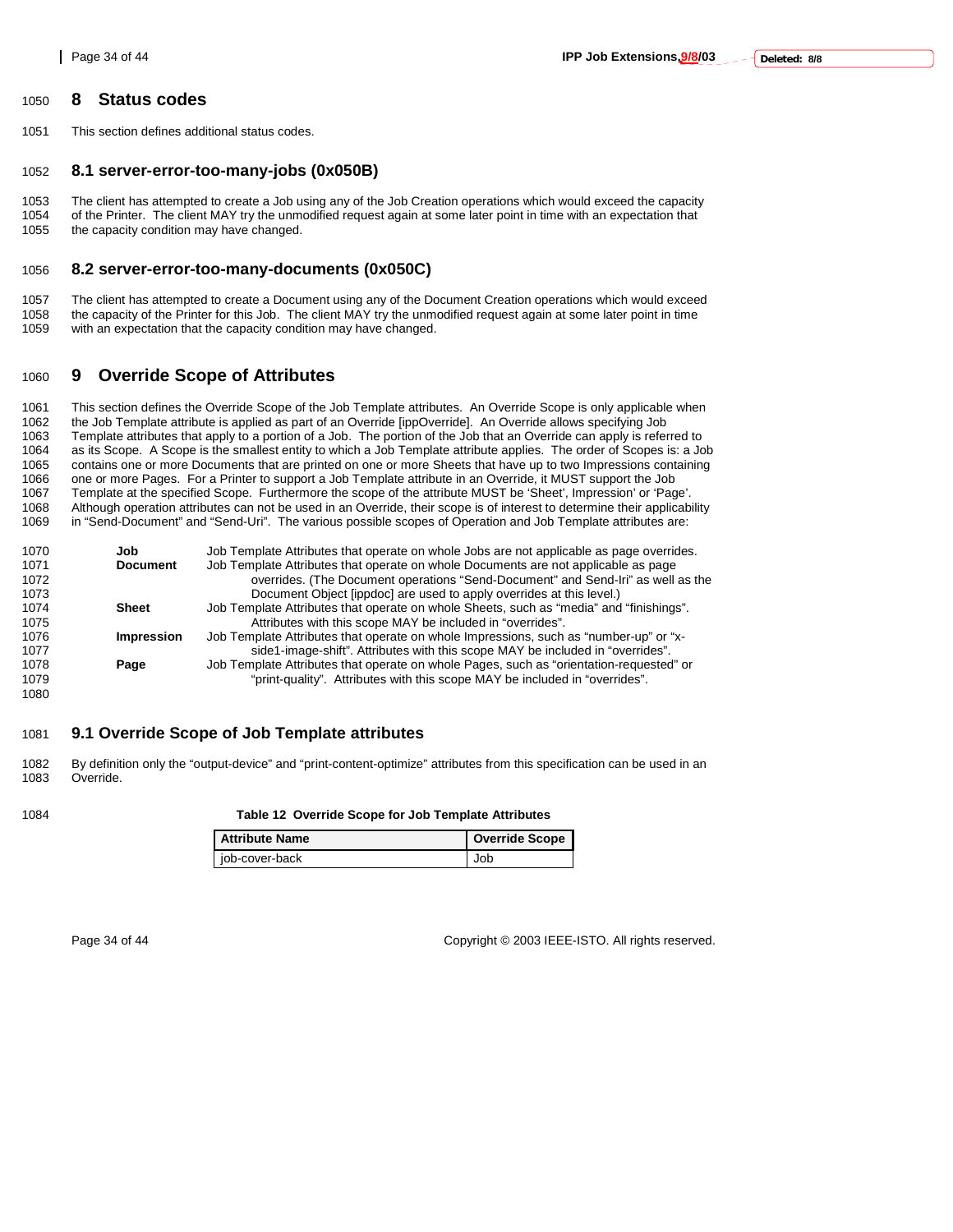| <b>Attribute Name</b>    | <b>Override Scope</b> |
|--------------------------|-----------------------|
| job-cover-front          | Job                   |
| job-finishings           | Job                   |
| job-finishings-col       | Job                   |
| job-mandatory-attributes | Job                   |
| output-device            | Sheet                 |
| print-content-optimize   | Page                  |

1085

#### 1086 **9.2 Scope for Operation attributes**

1087 Although, by definition, Operation attributes do not have an Override Scope, their Scope is applicable since the<br>1088 attribute may be supplied as an Operation attribute in the Send-Document or Send-URI operations. In 1088 attribute may be supplied as an Operation attribute in the Send-Document or Send-URI operations. In these cases,<br>1089 the Operation attribute overrides the corresponding value supplied at the Job Level in the Create-J

1089 the Operation attribute overrides the corresponding value supplied at the Job Level in the Create-Job operation.<br>1090 Table 13 shows the pseudo "Override Scope" of the Operation attributes referenced in this specifica

Table 13 shows the pseudo "Override Scope" of the Operation attributes referenced in this specification. Note that

1091 although these attributes may be used with a Document they can not be used as Overrides.

#### 1092 **Table 13 Scope for Operation Attributes**

| <b>Attribute Name</b>            | <b>Scope</b> |
|----------------------------------|--------------|
| compression-supplied             | Document     |
| document-charset                 | Document     |
| document-digital-signature       | Document     |
| document-format-details          | Document     |
| document-format-version          | Document     |
| document-format-natural-language | Document     |
| document-message                 | Document     |
| document-name                    | Document     |
| document-natural-language        | Document     |

1093

# 1094 **10 Conformance Requirements**

1095 This specification contains a number of independent OPTIONAL attributes. This section summarizes the 1096 conformance requirements for Printers and clients. conformance requirements for Printers and clients.

#### 1097 **10.1 Printer conformance requirements**

1098 In order to claim conformance to this specification,

- 1099 1. A Vendor MUST explicitly identify the attributes and values supported by the Printer implementation in 1100 any such claim of conformance. In addition, the Vendor's Printer implementation:
- 1101 2. MUST meet the conformance requirements for Printers specified in [rfc2911].

Copyright © 2003 IEEE-ISTO. All rights reserved. Copyright C 2003 IEEE-ISTO. All rights reserved.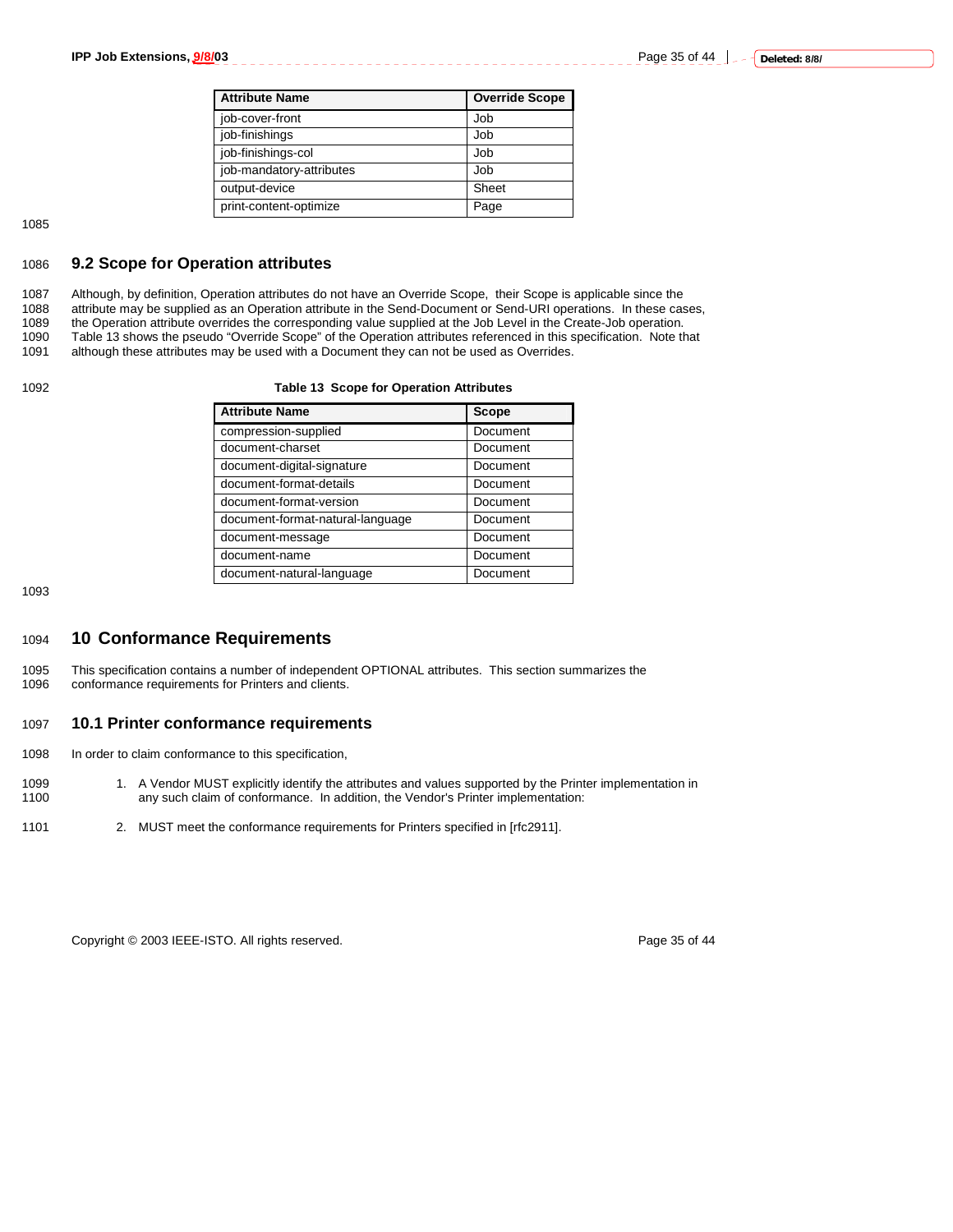- 1102 3. MUST support one or more OPTIONAL Operation attribute according to section 3 and the corresponding<br>1103 Job Description attributes in section 4.1.5.4 and corresponding Printer attributes in section 7. & and Job Description attributes in section 4.1.5.4 and corresponding Printer attributes in section 7. & and 1104 combine with #3
- 1105 4. MAY support any Job Template attribute according to section 4.
- 1106 5. MAY support any of the "job-state-reasons" values according to section 6.

#### 1107 **10.2 Client conformance requirements**

- 1108 In order to claim conformance to this specification,
- 1109 1. A Vendor MUST explicitly identify the attributes and values supported by the client implementation in any<br>1110 such claim of conformance. In addition, the Vendor's client: such claim of conformance. In addition, the Vendor's client:
- 1111 2. MUST meet the conformance requirements for clients specified in [rfc2911]
- 1112 3. MUST support at least one Operation attribute according to section 3 and the corresponding Job Description<br>1113 a tributes in section 4.1.5.4 and corresponding Printer attributes in section 7. & combine with #3 attributes in section 4.1.5.4 and corresponding Printer attributes in section 7. & combine with #3
- 1114 4. MAY support any Job Template attribute according to section 4.

# 1115 **11 Normative References**

| 1116<br>1117<br>1118                 | [ $dcs2.0$ ]<br>Document Color Separation (DCS), version 2.0. Available at:<br>http://www.npes.org/standards/Tools/DCS20Spec.pdf                                                                                                                                                                                         |                                                                                                                                                                                                                                                                              |
|--------------------------------------|--------------------------------------------------------------------------------------------------------------------------------------------------------------------------------------------------------------------------------------------------------------------------------------------------------------------------|------------------------------------------------------------------------------------------------------------------------------------------------------------------------------------------------------------------------------------------------------------------------------|
| 1119<br>1120<br>1121                 | [dss]<br>U.S. Department of Commerce, "Digital Signature Standard (DDS)", Federal Information Processing<br>Standards Publication 186-1 (FIPS PUB 186-1), December 15, 1998.                                                                                                                                             |                                                                                                                                                                                                                                                                              |
| 1122<br>1123<br>1124<br>1125         | [ippOverride]<br>Zehler, P., Herriot, R., and K. Ocke, "Internet Printing Protocol (IPP): Page Overrides", May 27, 2003,<br>ftp://ftp.pwg.org/pub/pwg/ipp/new_EXC/wd-ippOverride10-20030527.doc, .pdf, .rtf, <work in="" progress=""><br/>Jiso12639]</work>                                                              | Deleted: [ippdoc]]<br>Hastings, T., and P. Zehler,<br>"Internet Printing Protocol (IPP):<br>Document Object", October 14, 2002,<br>ftp://ftp.pwg.org/pub/pwg/ipp/new_DO<br>C/wd-ippdoc10-20030519.doc, .pdf,<br>.rtf <work in="" progress=""></work>                         |
| 1126<br>1127<br>1128<br>1129<br>1130 | ISO 12639:1998 Graphic technology -- Prepress digital data exchange -- Tag image file format for image<br>technology (TIFF/IT), 1998.<br>[iso15930]<br>ISO 15930-1:2001 Graphic technology -- Prepress digital data exchange -- Use of PDF -- Part 1: Complete<br>exchange using CMYK data (PDF/X-1 and PDF/X-1a), 2001. | Deleted: [ippjobx] - this specification¶<br>. Hastings, T., and P. Zehler,<br>"Internet Printing Protocol (IPP): Job<br>Extensions", May 30, 2003,<br>ftp://ftp.pwg.org/pub/pwg/ipp/new_JO<br>BX/wd-ippjobx10-20030530.doc, .pdf,<br>.rtf. <work in="" progress="">.¶</work> |
| 1131<br>1132<br>1133                 | [pdf]<br>"Adobe Portable Document Format", Version 1.4, PDF Reference, Third Edition, Adobe Systems<br>Incorporated, http://www.adobe.com, December 2001.                                                                                                                                                                |                                                                                                                                                                                                                                                                              |

Page 36 of 44 Copyright © 2003 IEEE-ISTO. All rights reserved.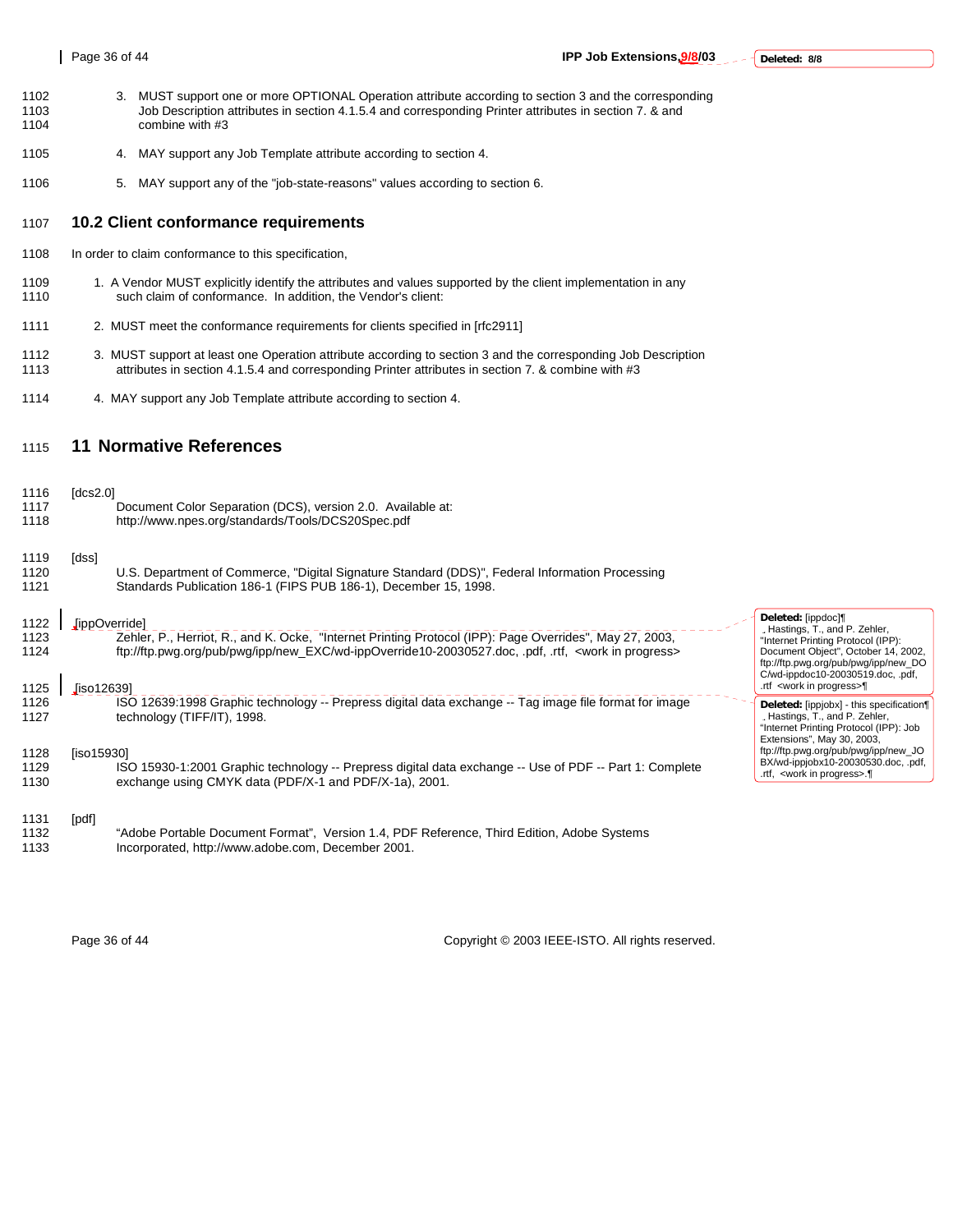|                                              | IPP Job Extensions, 9/8/03                                                                                                                                                                                                                                                                                                                                                                                                                                                                                                 | Page 37 of 44 | Deleted: 8/8/ |
|----------------------------------------------|----------------------------------------------------------------------------------------------------------------------------------------------------------------------------------------------------------------------------------------------------------------------------------------------------------------------------------------------------------------------------------------------------------------------------------------------------------------------------------------------------------------------------|---------------|---------------|
| 1134<br>1135<br>1136<br>1137<br>1138<br>1139 | [pwg5100.4]<br>Herriot, R., Ocke, K., "Internet Printing Protocol (IPP): Override Attributes for Documents and Pages", IEEE-<br>ISTO 5100.4:2001, February 7, 2001, ftp://ftp.pwg.org/pub/pwg/standards/pwg5100.4.pdf. - being obsoleted<br>by (1) a new Page Overrides specification which removes the "document-overrides" Job Template attribute<br>and Operation attribute in favor of using the Document Object [ippdoc] and (2) a clarified definition of<br>"pages-per-subset" Job Template attribute [ippfutures]. |               |               |
| 1140<br>1141<br>1142                         | [pwg5100.3]<br>Ocke, K., Hastings, T., "Internet Printing Protocol (IPP): Production Printing Attributes - Set1", IEEE-ISTO<br>5100.3-2001, February 12, 2001, ftp://ftp.pwg.org/pub/pwg/standards/pwg5100.3.pdf.                                                                                                                                                                                                                                                                                                          |               |               |
| 1143<br>1144                                 | [rfc1991]<br>D. Atkins, W. Stallings, P. Zimmermann, "PGP Message Exchange Formats", RFC 1991, August, 1996.                                                                                                                                                                                                                                                                                                                                                                                                               |               |               |
| 1145<br>1146<br>1147                         | [rfc2046]<br>Freed, N., and N. Borenstein, "Multipurpose Internet Mail Extensions (MIME) Part Two: Media Types", RFC<br>2046, November 1996.                                                                                                                                                                                                                                                                                                                                                                               |               |               |
| 1148<br>1149                                 | [rfc2634]<br>P. Hoffman, "Enhanced Security Services for S/MIME", RFC 2634, June 1999.                                                                                                                                                                                                                                                                                                                                                                                                                                     |               |               |
| 1150<br>1151                                 | [rfc2854]<br>Connolly, D., and L. Masinter, "The 'text/html' Media Type", RFC 2854, June 2000.                                                                                                                                                                                                                                                                                                                                                                                                                             |               |               |
| 1152<br>1153<br>1154                         | [rfc2911]<br>R. deBry, T. Hastings, R. Herriot, S. Isaacson, P. Powell, "Internet Printing Protocol/1.1: Model and<br>Semantics", RFC 2911, September 2000.                                                                                                                                                                                                                                                                                                                                                                |               |               |
| 1155<br>1156<br>1157                         | [rfc3380]<br>Hastings, T., Herriot, R., Kugler, C., and H. Lewis, "Internet Printing Protocol (IPP): Job and Printer Set<br>Operations", RFC 3380, September 2002.                                                                                                                                                                                                                                                                                                                                                         |               |               |
| 1158<br>1159<br>1160                         | [rfc3382]<br>deBry, R., Hastings, T., Herriot, R., Ocke, K., and P. Zehler, "Internet Printing Protocol (IPP): The 'collection'<br>attribute syntax", RFC 3382, September 2002.                                                                                                                                                                                                                                                                                                                                            |               |               |
| 1161<br>1162                                 | [upnp]<br>Microsoft, "Basic PrintBasic: 1.0 Service Template Version 1.01 For Universal Plug and Play Version 1.0"                                                                                                                                                                                                                                                                                                                                                                                                         |               |               |
| 1163<br>1164<br>1165                         | [xmldsig]<br>D. Eastlake, J. Reagle, D. Solo "XML-Signature Syntax and Processing", <draft-ietf-xmldsig-core-11.txt>,<br/>October 31, 2000.</draft-ietf-xmldsig-core-11.txt>                                                                                                                                                                                                                                                                                                                                               |               |               |
| 1166                                         | <b>12 Informative References</b>                                                                                                                                                                                                                                                                                                                                                                                                                                                                                           |               |               |

- 1167 [fsg-jt]
- 1168 Free Software Group, Open Printing Job Ticket API, Visit: http://www.freestandards.org/openprinting/

Copyright © 2003 IEEE-ISTO. All rights reserved. example 2003 2003 Page 37 of 44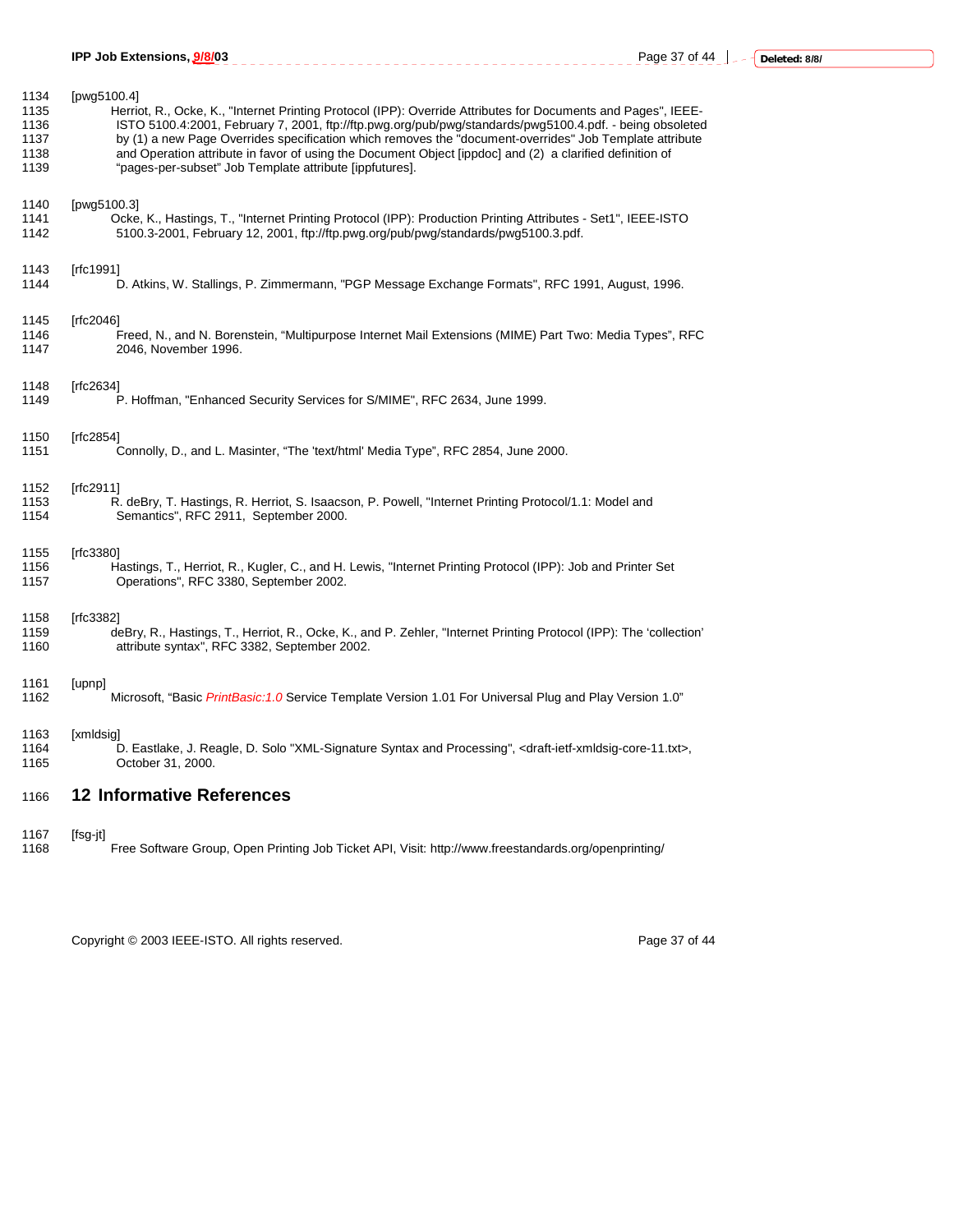| 1169 | [ippact]                                                                                                        |
|------|-----------------------------------------------------------------------------------------------------------------|
| 1170 | Carney, D., and H. Lewis, "Internet Printing Protocol (IPP), "-actual" attributes extension", work in progress, |
| 1171 | January 31, 2003, ftp://ftp.pwg.org/pub/pwg/ipp/new_ACT/pwg-ipp-actual-attrs-v04-030131.pdf                     |
| 1172 | [ippdoc]                                                                                                        |
| 1173 | Hastings, T., and P. Zehler, "Internet Printing Protocol (IPP): Document Object", October 14, 2002,             |
| 1174 | ftp://ftp.pwg.org/pub/pwg/ipp/new_DOC/wd-ippdoc10-20030519.doc, .pdf, .rtf <work in="" progress=""></work>      |
| 1175 | [ippfax]                                                                                                        |
| 1176 | Moore, P., Songer, G., Hastings, T., McDonald, Pulera, and M. Joel, "IPP FAX Protocol", July 26, 2001,          |
| 1177 | ftp://ftp.pwg.org/pub/pwg/QUALDOCS/pwg-ifx-ippfax-P16-030423.pdf.                                               |
| 1178 | [ippfutures]                                                                                                    |
| 1179 | Work in progress to contain attributes not needed immediately. No draft is currently available.                 |
| 1180 | [pwg-psi]                                                                                                       |
| 1181 | "Print Service Interface (PSI)", work in progress to become a PWG IEEE-ISTO standard. Visit                     |
| 1182 | http://www.pwg.org/.                                                                                            |
| 1183 | [pwg-sm]                                                                                                        |
| 1184 | Zehler, P., and S. Albright, "PWG Semantic Model", work in progress to become a PWG IEEE-ISTO standard,         |
| 1185 | version 0.11, September 27, 2002. ftp://ftp.pwg.org/pub/pwg/Semantic-Model/PWG-Semantic-Model.pdf               |
| 1186 | [rfc2565]                                                                                                       |
| 1187 | Herriot, R., Butler, S., Moore, P., and R. Turner, "Internet Printing Protocol/1.0: Encoding and Transport",    |
| 1188 | RFC 2565, April 1999.                                                                                           |
| 1189 | [rfc2566]                                                                                                       |
| 1190 | R. deBry, T. Hastings, R. Herriot, S. Isaacson, and P. Powell, "Internet Printing Protocol/1.0: Model and       |
| 1191 | Semantics", RFC 2566, April 1999.                                                                               |
| 1192 | [rfc2567]                                                                                                       |
| 1193 | Wright, D., "Design Goals for an Internet Printing Protocol", RFC 2567, April 1999.                             |
| 1194 | [rfc2568]                                                                                                       |
| 1195 | Zilles, S., "Rationale for the Structure and Model and Protocol for the Internet Printing Protocol", RFC 2568,  |
| 1196 | April 1999.                                                                                                     |
| 1197 | [rfc2569]                                                                                                       |
| 1198 | Herriot, R., Hastings, T., Jacobs, N., Martin, J., "Mapping between LPD and IPP Protocols", RFC 2569, April     |
| 1199 | 1999.                                                                                                           |
| 1200 | [rfc3196]                                                                                                       |
| 1201 | Hastings, T., Manros, C., Zehler, P., Kugler, C., and H. Holst, "Internet Printing Protocol/1.1: Implementer's  |
| 1202 | Guide", RFC 3196, November 2001.                                                                                |

Page 38 of 44 Copyright © 2003 IEEE-ISTO. All rights reserved.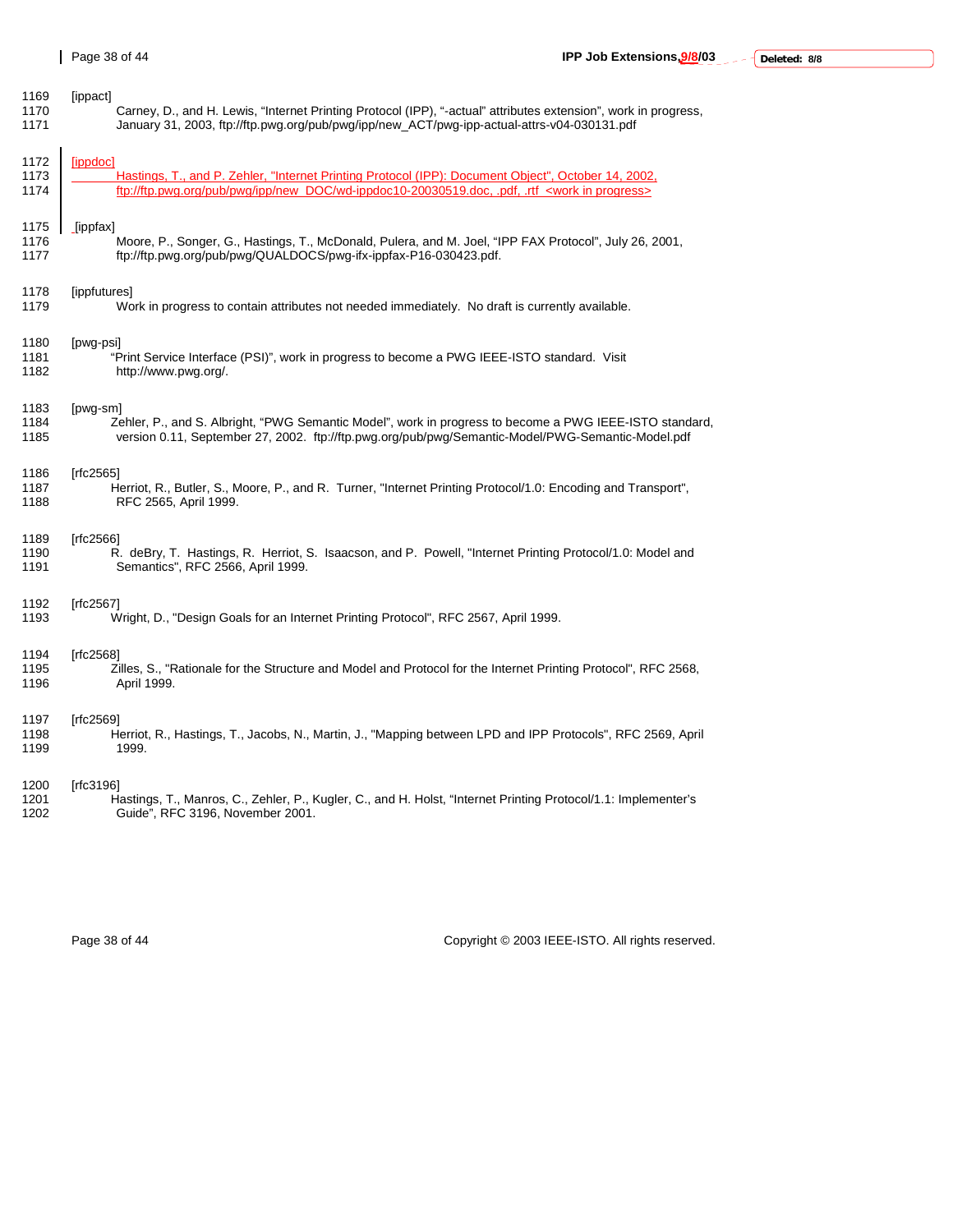1203 [rfc3239] Kugler, C., Lewis, H. and T. Hastings, "Internet Printing Protocol (IPP): Requirements for Job, Printer, and 1205 Device Administrative Operations", RFC 3239, February 2002.

# **13 IANA Considerations**

1207 This section contains the registration information for IANA to add to the various IPP Registries according to the<br>1208 procedures defined in RFC 2911 Irfc29111 section 6 to cover the definitions in this document. The procedures defined in RFC 2911 [rfc2911] section 6 to cover the definitions in this document. The resulting 1209 registrations will be published in the http://www.iana.org/assignments/ipp-registrations registry.

*Note to the PWG Editor: Replace the References below to [this spec] with the IEEE-ISTO standard number*  for the appropriate document, so that it accurately reflects the content of the information for the IANA Registry.

# **13.1 Attribute Registrations**

1213 The following table lists all the attributes defined in this specification. These are to be registered according to the 1214 procedures in RFC 2911 [rfc2911] section 6.2. If the attribute has a separate sub-section definition in this<br>1215 specification, that sub-section is listed as the Reference. This table contains the reference to anothe specification, that sub-section is listed as the Reference. This table contains the reference to another specification 1216 that completely defines each attribute. 

| 1218         | Attribute Name (attribute syntax)                    | Reference           | Section           |
|--------------|------------------------------------------------------|---------------------|-------------------|
| 1219<br>1220 | ____________________________________                 | __________          | $- - - - - - - -$ |
| 1221         | Job Description attributes:                          |                     |                   |
| 1222         | compression-supplied (type3 keyword)                 | [this spec] 5.2.1   |                   |
| 1223         | document-charset-supplied (charset)                  | [this spec]         | 5.2.2             |
| 1224         | document-digital-signature-supplied (type2 keyword)  |                     |                   |
| 1225         |                                                      | [this spec]         | 5.2.3             |
| 1226         | document-format-details-supplied (1setOf collection) |                     |                   |
| 1227         |                                                      | [this spec]         | 5.2.4             |
| 1228         | document-source-application-name (name(MAX))         | [this spec]         | 5.2.4             |
| 1229         | document-source-application-version (text(127))      |                     |                   |
| 1230         |                                                      | [this spec]         | 5.2.4             |
| 1231         | $document-source-os-name (name(40))$                 | [this spec]         | 5.2.4             |
| 1232         | document-source-os-version (text(40))                | [this spec]         | 5.2.4             |
| 1233         | document-format (mimeMediaType)                      | [this spec]         | 5.2.4             |
| 1234         | document-format-device-id (text(127))                | [this spec]         | 5.2.4             |
| 1235         | document-format-version (text(127)                   | [this spec]         | 5.2.4             |
| 1236         | document-natural-language (1setOf naturalLanguage)   |                     |                   |
| 1237         |                                                      | [this spec] $5.2.4$ |                   |
| 1238         | document-format-supplied (mimeMediaType)             | [this spec]         | 5.2.5             |
| 1239         | document-format-version-supplied (text(127))         | [this spec]         | 5.2.6             |
| 1240         | document-message-supplied (text(MAX))                | [this spec]         | 5.2.7             |
| 1241         | document-name-supplied (name(MAX))                   | [this spec]         | 5.2.8             |
| 1242         | document-natural-language-supplied (naturalLanguage) |                     |                   |
| 1243         |                                                      | [this spec] $5.2.9$ |                   |
| 1244         | errors-count (integer(0:MAX))                        | [this spec]         | 5.1.1             |

Copyright © 2003 IEEE-ISTO. All rights reserved. Copyright C 2003 IEEE-ISTO. All rights reserved.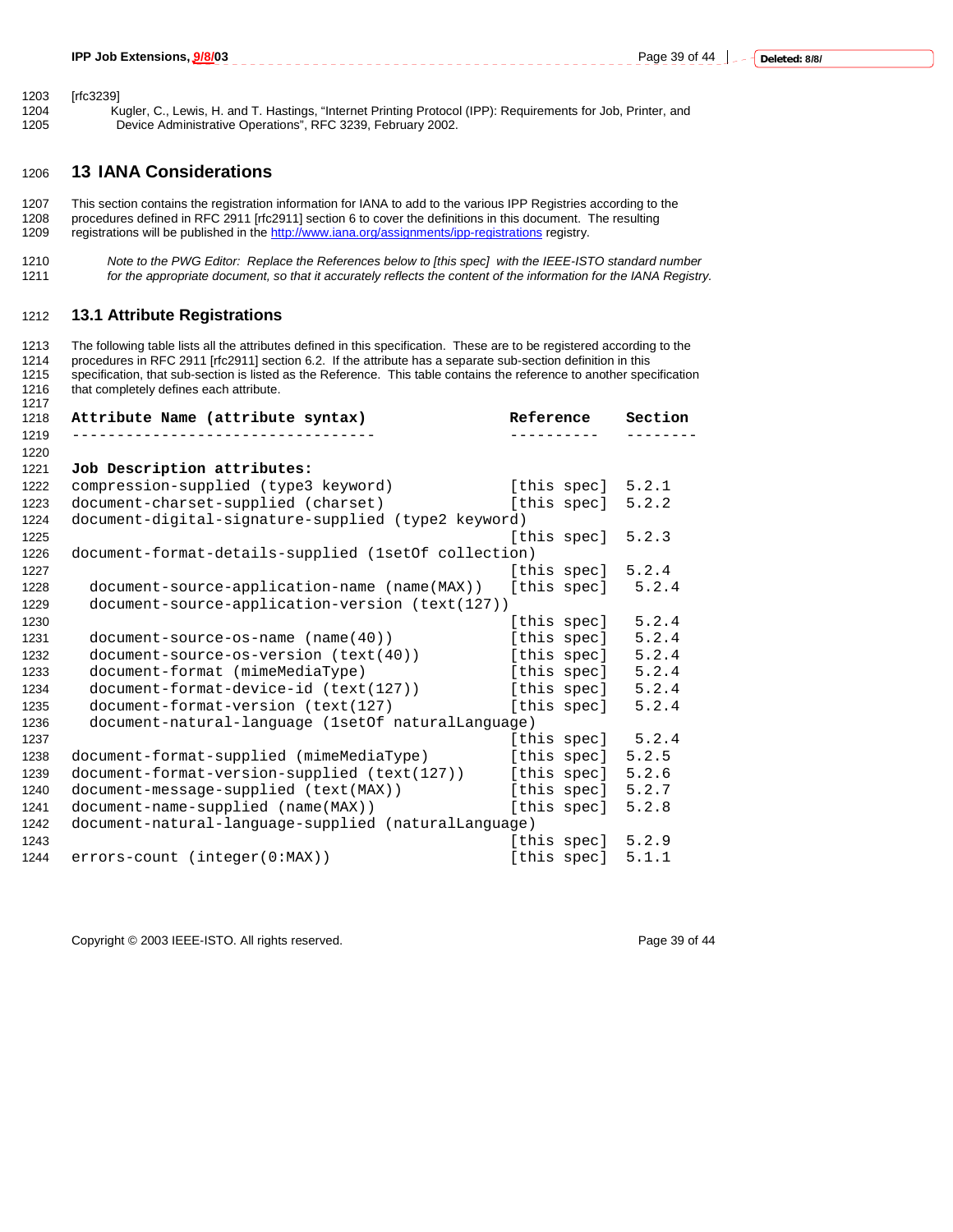| 1245 | job-attribute-fidelity (boolean)                                                                                            | [this spec] | 5.1.2   |
|------|-----------------------------------------------------------------------------------------------------------------------------|-------------|---------|
| 1246 | job-mandatory-attributes (1setOf type2 keyword)                                                                             | [this spec] | 5.1.3   |
| 1247 | $warmings-count (integer(0:MAX))$                                                                                           | [this spec] | 5.1.4   |
| 1248 |                                                                                                                             |             |         |
| 1249 | Job Template attributes:                                                                                                    |             |         |
| 1250 | $job-copies (integer(1:MAX))$                                                                                               | [this spec] | 4.1.1   |
| 1251 | job-copies-default (integer(1:MAX))                                                                                         | [this spec] | 4.1.1.1 |
| 1252 | job-copies-supported (rangeOfInteger(1:MAX))                                                                                | [this spec] | 4.1.1.2 |
| 1253 | iob-copies-actual (1setOf Integer(1:MAX))                                                                                   | [this spec] | 4.1.1.3 |
| 1254 | job-cover-back (collection)                                                                                                 | [this spec] | 4.1.2   |
| 1255 | <member "cover-back"="" [pwq5100.3]<="" are="" as="" attributes="" same="" td="" the=""><td></td><td>3.1&gt;</td></member>  |             | 3.1>    |
| 1256 | job-cover-back-default (collection)                                                                                         | [this spec] | 4.1.2.1 |
| 1257 | <member "cover-back"="" [pwg5100.3]<="" are="" as="" attributes="" same="" td="" the=""><td></td><td>3.1&gt;</td></member>  |             | 3.1>    |
| 1258 | job-cover-back-supported (1setOf type2 keyword)                                                                             | [this spec] | 4.1.2.2 |
| 1259 | job-cover-back-actual (1setOf collection)                                                                                   | [this spec] | 4.1.2.3 |
| 1260 | <member "cover-back"[pwg5100.3]<="" are="" as="" attributes="" same="" td="" the=""><td></td><td>3.1&gt;</td></member>      |             | 3.1>    |
| 1261 | job-cover-front (collection)                                                                                                | [this spec] |         |
| 1262 | 4.1.34.1.2.3                                                                                                                |             |         |
| 1263 | <member "cover-front"="" [pwq5100.3]<="" are="" as="" attributes="" same="" td="" the=""><td></td><td>3.1</td></member>     |             | 3.1     |
| 1264 | job-cover-front-default (collection)                                                                                        | [this spec] | 4.1.3.1 |
| 1265 | <member "cover-front"="" [pwg5100.3]<="" are="" as="" attributes="" same="" td="" the=""><td></td><td>3.1&gt;</td></member> |             | 3.1>    |
| 1266 | job-cover-front-supported (1setOf type2 keyword) [this spec]                                                                |             | 4.1.3.2 |
| 1267 | job-cover-front (1setOf collection)                                                                                         | [this spec] | 4.1.3.3 |
| 1268 | <member "cover-front"="" [pwq5100.3]<="" are="" as="" attributes="" same="" td="" the=""><td></td><td>3.1</td></member>     |             | 3.1     |
| 1269 | job-finishings (1setOf type2 enum)                                                                                          | [this spec] | 4.1.4   |
| 1270 | job-finishings-default (1setOf type2 enum)                                                                                  | [this spec] | 4.1.4.1 |
| 1271 | job-finishings-ready (1setOf type2 enum)                                                                                    | [this spec] | 4.1.4.2 |
| 1272 | job-finishings-supported (lsetOf type2 keyword)                                                                             | [this spec] | 4.1.4.3 |
| 1273 | job-finishings-actual (1setOf type2 enum)                                                                                   | [this spec] | 4.1.4.4 |
| 1274 | job-finishings-col (1setOf collection)                                                                                      | [this spec] | 4.1.5   |
| 1275 | <member "finishings-col"="" 3.2="" [pwg5100.3]="" are="" as="" attributes="" same="" the=""></member>                       |             |         |
| 1276 | job-finishings-col-default (1setOf type2 enum)                                                                              | [this spec] | 4.1.5.1 |
| 1277 | job-finishings-col-ready (1setOf type2 enum)                                                                                | [this spec] | 4.1.5.2 |
| 1278 | job-finishings-col-supported (1setOf type2 keyword)                                                                         |             |         |
| 1279 |                                                                                                                             | [this spec] | 4.1.5.3 |
| 1280 | job-finishings-col-actual (1set of collection)                                                                              | [this spec] | 4.1.5.4 |
| 1281 | <member "finishings-col"="" 3.2="" [pwg5100.3]="" are="" as="" attributes="" same="" the=""></member>                       |             |         |
| 1282 | output-device (name(127))                                                                                                   | [this spec] | 4.2.1   |
| 1283 | output-device-ready (1setOf name(127))                                                                                      | [this spec] | Error!  |
| 1284 | Reference source not found.                                                                                                 |             |         |
| 1285 | output-device-supported (1setOf name(127))                                                                                  | [this spec] | 4.2.1.2 |
| 1286 | output-device-actual (1setOf name(127))                                                                                     | [this spec] | 4.2.1.3 |
| 1287 | print-content-optimize (type2 keyword)                                                                                      | [this spec] | 4.2.2   |
| 1288 | print-content-optimize-default (type2 keyword)                                                                              | [this spec] | 4.2.2.1 |
| 1289 | print-content-optimize-supported (1setOf type2 keyword)                                                                     |             |         |
| 1290 |                                                                                                                             | [this spec] | 4.2.2.2 |

Page 40 of 44 Copyright © 2003 IEEE-ISTO. All rights reserved.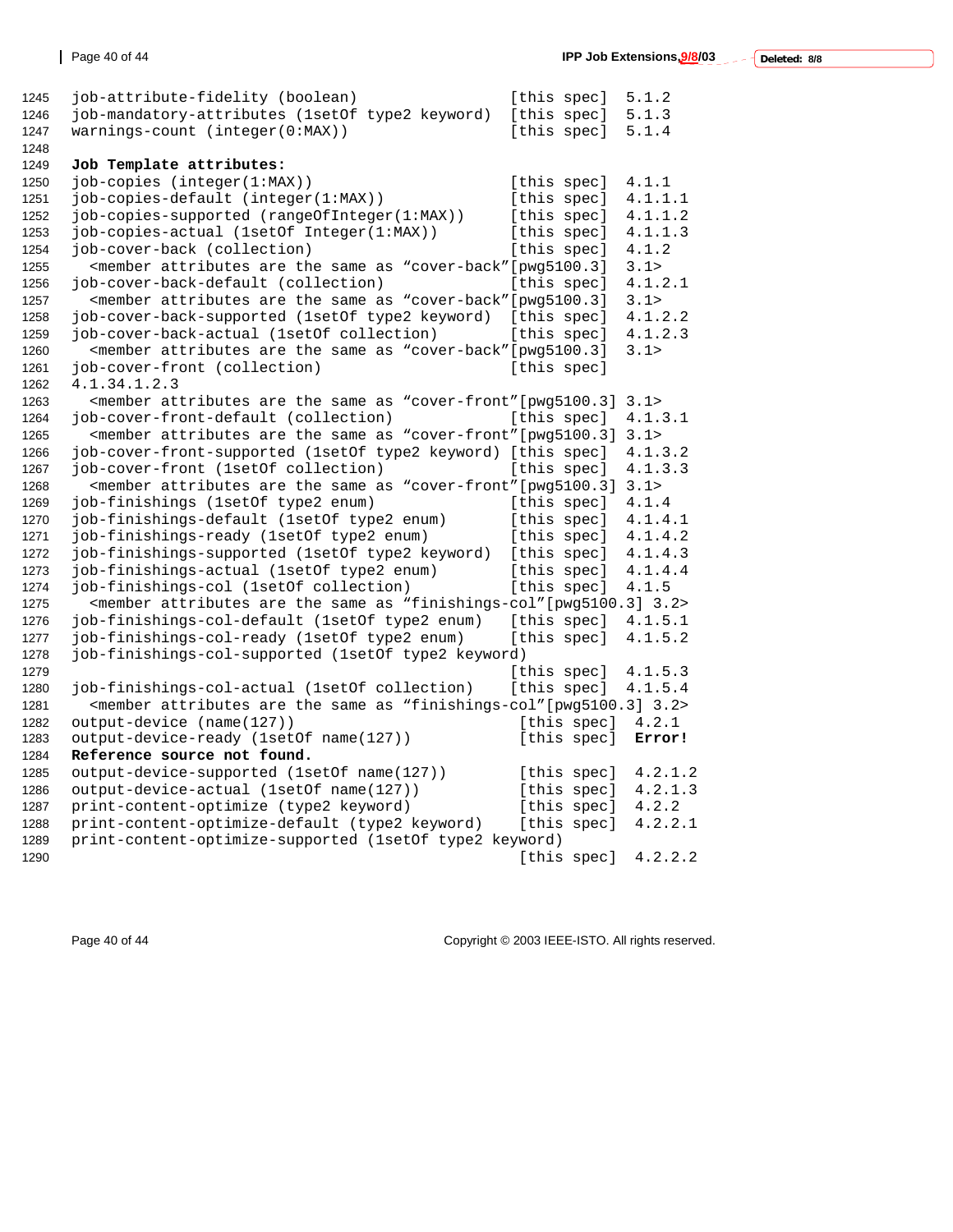|                      | IPP Job Extensions, 9/8/03                                                                                                          |                       |       | Page 41 of 44 $\vert$ | Deleted: 8/8/ |
|----------------------|-------------------------------------------------------------------------------------------------------------------------------------|-----------------------|-------|-----------------------|---------------|
| 1291<br>1292<br>1293 | print-content-optimize-actual (1setOf type2 keyword)                                                                                | [this spec] $4.2.2.3$ |       |                       |               |
| 1294                 | Printer Description attributes:                                                                                                     |                       |       |                       |               |
|                      |                                                                                                                                     |                       |       |                       |               |
| 1295                 | document-charset-default (charset)                                                                                                  | [this spec]           |       | 7.1                   |               |
| 1296                 | document-charset-supported (1setOf charset)                                                                                         | [this spec]           |       | 7.2                   |               |
| 1297                 | document-digital-signature-default (type2 keyword)                                                                                  | [this spec]           |       | 7.3                   |               |
| 1298                 | document-digital-signature-supported (1setOf type2 keyword)                                                                         |                       |       |                       |               |
| 1299                 |                                                                                                                                     | [this spec]           |       | 7.4                   |               |
| 1300                 | document-format-details-default (collection)                                                                                        | [this spec]           |       | 7.5                   |               |
| 1301                 | <member "document-format-details"<="" are="" as="" attributes="" same="" td="" the=""><td></td><td></td><td></td><td></td></member> |                       |       |                       |               |
| 1302                 |                                                                                                                                     | [this spec] $3.2.5$   |       |                       |               |
| 1303                 | document-format-details-supported (1setOf type2 keyword)                                                                            |                       |       |                       |               |
| 1304                 |                                                                                                                                     | [this spec]           |       | 7.6                   |               |
| 1305                 | document-format-version-default (text(127))                                                                                         | [this spec]           |       | 7.7                   |               |
| 1306                 | document-format-version-supported (1setOf text(127))                                                                                | [this spec]           |       | 7.8                   |               |
| 1307                 | document-natural-language-default (naturalLanguage)                                                                                 | [this spec]           |       | 7.9                   |               |
| 1308                 | document-natural-language-supported (1setOf naturalLanguage)                                                                        |                       |       |                       |               |
| 1309                 |                                                                                                                                     | [this spec]           |       | 7.10                  |               |
| 1310                 |                                                                                                                                     |                       |       |                       |               |
| 1311                 | Operation attributes:                                                                                                               |                       |       |                       |               |
| 1312                 | document-charset (charset)                                                                                                          | [this spec]           | 3.2.2 |                       |               |
| 1313                 | document-digital-signature (type2 keyword)                                                                                          | [this spec]           | 3.2.3 |                       |               |
| 1314                 | document-format-details (1setOf collection)                                                                                         | [this spec]           | 3.2.5 |                       |               |
| 1315                 | document-source-application-name (name(MAX))                                                                                        | [this spec]           |       | 3.2.5.1               |               |
| 1316                 | document-source-application-version (text(127))                                                                                     |                       |       |                       |               |
| 1317                 |                                                                                                                                     | [this spec]           |       | 3.2.5.2               |               |
| 1318                 | $document-source-os-name (name(40))$                                                                                                | [this spec]           |       | 3.2.5.3               |               |
| 1319                 | document-source-os-version (text(40))                                                                                               | [this spec]           |       | 3.2.5.4               |               |
| 1320                 | document-format (mimeMediaType)                                                                                                     | [this spec]           |       | 3.2.5.5               |               |
| 1321                 | document-format-device-id (text(127))                                                                                               | [this spec]           |       | 3.2.5.6               |               |
| 1322                 | document-format-version (text(127)                                                                                                  | [this spec]           |       | 3.2.5.7               |               |
| 1323                 | document-natural-language (1setOf naturalLanguage)                                                                                  |                       |       |                       |               |
| 1324                 |                                                                                                                                     | [this spec]           |       | 3.2.5.8               |               |
| 1325                 | document-format-version (text(127))                                                                                                 | [this spec]           | 3.2.6 |                       |               |
| 1326                 | document-natural-language (naturalLanguage)                                                                                         | [this spec]           | 3.2.9 |                       |               |
| 1327                 | job-mandatory-attributes (1setOf type2 keyword)                                                                                     | [this spec]           | 3.1.2 |                       |               |
|                      |                                                                                                                                     |                       |       |                       |               |
| 1328                 | 13.2 Keyword attribute values                                                                                                       |                       |       |                       |               |
| 1329                 | document-digital-signature (type2 keyword)                                                                                          | [this spec]           | 3.2.3 |                       |               |
| 1330                 | document-digital-signature-default (type2 keyword)                                                                                  |                       |       |                       |               |
| 1331                 |                                                                                                                                     | [this spec]           | 7.3   |                       |               |
| 1332                 | document-digital-signature-supported (1setOf type2 keyword)                                                                         |                       |       |                       |               |
| 1333                 |                                                                                                                                     | [this spec]           | 7.4   |                       |               |
| 1334                 | dss                                                                                                                                 | [this spec]           | 3.2.3 |                       |               |
| 1335                 | none                                                                                                                                | [this spec]           | 3.2.3 |                       |               |
|                      |                                                                                                                                     |                       |       |                       |               |

Copyright © 2003 IEEE-ISTO. All rights reserved. example 2003 2003 Page 41 of 44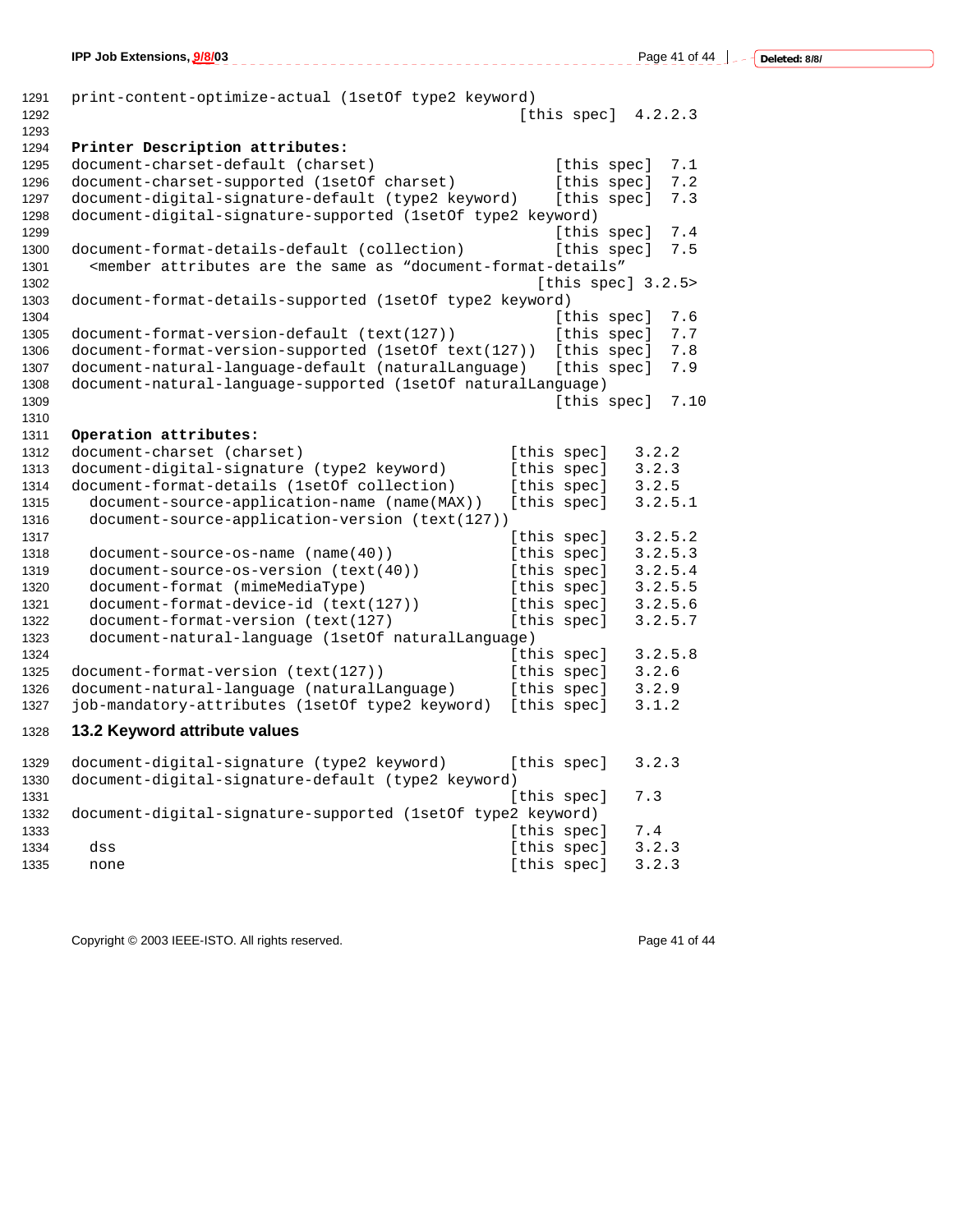| 7eleted: 8/8 |  |
|--------------|--|

| 1336<br>1337<br>1338<br>1339                                 | pgp<br>smime<br>xmldsig                                                                                                                                                                                                                                                                                             | [this spec]<br>[this spec]<br>[this spec]                                                           | 3.2.3<br>3.2.3<br>3.2.3                                    |
|--------------------------------------------------------------|---------------------------------------------------------------------------------------------------------------------------------------------------------------------------------------------------------------------------------------------------------------------------------------------------------------------|-----------------------------------------------------------------------------------------------------|------------------------------------------------------------|
| 1340<br>1341<br>1342<br>1343<br>1344                         | document-format-details-supported (1setOf type2 keyword)<br>document-source-application-name<br>document-source-application-version<br>document-source-os-name                                                                                                                                                      | [this spec]<br>[this spec]<br>[this spec]<br>[this spec]                                            | 7.6<br>7.6<br>7.6<br>7.6                                   |
| 1345<br>1346<br>1347<br>1348<br>1349<br>1350                 | document-source-os-version<br>document-format<br>document-format-device-id<br>document-format-version<br>document-natural-language                                                                                                                                                                                  | [this spec]<br>[this spec]<br>[this spec]<br>[this spec]<br>[this spec]                             | 7.6<br>7.6<br>7.6<br>7.6<br>7.6                            |
| 1351<br>1352<br>1353<br>1354<br>1355<br>1356<br>1357         | job-cover-back-supported (1setOf type2 keyword)<br><same "cover-back-supported"<br="" as="">job-cover-front-supported (1setOf type2 keyword)<br/><same "cover-front-supported"<br="" as="">job-mandatory-attributes (1setOf type2 keyword)<br/><any attribute="" job="" keyword="" template=""></any></same></same> | [this spec]<br>[pwg5100.3]<br>[this spec]<br>[pwg5100.3]<br>[this spec]                             | 4.1.2.2<br>3.1.4<br>4.1.2.2<br>3.1.4<br>3.1.2              |
| 1358<br>1359<br>1360<br>1361<br>1362<br>1363<br>1364         | job-state-reasons (1setOf type2 keyword)<br>digital-signature-did-not-verify<br>digital-signature-type-not-supported<br>errors-detected<br>job-digital-signature-wait<br>warnings-detected                                                                                                                          | [rfc2911]<br>[this spec]<br>[this spec]<br>[this spec]<br>[this spec]<br>[this spec]                | 4.3.8<br>6.1<br>6.1<br>6.1<br>6.1<br>6.1                   |
| 1365<br>1366<br>1367<br>1368<br>1369<br>1370<br>1371<br>1372 | media (type2 keyword  <br>$name(MAX)$ )<br>choice_iso_a4_210x297mm_na_letter_8.5x11in<br>print-content-optimize (type2 keyword)<br>photo<br>qraphic<br>text<br>text-and-graphic                                                                                                                                     | [rfc2911]<br>[this spec]<br>[this spec]<br>[this spec]<br>[this spec]<br>[this spec]<br>[this spec] | 4.2.11<br>6.2<br>4.2.2<br>4.2.2<br>4.2.2<br>4.2.2<br>4.2.2 |

# **13.3 Enum Attribute Values**

1374 The following table lists all the new enum attribute values defined in this document as additional type2 enum values. 1375 These are to be registered according to the procedures in RFC 2911 [rfc2911] section 6.1.

| 1377 | job-finishings (1setOf type2 enum)           |  | [this spec] $4.1.3.3$ |
|------|----------------------------------------------|--|-----------------------|
| 1378 | job-finishings-default (1setOf type2 enum)   |  | [this spec] $4.1.4.1$ |
| 1379 | job-finishings-ready (1setOf type2 enum)     |  | [this spec] $4.1.4.2$ |
| 1380 | job-finishings-supported (1setOf type2 enum) |  | [this spec] $4.1.4.3$ |

Page 42 of 44 Copyright © 2003 IEEE-ISTO. All rights reserved.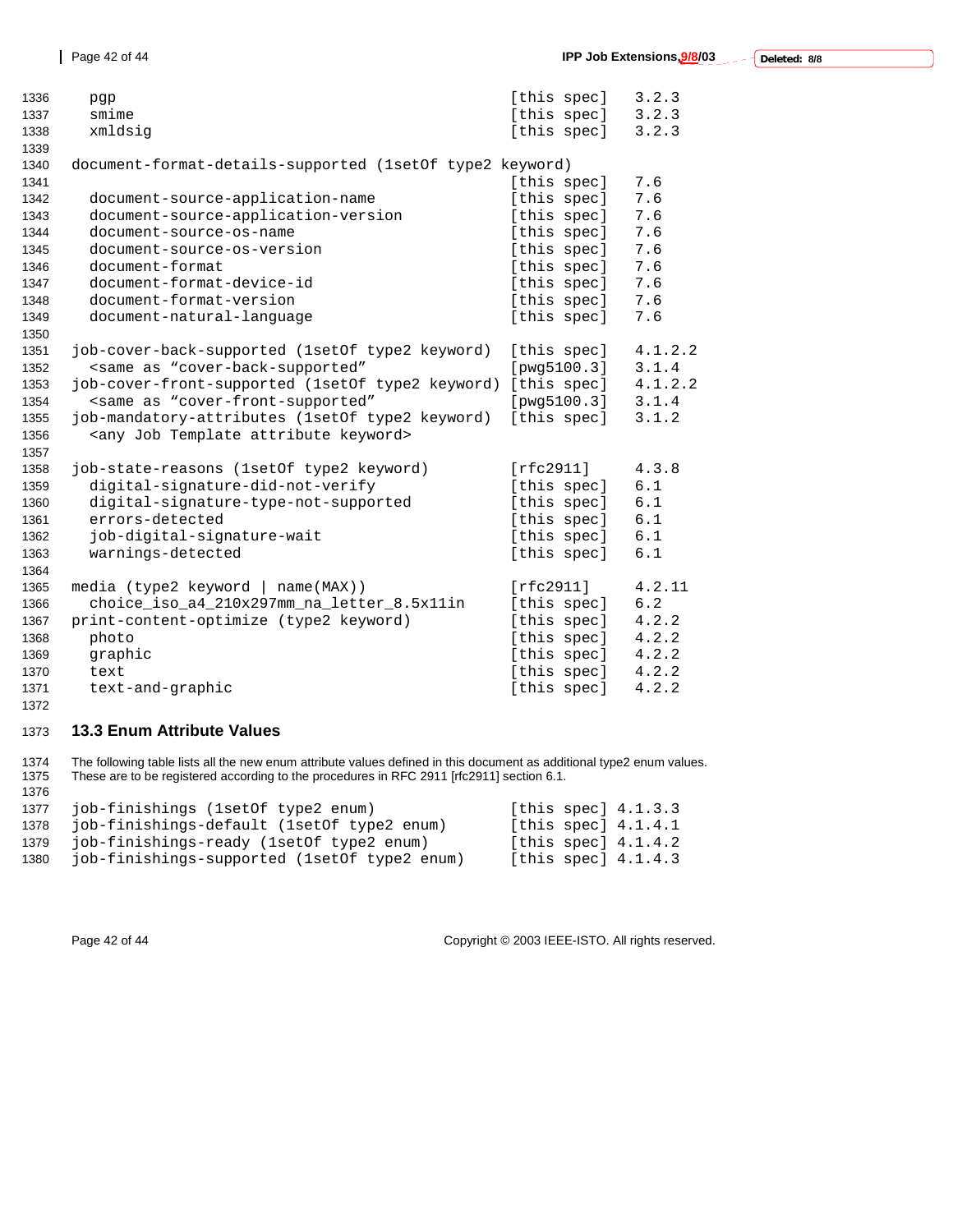**IPP Job Extensions,**  $\frac{9/8/03}{2}$  **Page 43 of 44 of 44 of 44 of 44 of 44 of 44 of 44 of 44 of 44 of 44 of 44 of 44** 

Page 43 of 44 | \_ \_ \_ Deleted: 8/8/

| 1381 | <enum "finishings"="" are="" as="" same="" the="" values=""></enum> |  |
|------|---------------------------------------------------------------------|--|
| 1382 |                                                                     |  |
| 1383 | job-finishings-col-supported (1setOf type2 keyword)                 |  |
| 1384 | [this spec] $4.1.5.3$                                               |  |
| 1385 | $[pwq5100.3]$ 3.2.5<br>same as for "finishing-col-supported"        |  |

# 1386 **14 Internationalization Considerations**

1387 The internationalization considerations for the extensions defined in this specification are the same as for handling<br>1388 the Job object in [rfc2911]. the Job object in [rfc2911].

\_\_\_\_\_\_\_\_\_\_\_\_\_\_\_\_\_\_\_\_

# 1389 **15 Security Considerations**

1390 This specification adds no more security burden on Printer implementations than does [rfc2911].

# 1391 **16 Contributors**

1392 Don Fullman, Xerox 1393 Ira McDonald, High North<br>1394 Dennis Carney, IBM Dennis Carney, IBM

# 1395 **17 Author's Address**

| 1396 | Tom Hastings                       |
|------|------------------------------------|
| 1397 | <b>Xerox Corporation</b>           |
| 1398 | 737 Hawaii St.                     |
| 1399 | El Segundo, CA 90245               |
| 1400 |                                    |
| 1401 | Phone: 310 333-6413                |
| 1402 | Fax: 310 333-5514                  |
| 1403 | e-mail: hastings@cp10.es.xerox.com |
| 1404 |                                    |
| 1405 | Peter Zehler                       |
| 1406 | <b>Xerox Corporation</b>           |
| 1407 | MS: 0128-30E                       |
| 1408 | 800 Phillips Road                  |
| 1409 | Webster. NY 14580-9701             |
| 1410 |                                    |
| 1411 | Phone: $1+585+2658755$             |
| 1412 | Fax:                               |
| 1413 | e-mail: PZehler@crt.xerox.com      |
| 1414 |                                    |

**Formatted:** Bullets and Numbering **Deleted: <#>Acknowledgments¶**

Copyright © 2003 IEEE-ISTO. All rights reserved. Page 43 of 44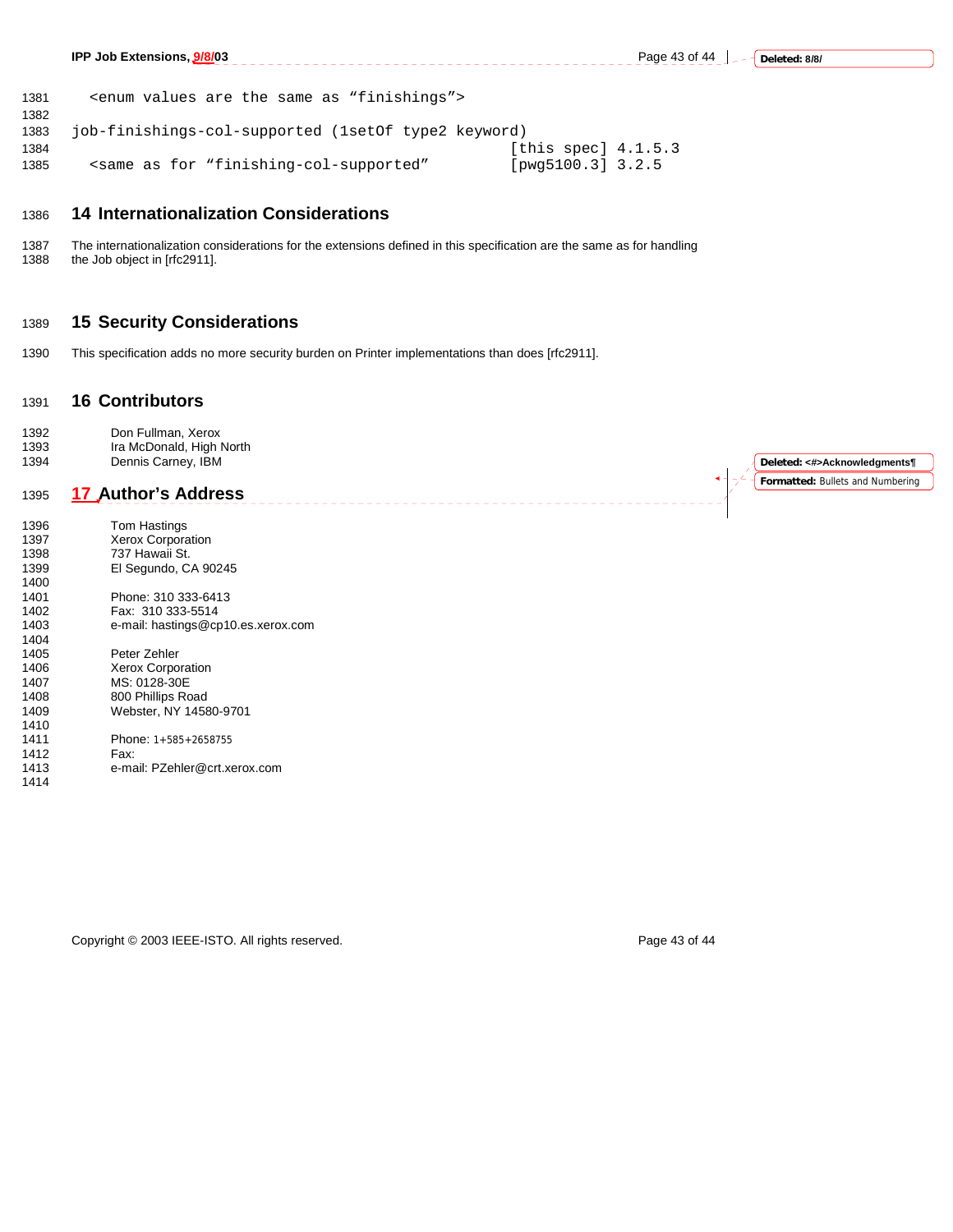#### **Deleted: 8/8**

Reference.¶

电角切切切 捕 斯 盐 新唐 盐 Τú

不同的 电电阻电阻

【内容有所有的事件有所有的方法】

¶ Version 0.2, 19 May 2003:¶ Did *not* include the document-formattarget and document-format-versiontarget attributes. PSI has their own definitions and we can avoid the discussion as to whether they should be Document Template attributes or Operation attributes on Document

#### **Formatted:** Bullets and Numbering

**Formatted:** Bullets and Numbering **Formatted:** Bullets and Numbering **Deleted:** Version 0.1, 18 May 2003:¶ Split document out of Document Object specification.¶

Moved "document-format-target" and "document-format-version-target" from the Job Template section to the Operation Attributes section so that it can be supplied with Document Creation operations and so that it MUST be honored, even if "jobattribute-fidelity" is 'false' or omitted.¶ Removed all Document Description attributes and the concept of Job Level and Document Level. That terminology is introduced in the Document Object spec [ippdoc]. Now [ippdoc] is only an Informative Reference, not a Normative

# 1415 **18 Annex A: Additional requirements for a revision of the PWG IEEE/ISTO**  1416 **5101.1 Candidate Standard [pwg5101.1] to add the new 'choice\_xxx'**

1417 This section also generalizes the choice mechanism for inclusion in a revision to the PWG IEEE/ISTO 5101.1<br>1418 Candidate Standard [pwq5101.1]. This specification gives the *outline* of the proposed addition to [pwq51

# 1418 Candidate Standard [pwg5101.1]. This specification gives the *outline* of the proposed addition to [pwg5101.1] for 1419 information only, in order to agree to the one new value defined for use with IPPFAX, namely, 1420 (choice iso a4 210x297mm na letter 8.5x11in'.

#### 1420 **'choice\_iso\_a4\_210x297mm\_na\_letter\_8.5x11in'.**

- 1421 The proposed extension to [pwg5101.1] will have the following requirements:
- 1422 1. The ABNF will be extended to define the **'choice\_'** prefix to introduce a list of choices of self describing 1423 names.
- 1424 2. Following the **'choice\_'** prefix will be two or more fully self describing names, including all three fields.
- 1425 3. The order of the list of fully self describing names MUST be in alphabetic order, so that there is only one 1426 canonical order for each list of choices.
- 1427 4. Printer MAY support dynamic combinations of supported values or MAY support the entire choice value as a 1428 conventional keyword which it simply matches for validation purposes.
- 1429 5. Printer MUST map the choice value to a particular supported value when selecting the actual media for 1430 marking.
- 1431 6. If the Printer supports a **'choice\_xxx'** "media" attribute value and the "media-ready" Printer attribute, the Printer MUST include the 'choice\_xxx' value in its "media-ready" Printer attribute as well as the currently 1433 loaded value(s) when at least one of the members of a choice value is ready. For example, if 1434 **'iso\_a4\_210x297mm'** is loaded, then the "media-ready" Printer attribute MUST include the 1435 **'iso\_a4\_210x297mm'** and the **'choice\_iso\_a4\_210x297mm\_na\_letter\_8.5x11in'** values.

# 1436 **19 Annex B: Change Log (informative - to be removed before publication)**

1437 The following summaries of the changes in chronological order:

| 1438 | Version 0.7, September 11, 2003: |                                                                         |  |
|------|----------------------------------|-------------------------------------------------------------------------|--|
| 1439 |                                  | 1. Prepared specification for ILast Call                                |  |
| 1440 |                                  | 2. Removed highlights & empty tagble rows                               |  |
| 1441 |                                  | 3. Removed unused references and changed some references to informative |  |
| 1442 |                                  |                                                                         |  |
| 1443 |                                  |                                                                         |  |



which is a choice of two approximately equal media. $\left[ \begin{array}{cc} \cdot & \cdot & \cdot \\ \cdot & \cdot & \cdot & 1 \end{array} \right]$ 

Page 44 of 44 Copyright © 2003 IEEE-ISTO. All rights reserved.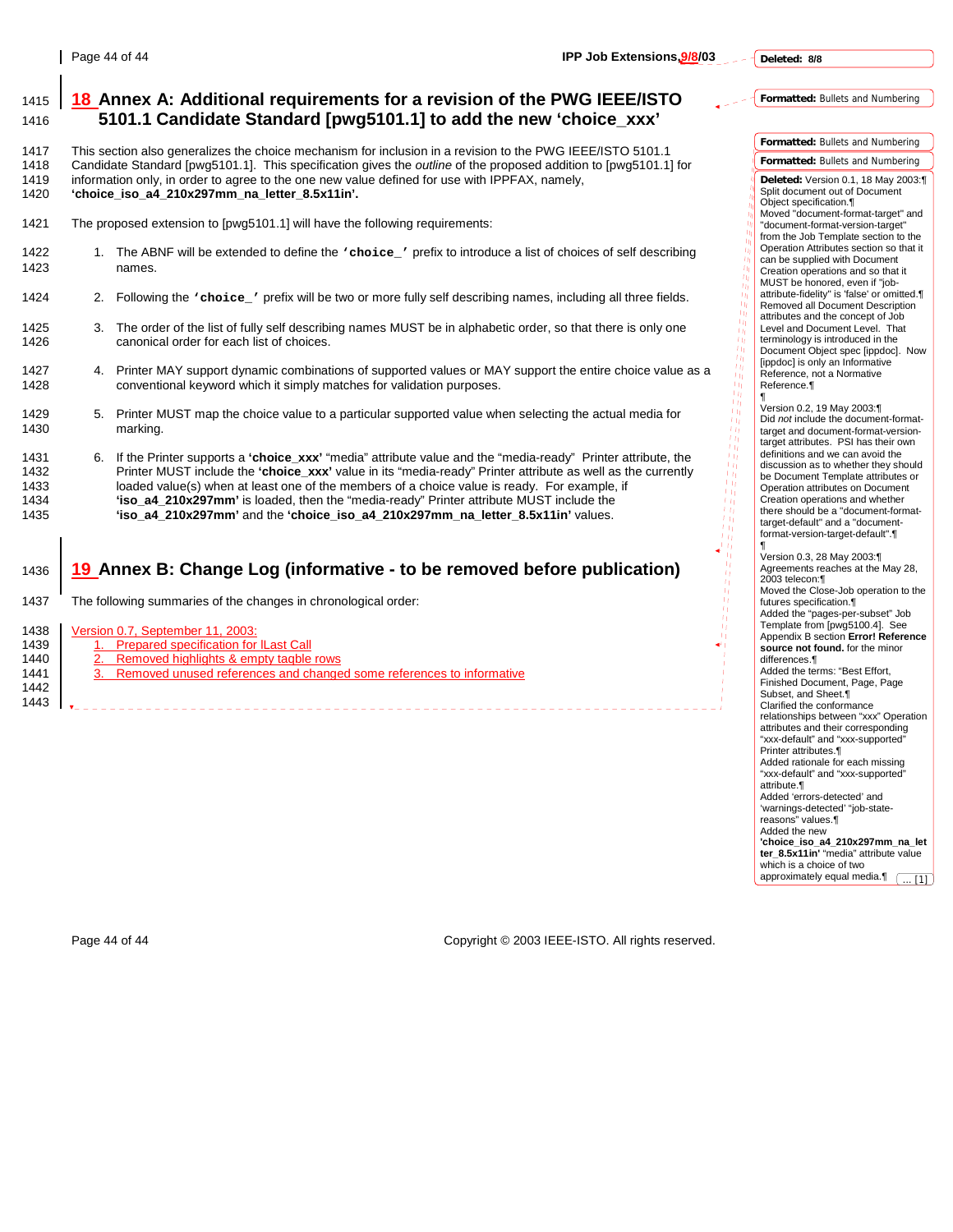Version 0.1, 18 May 2003: 1.Split document out of Document Object specification.

2.Moved "document-format-target" and "document-format-version-target" from the Job Template section to the Operation Attributes section so that it can be supplied with Document Creation operations and so that it MUST be honored, even if "job-attributefidelity" is 'false' or omitted.

3.Removed all Document Description attributes and the concept of Job Level and Document Level. That terminology is introduced in the Document Object spec [ippdoc]. Now [ippdoc] is only an Informative Reference, not a Normative Reference.

Version 0.2, 19 May 2003:

1.Did *not* include the document-format-target and document-format-version-target attributes. PSI has their own definitions and we can avoid the discussion as to whether they should be Document Template attributes or Operation attributes on Document Creation operations and whether there should be a "document-format-target-default" and a "document-format-version-target-default".

Version 0.3, 28 May 2003:

Agreements reaches at the May 28, 2003 telecon:

1.Moved the Close-Job operation to the futures specification.

2.Added the "pages-per-subset" Job Template from [pwg5100.4]. See Appendix B section **Error! Reference source not found.** for the minor differences.

3.Added the terms: "Best Effort, Finished Document, Page, Page Subset, and Sheet.

4.Clarified the conformance relationships between "xxx" Operation attributes and their corresponding "xxx-default" and "xxx-supported" Printer attributes.

5.Added rationale for each missing "xxx-default" and "xxx-supported" attribute.

6.Added 'errors-detected' and 'warnings-detected' "job-state-reasons" values.

7.Added the new **'choice\_iso\_a4\_210x297mm\_na\_letter\_8.5x11in'** "media" attribute value which is a choice of two approximately equal media.

8.Added the requirements for choice media keyword values for inclusion in a revision of the PWG IEEE-ISTO 5101.1.

9.Changed the "document-format-implemented" member attribute from 1setOf mimeMediaType to mimeMediaType since it is the key attribute value.

10.Added another "document-format-implemented" example.

11.Updated the IANA section to agree with the additions.

Version 0.4, June 4, 2003:

1.Moved "document-format-details-implemented" Printer Description attribute to Futures.

2.Moved "pages-per-subset" (1setOf integer(1:MAX)) Job Template attribute to Futures. 3.Removed all CONDITIONALLY REQUIRED and CMUST statements and made them OPTIONAL and MAY. Added a statement of the intent for these attributes, so avoid the conformance statement problems for this specification which is just a list of OPTIONAL attributes.

4.Removed the new terms "Honor" and "Best Effort", since they are synonym for "Support" and the opposite. It is confusing to have synonyms.